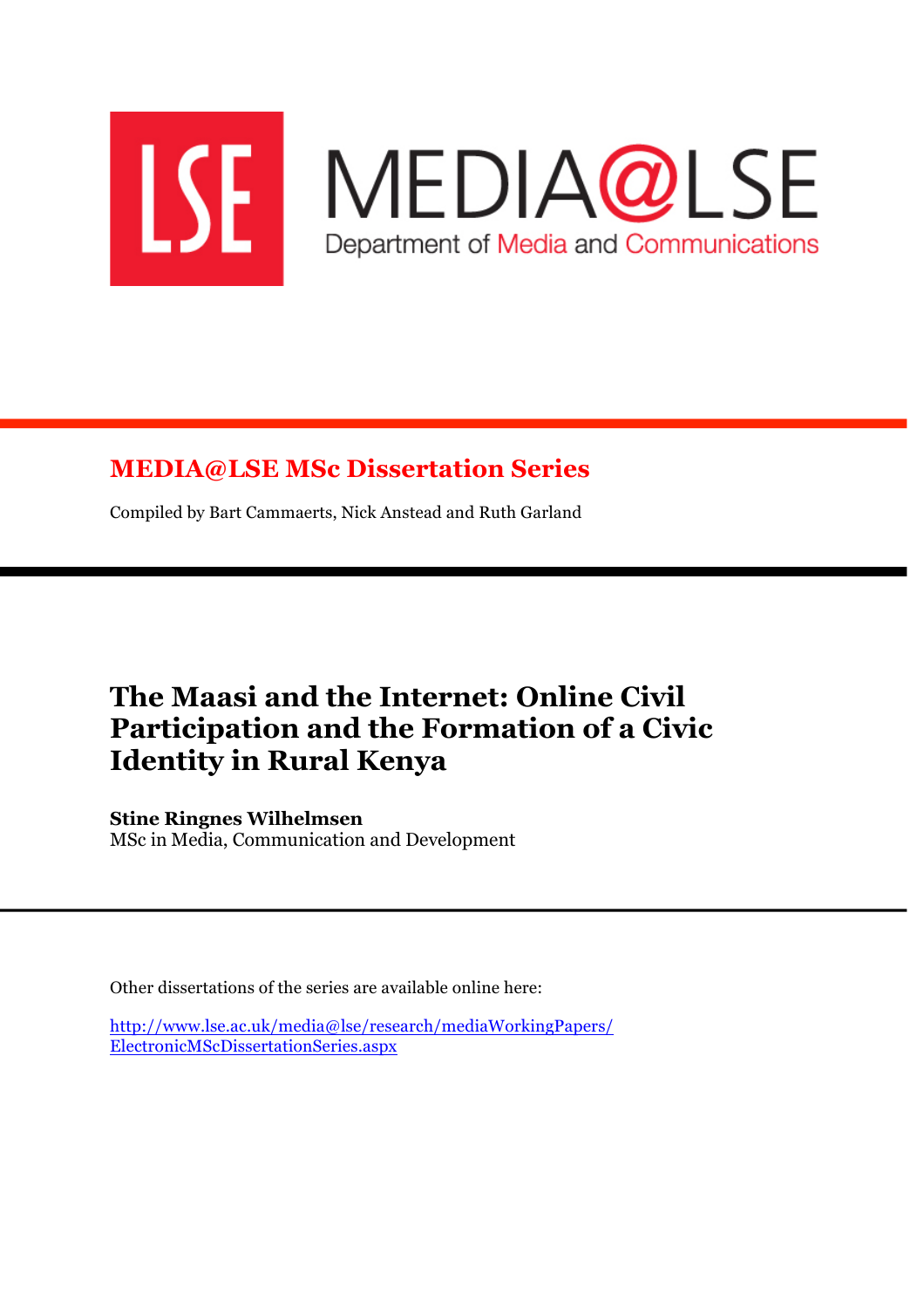**Dissertation submitted to the Department of Media and Communications, London School of Economics and Political Science, August 2014, in partial fulfilment of the requirements for the MSc in Media, Communication and Development. Supervised by Dr. Wendy Willems.** 

**The Author can be contacted at:** stineringneswilhelmsen@gmail.com

Published by Media@LSE, London School of Economics and Political Science ("LSE"), Houghton Street, London WC2A 2AE. The LSE is a School of the University of London. It is a Charity and is incorporated in England as a company limited by guarantee under the Companies Act (Reg number 70527).

Copyright in editorial matter, LSE © 2015

Copyright, Stine Ringnes Wilhelmsen © 2015. The authors have asserted their moral rights.

All rights reserved. No part of this publication may be reproduced, stored in a retrieval system or transmitted in any form or by any means without the prior permission in writing of the publisher nor be issued to the public or circulated in any form of binding or cover other than that in which it is published. In the interests of providing a free flow of debate, views expressed in this dissertation are not necessarily those of the compilers or the LSE.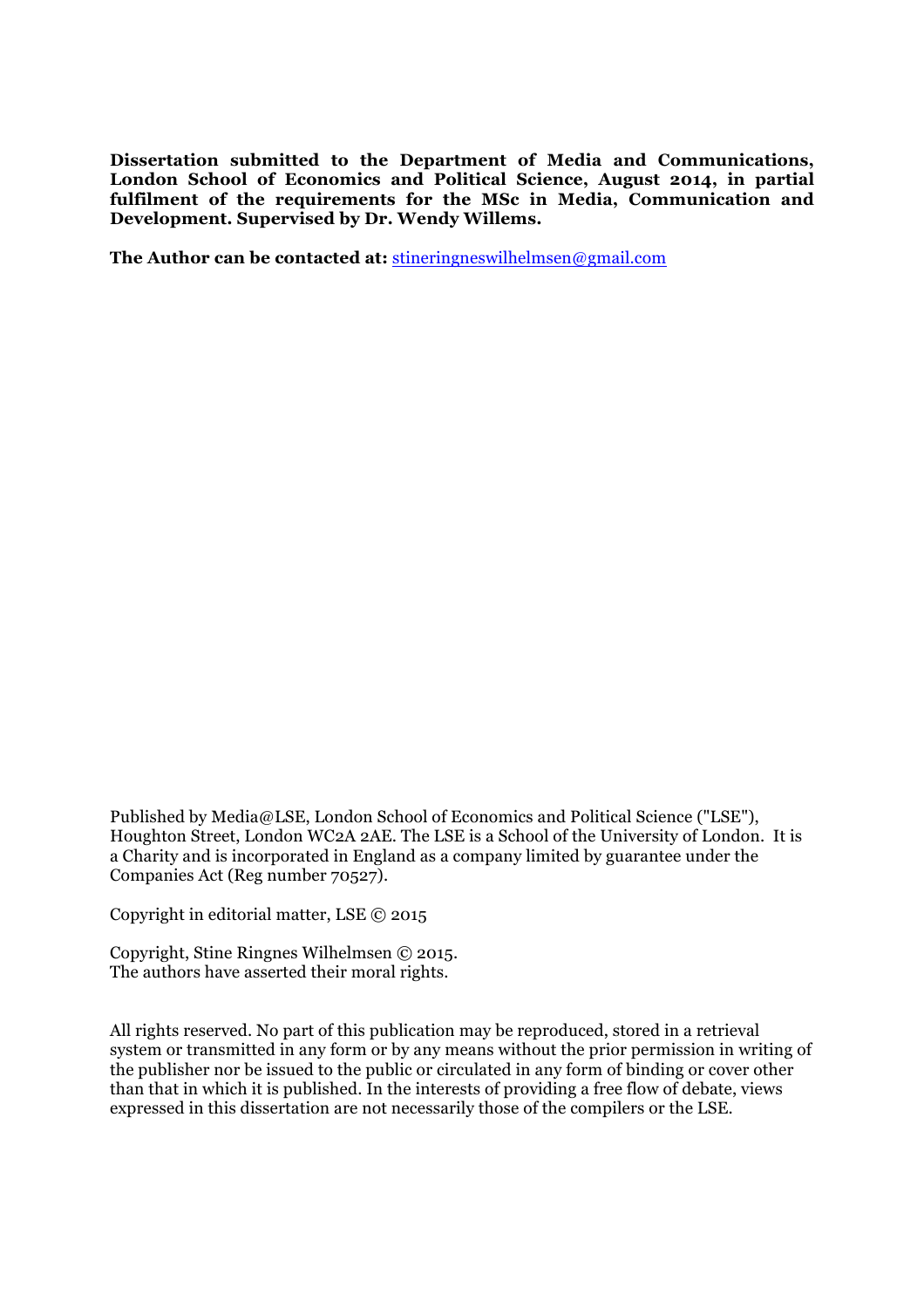# **The Maasi and the Internet:**

# Online Civil Participation and the Formation of a Civic Identity in Rural Kenya

## **Stine Ringnes Wilhelmsen**

## **ABSTRACT**

This dissertation explored the relation between ICT-facilitated forms of civic participation and the formation of a civic identity as experienced by members of a rural community in Kenya. Thus, this research sought to address the lack of media research focused on the implications of gaining access to ICT in non-western, non-urban social contexts. Evidently, a wider understanding of the factors enabling or preventing rural communities from benefitting from ICT is vital to prevent further marginalization in the digital era.

The empirical observations that formed the basis for the presented findings were collected by conducting 22 semi-structured interviews with five female and seventeen male Maasai studying at the Koiyaki Guiding School in Masai Mara, Kenya. Thematic analysis was used to conceptualize the interview responses in relation to the theoretical framework. To enhance the validity and reliability of the interpretation, thematic coding was incorporated in the analysis.

The empirical evidence strongly suggested that having access to ICT encourages both passive and active forms of online civic participation. Further, the analysis indicated a clear association between ICT-facilitated forms of civic participation and the formation of a civic identity within the researched population. Importantly, having access to ICT appeared to encourage subjective notions of efficacy and the internalization of democratic principles such as and accountability and transparency.

Importantly, the analysis demonstrated that the participants' subjective motivations for online civic participation mainly derived from a feeling of responsibility towards helping their community and their nation. This revealed how sociocultural dynamics inherently shape indigenous appropriation of ICT. Thus, the empirical evidence confirmed the importance of conducting qualitative research in different social and cultural contexts to accurately assess the democratic potential of ICT.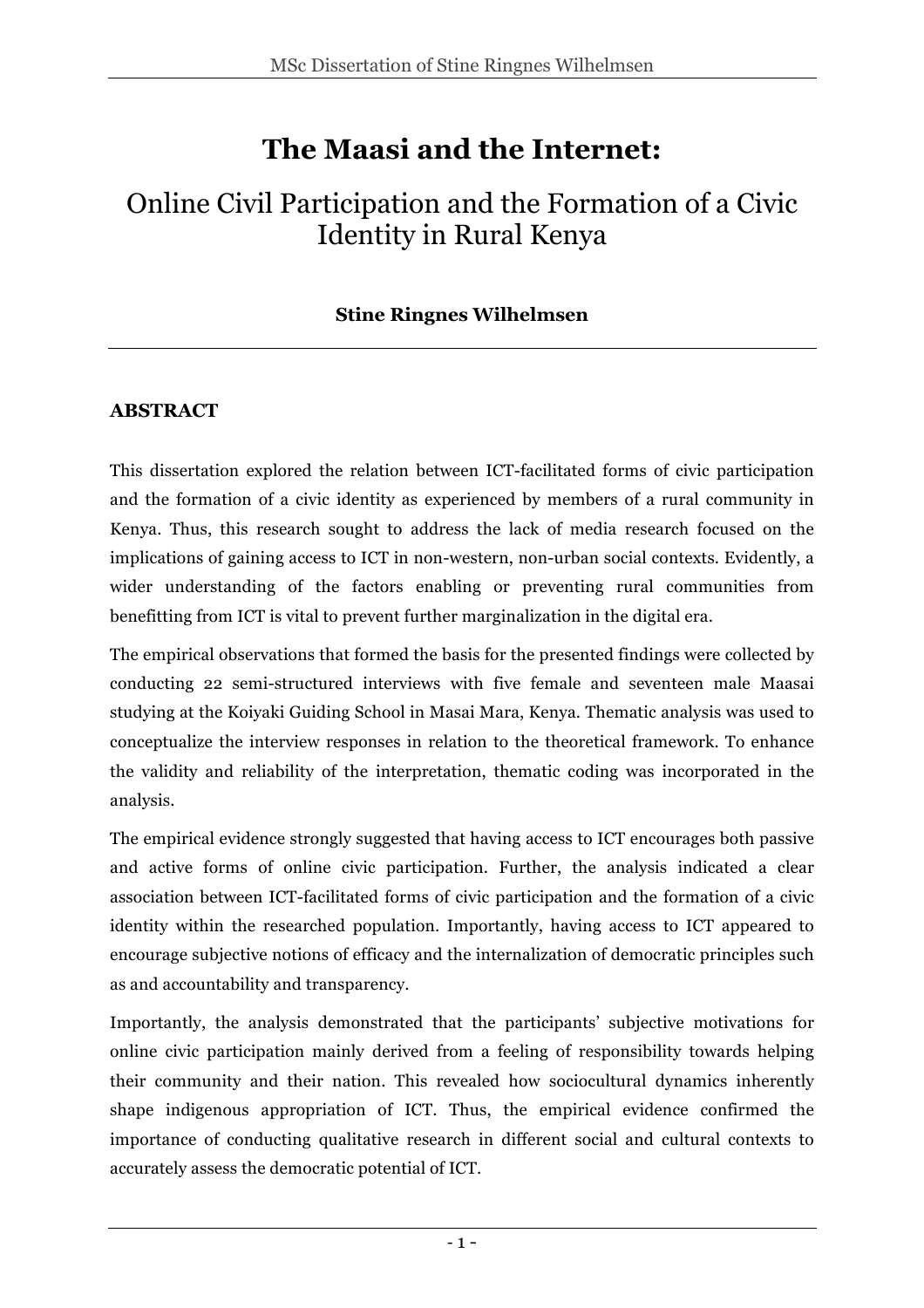## **INTRODUCTION**

Since their introduction in the early 1990s, the democratic potential of Information and Communication Technologies (ICT's) has been a topic of debate. The term ICT refers to technologies that "utilize computerization in the generation, reproduction and transmission of digitized content," which includes the telephone, computers and digital networks such as the Internet (Chikonzo, 2006; Yar, 2012, p. 249). Arguably, the Internet constituted the most notable innovation in terms of democratic potential as this offered unprecedented opportunities for global dissemination of information and cross-border horizontal communication (Carpentier, 2009; Dahlgren, 2005; Githaiga, 2013; Reilly & Surman, 2003). The advent of Social Media Sites (SNS) was similarly significant as these sites allow users to actively engage with and create content. Subsequently, these innovations encouraged perceptions of digital media as facilitating the emergence of an 'online public sphere', which could potentially reinvigorate the democratic process by encouraging increased civic participation (Calhoun, 1992; Castells, 2007; Habermas, 1989 (1962); Lunt & Livingstone, 2013; Thompson, 1993). However, opposing perspectives challenge this by asserting that the increasing role of ICT in modern society might lead to further marginalization of disadvantaged social groups (Livingstone, 2004; Meijer, 2012; Mitullah, 2013; Mouffe, 1992; Wasko, Murdock, & Sousa, 2011; Willems, Forthcoming, 2014).

To qualitatively contribute to this debate, the present dissertation seeks to explore the implications of gaining access to digital media as experienced by a rural minority in Kenya. As such, the present study is situated within a wider analytical shift away from focusing on conventional political activity to rather explore the 'micro-dynamics' of democracy (Banaji, 2009; Couldry, 2014; Dahlgren, 2006; Tufte & Vidali, 2014). By focusing on how members of the Maasai tribe use ICT to participate in the civic process, the objective is to contribute to the understanding of the relation between ICT and the socialization of citizenship as this evolves in a rural context. Clearly, a deeper understanding of the factors that enable or impede rural appropriation of ICT is necessary to prevent further marginalization of these communities (Jorba & Bimber, 2012). Thereby, the focal point for the present research is highly relevant, particularly considering the lack of empirical research focused on subjective motivations for using ICT in non-western, non-urban contexts (Comaroff & Comaroff, 2012; Curran & Park, 2005; Dirlik, 2004; Wyche, Schoenebeck, & Forte, 2013).

To reach the research objective, a set of qualitative interviews was conducted with members of the Maasai community, a rural minority representing approximately 2 % of the Kenyan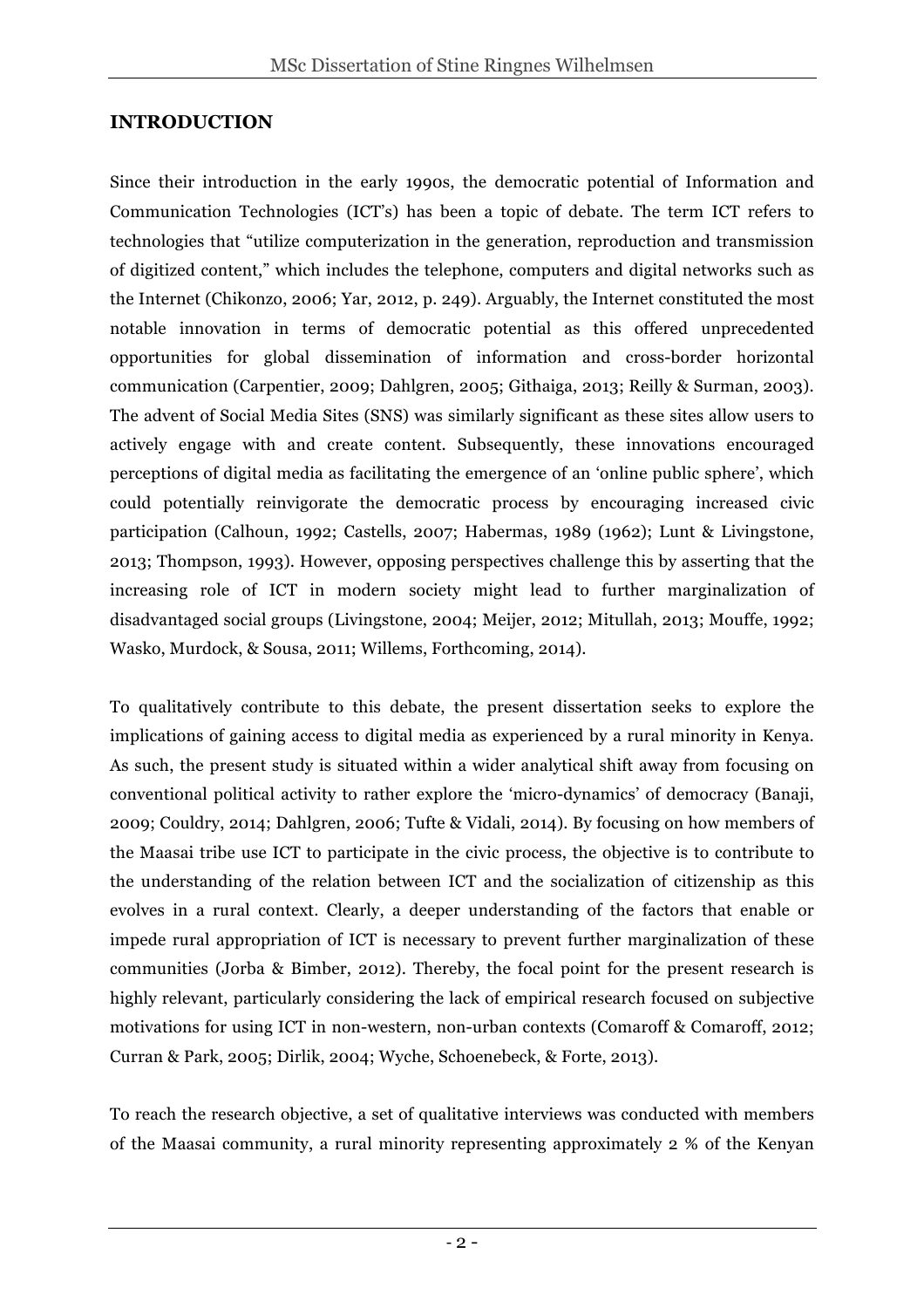population. <sup>1</sup> The interview subjects were purposefully selected due to their experience with having access to ICT. Over the past 18 months the interview subjects have been studying at the Koiyaki Guiding School, an educational institution located in Masai Mara, Kenya. The KGS offers access to eight computers and a WIFI network, which makes the media environment at the school strikingly different from the surrounding areas. Thereby, the KGS students presented a highly interesting population to involve in a research project seeking to explore the relation between ICT-facilitated forms of civic participation and the formation of a civic identity. Presumably, the opportunities available at the KGS entailed that the empirical observations collected here might indicate future trends as access to ICT continues to spread. Also, the KGS attracts students from across the Masai Mara region, which meant that the sampling strategy allowed access to a wide range of opinion. Additionally, the focus on Maasai aged between 20 and 25 offered an interesting focal point as young people are often framed as disengaged from political processes, yet constituting the 'pioneers' in new media usage (Banaji & Buckingham, 2010). Thereby, the potential for online civic participation may appear particularly potent within this social segment. Finally, the focus on youth is highly relevant seeing as 75-80% of the Kenyan population is below the age of 35. 2

Evidently, this dissertation offers a valuable contribution to the understanding of the democratic potential of ICT (Dahlgren, 2000; Tufte, Wildermuth, Hansen-Skovmoes, & Mitullah, 2013). To situate the present research, the following section provides a critical review of relevant academic literature. This is followed by a statement of the conceptual framework and the research objective informing this dissertation.

## **LITERATURE REVIEW**

 

## **ICT and Democracy**

It is worth noting that seeing 'new media' or ICT as potentially reinvigorating the democratic process constitutes a fundamental shift away from seeing 'the media' as undermining democracy by creating a society of apathetic individuals numbed to complacence by the allpowerful "culture industry" (Adorno & Horkheimer, 1972; Livingstone, 2010). In striking contrast to this traditional perspective, it is increasingly argued that ICT, and the Internet in particular, might bring "new, more participatory forms of civic and political engagement to

<sup>1</sup> Maasai Association, About the Maasai, http://www.maasai-association.org/, accessed 26.08.2014 <sup>2</sup> UNDP, Kenya's Youth Employment Challenge, Discussion Paper, January 2013, www.undp.org, http://www.undp.org/content/dam/undp/library/Poverty%20Reduction/Inclusive%20development/Kenya\_YE web%28jan13%29.pdf, accessed 13.08.2014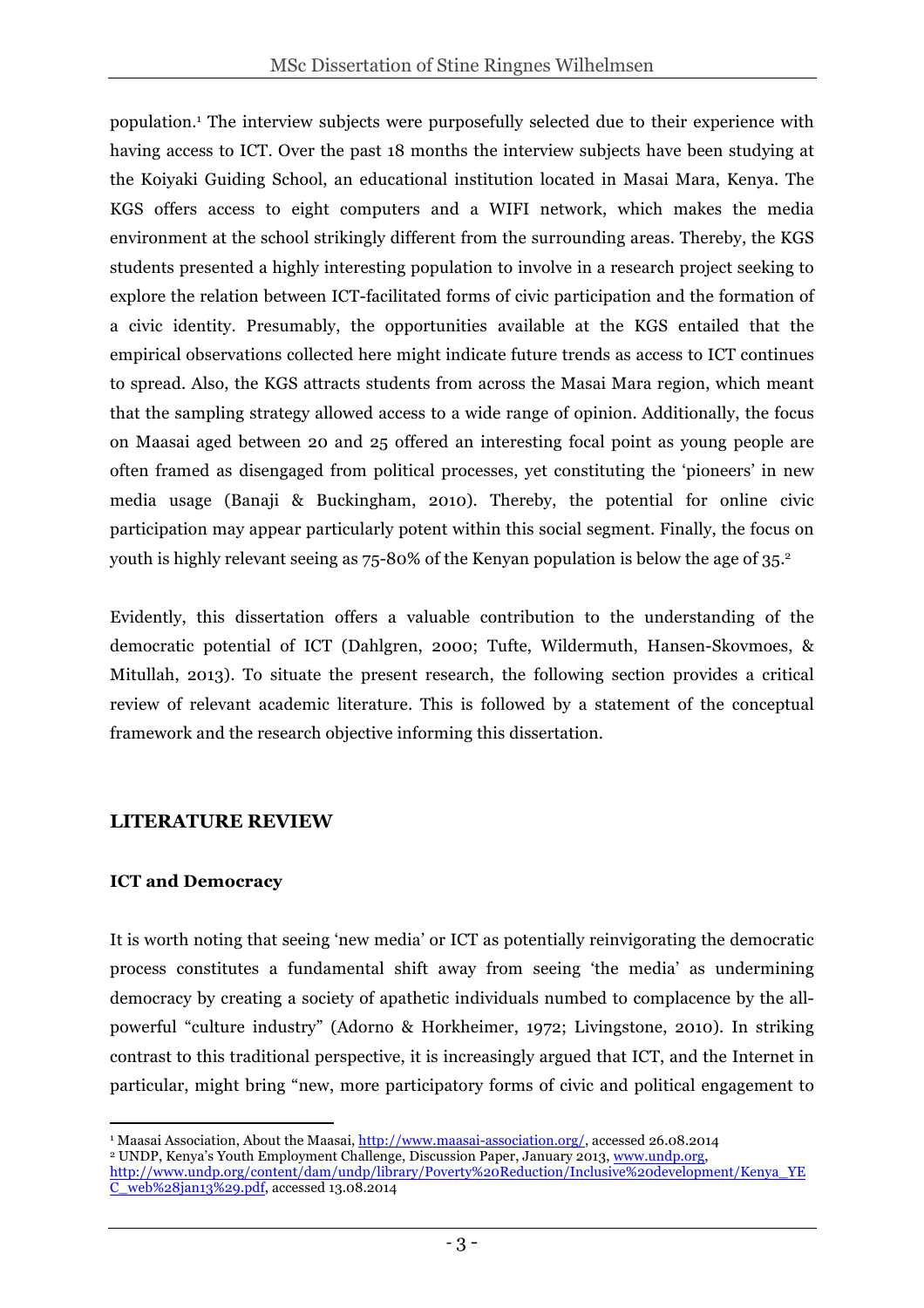the masses" (Castells, 2002, quoted in Livingstone, 2010, p. 2). With regards to the political inclusion, it has been suggested that digital media provides opportunities for minority and disadvantaged social groups to benefit from "the informational, social and economic capital of the social networks from which they have historically been excluded" (M. Makinen, 2006, p. 386; Mbure, 2013; Somolu, 2007). In a similar vein, it has been suggested that the introduction of ICT might encourage increased political interest among the younger generation, thus potentially securing the future of democracy (Banaji & Buckingham, 2010, p. 21; Livingstone, 2008b; Livingstone, Bober, & Helsper, 2005; Livingstone, Couldry, & Markham, 2007). Truly, youth activism on sites such as Facebook and Twitter appear to have played a significant role in expediting social and political change on some notable occasions, for instance during the Arab Spring or the 2011 London Riots (Christensen, 2011). However, external factors that prevent such 'Twitter revolutions' from taking place have to be acknowledged when assessing the democratic potential of the Internet (Cammaerts, 2012; Diani, 2000; Reilly & Surman, 2003; Scott & Street, 2000; Shepherd & Landry, 2013). Importantly, the democratic implications of the 'digital revolution' remain undetermined, particularly in low and middle-income countries.

#### *ICT in Africa*

Unsurprisingly, the widespread dissemination of ICT in Africa seen over the last decade generated much "optimism and speculation regarding its effect on economic and social development" (Ling & Horst, 2011; Rodrigo, 2011, p. 1). Similarly, the rapid spread of mobile technology in Kenya has been accompanied by enthusiastic claims regarding the empowering potential of ICT (Donovan, 2012; Kariuki, 2009). However, the vast digital divide that perpetuates between, and within nations, should not be ignored (Cammaerts, 2012; M. Makinen, 2006; Mbure, 2013; Willems, Forthcoming, 2014). The barrier separating low and middle-income countries from more affluent countries is clearly demonstrated by Internet Penetration Statistics ranging from 81% in the United States to 21.3% in Africa.3 Worryingly, evidence suggests that the majority of Africans, and particularly those living in sub-Saharan Africa, are unable to benefit from digital media due to poverty, limited free time, low education and lack of access (Ifinedo, 2005; Owiny, Mehta, & Maretzki, 2014). This is particularly troubling considering predictions that the new knowledge economy will exacerbate the marginalization of low and middle-income countries (Garnham, 2011; W. H. Melody, 2011; Molla, 2000). The likelihood of increased stratification is equally pertinent within low and middle-income countries, as digital literacy skills are increasingly becoming a

 <sup>3</sup> African Internet users per 31.12.2013: 240 million, 21.3% of population. Source: InternetWorldStats, http://www.internetworldstats.com/africa.htm, accessed 13.08.2014.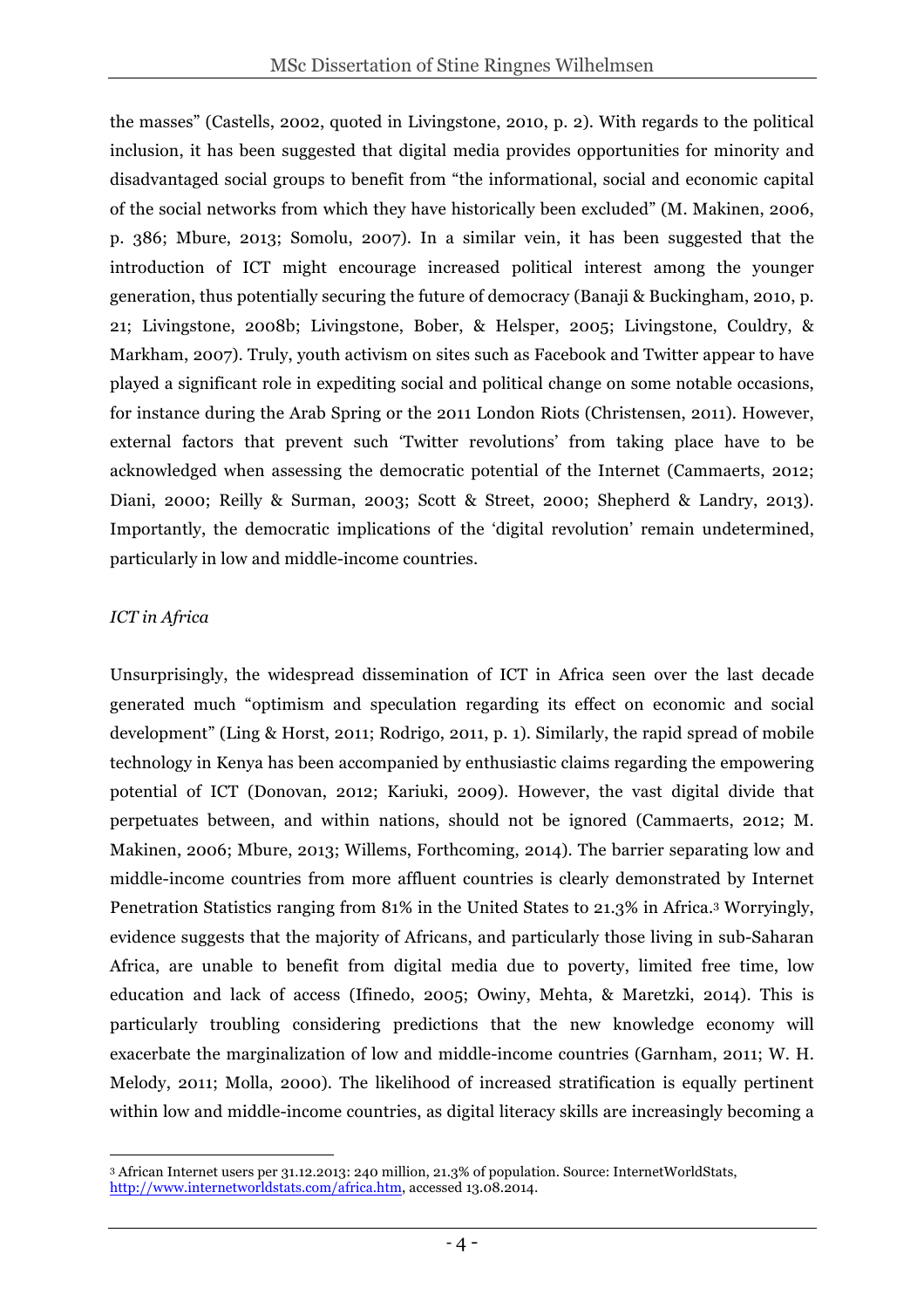requirement to secure employment or achieve social mobility (Livingstone, 2003; Livingstone et al., 2005; W. H. Melody, 2007; Odongo, 2012; Rodrigo, 2011). Similarly in Kenya, research suggests that marginalized groups are continuously prevented from benefitting from ICT due to factors such as "lack of awareness, skills, training, a shortage of capital resources for sustainability and maintenance, and the low provision of appropriate content, both in terms of language and subject matter" (Belcastro, 2005; Kinuthia, 2009; Kituyi-Kwake & Adigun, 2008, pp. 129-130; Wims & Lawler, 2007; Wyche et al., 2013). Thus, more qualitative research on rural experiences of ICT has to be conducted to fully comprehend the implications of the 'digital revolution' as experienced by all layers of society (Fallon, 2007; Kariuki, 2009; Larsen, 2014; Mbarika, Jensen, & Meso, 2002; Owiny et al., 2014; Tufte, 2014).

#### *ICT in Kenya*

In recent years, academics have showed a heightened interest in the Kenyan media climate. Particularly following the 07/08 post-election violence, academics increasingly focused on the rise of 'networked journalism' in Kenya and the vibrancy of the Nairobian blog-sphere (Bunce, Forthcoming, 2014; Goldstein & Rotich, 2008; Maarit Makinen & Kuira, 2008; Mudhai, 2011). The tendency to focus on urban experiences is unfortunate seeing as an estimated 75-80% of Kenyans live in rural areas, where access to network is less available4 (Mbarika et al., 2002). In fact, estimates suggest that more than half of the Kenyan population live outside the 'digital divide'. 5 As the strength of a democratic society is hardly measured by the experience of its elite, but by the experience of all its citizens, more focus on rural experiences is necessary to accurately assess the democratic potential of ICT in Kenya.

#### **Digital Literacy**

As seen, uncertainty regarding the democratic potential of the Internet persists, particularly as evidence suggests that the majority of online activity is not used for democratic deliberation, but rather for consumerism, entertainment and for maintaining social relationships (Dahlgren, 2005; Livingstone, 2004; Livingstone et al., 2005; Rodrigo, 2011). Clearly, providing people with the means for accessing political websites do not necessarily mean that they will (de Zuniga, 2012; Livingstone, 2008a). Considering that both quantitative and qualitative studies indicate that online civic participation largely depends on

 4 UNICEF, Kenya Overview 2013, http://www.unicef.org/kenya/overview\_4616.html, accessed 13.08.2014.<br>5 Kenyan Internet users per 31.12.2013: 21 million, 47.3% of population. Kenyan Facebook users per 31.12.2013: 2

million, 4.8% of population. Source: InternetWorldStats, http://www.internetworldstats.com/africa.htm#ke, accessed 13.08.2014.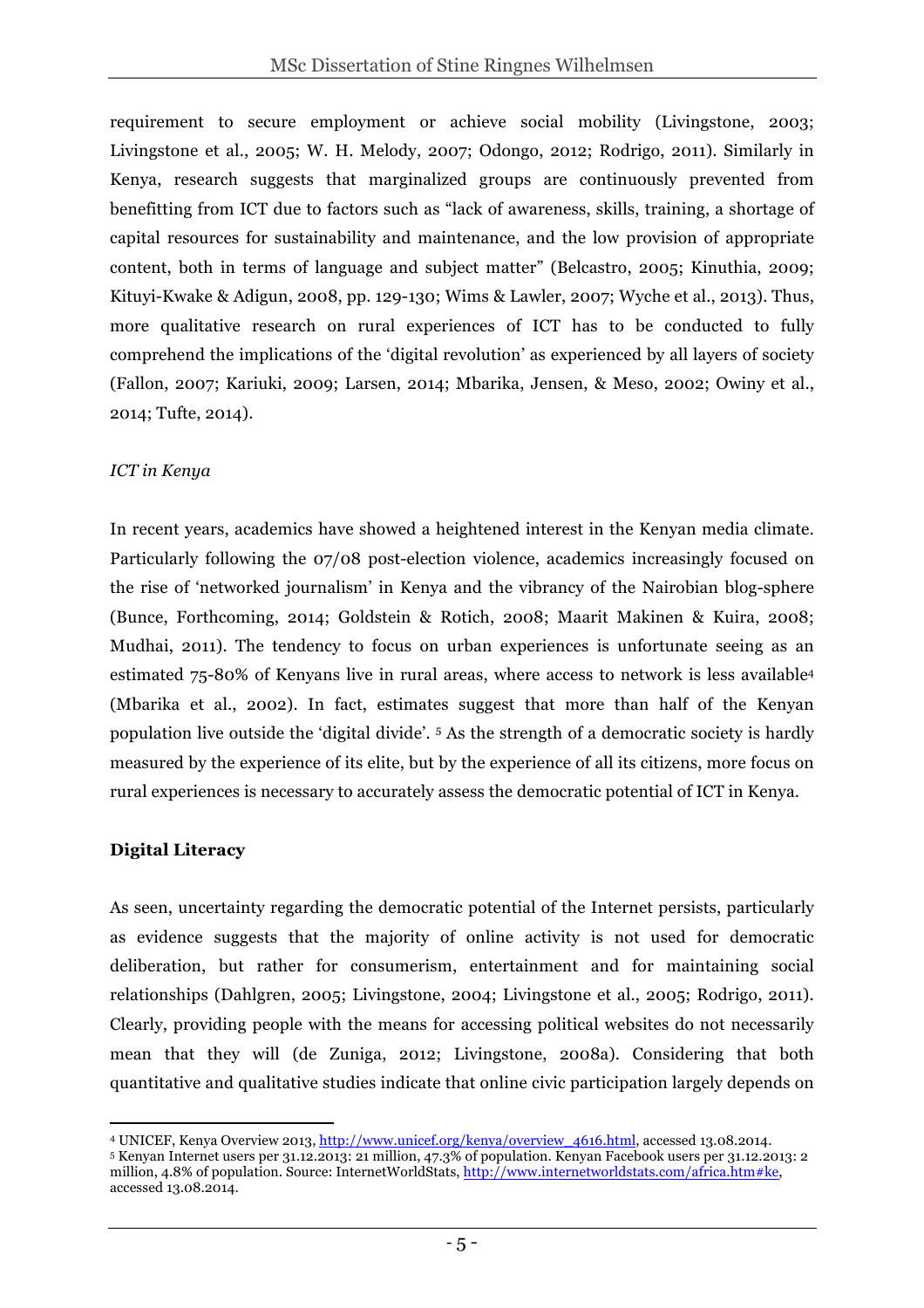offline political interests, a focus on subjective motivations and experiences is necessary to "make specific claims about the political potential of the Net" (Dahlgren, 2005, p. 151; Livingstone & Helsper, 2007).

The notion of digital literacy offers a useful framework for exploring how and why individuals use ICT (Livingstone, 2004). An extension of the term media literacy, digital literacy refers to the "ability to access, understand, critique and create information and communication content online" (Livingstone, 2008b, p. 110). Evidently, digital literacy skills are equally necessary for people to "gain an informed opinion" and for people "to express their opinion individually and collectively in public, civic, and political domains" (Livingstone, 2008b, p. 111; Mbure, 2013, p. 97). As "citizenship in a sense of active participation" is determined by individual motivations and abilities, the notion of digital literacy forms an inherent part of assessing whether the spread of networked technology encourages people "to become informed, find common causes, and participate in public life" at a greater level than before' (Bidwell, 2011, p. 618; Karpf, 2010; Livingstone et al., 2005; Livingstone et al., 2007; M. Makinen, 2006, p. 383). This emphasis on subjective abilities and motivations for engaging with digital media constitutes an analytical shift away from focusing on conventional political activity to rather explore how civic participation evolves in everyday life (Dahlgren, 2006; M. Makinen, 2006; Tufte & Vidali, 2014). Focusing on subjective experiences with ICT is important as evidence suggests that having access to ICT may potentially increase opportunities for political inclusion for minority groups and rural communitites (Mbure, 2013; Mitullah, 2013). As such, greater understanding of the factors that might enhance or impede this participation is necessary to improve opportunities for political inclusion in the future.

## **Online Civic Participation**

The focus on subjective experiences and motivations introduces the notion of 'the civic', a term taken to mean a number of different things depending on the context (Banaji & Buckingham, 2010; Dahlgren, 2012; Tufte & Vidali, 2014). Clearly, how we conceptualize 'civic subjectivity' has consequences for how we interpret democracy (Dahlgren, 2013, p. 86). Here the term 'civic' is used in reference to something closely affiliated to citizenship, meaning a "kind of engagement that is about collective rather than individual identifications" (Tufte & Vidali, 2014, p. 6). Thus, the term civic participation - or civic engagement - is taken to mean the extent in which individuals participate in the social and political processes of their surroundings (Dahlgren, 2005).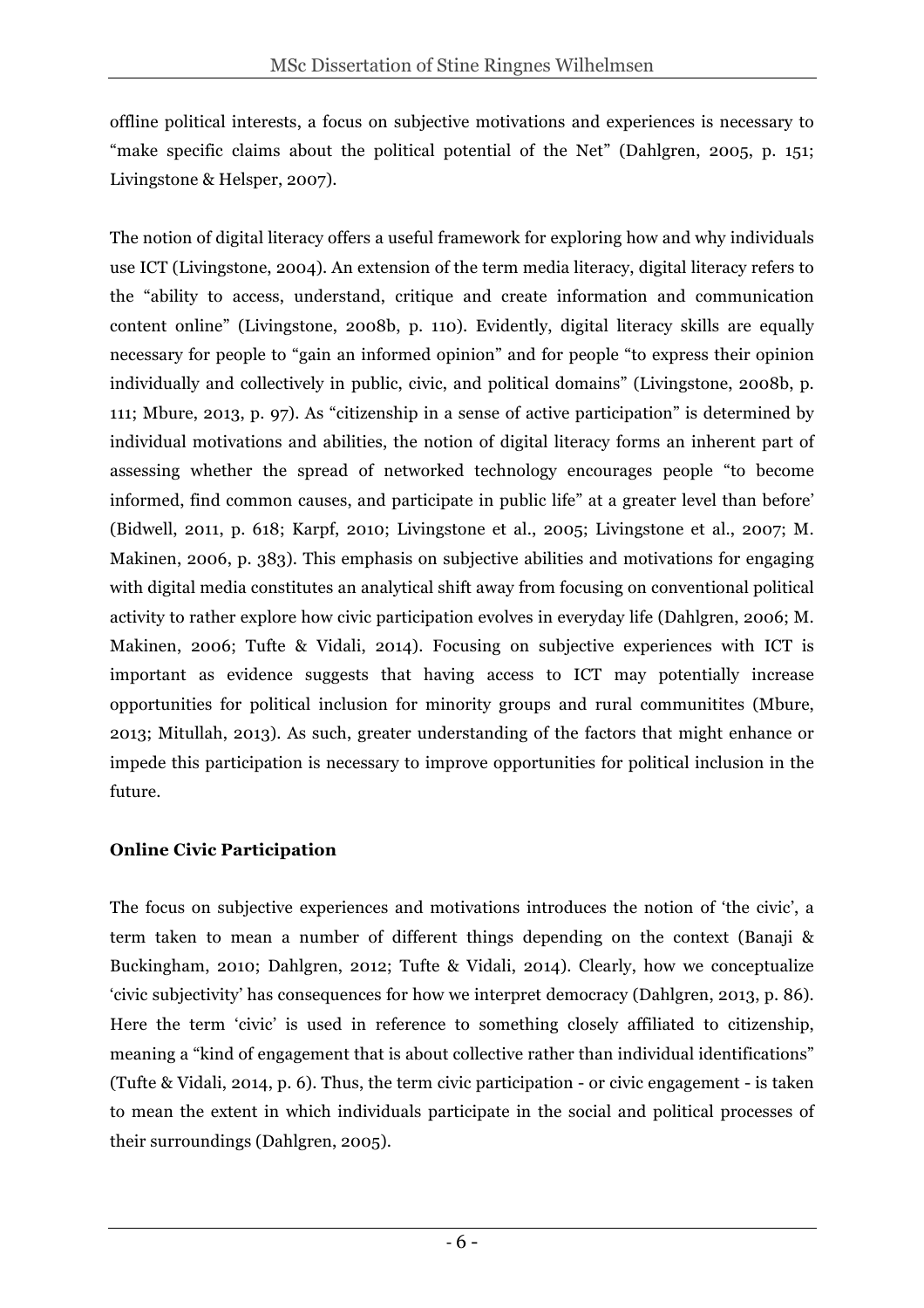A fundamental assumption informing this understanding of civic participation is the perception that in order to act as a citizen a person must first feel like a citizen (Dahlgren, 2000). In other words, for a person to feel motivated to participate in civic life, he or she must first internalize a sense of self as a meaningful member of society. Subsequently, exploring subjective motivations for online civic participation is inherently related to an understanding of how individuals come to see themselves as civic subjects (M. Makinen, 2006). Thus, this allows for a consideration of "how the social uses of information and communication technologies enhance processes of civic engagement and strengthen citizenship" (Tufte & Vidali, 2014, p. 38).

Importantly, within this framework, online civic participation may refer to passive forms of participation, such as online news consumption or following political developments through SNS, as well as more active forms of participation, such as commenting on political issues or writing on politicians Facebook "walls" (Dahlgren, 2005; Tufte & Vidali, 2014). As such, both of these forms of online civic participation may be seen as constituting the formation of a civic identity or "the enactment of citizenship understood as forms of social agency" (Dahlgren, 2005, p. 158).

## *Passive Forms of Online Civic Participation*

It is often asserted that being able to access relevant knowledge and information forms a crucial part of becoming engaged in societal developments as learning about the outside world creates a sense of belonging to something greater than the self (Livingstone & Helsper, 2007; M. Makinen, 2006). Subsequently, providing access to relevant knowledge and information constitute core parts of a functioning democracy as the strength of a democratic society ultimately depends on having an informed and engaged citizenship (Dahlgren, 2000; Livingstone, 2010). Arguably, then, news consumption may indicate the socialization of citizenship in two interlinked ways. Firstly, an interest in societal developments indicates a sense of belonging to something greater than the self, which forms a core part of becoming a civic subject. Secondly, this sense of self arguably forms the basis for further civic engagement. As such, being able to access information through the Internet has been claimed to facilitate the transformation "from passive to active, from recipient to participant, from consumer to citizen" (Livingstone, 2008b, p. 111).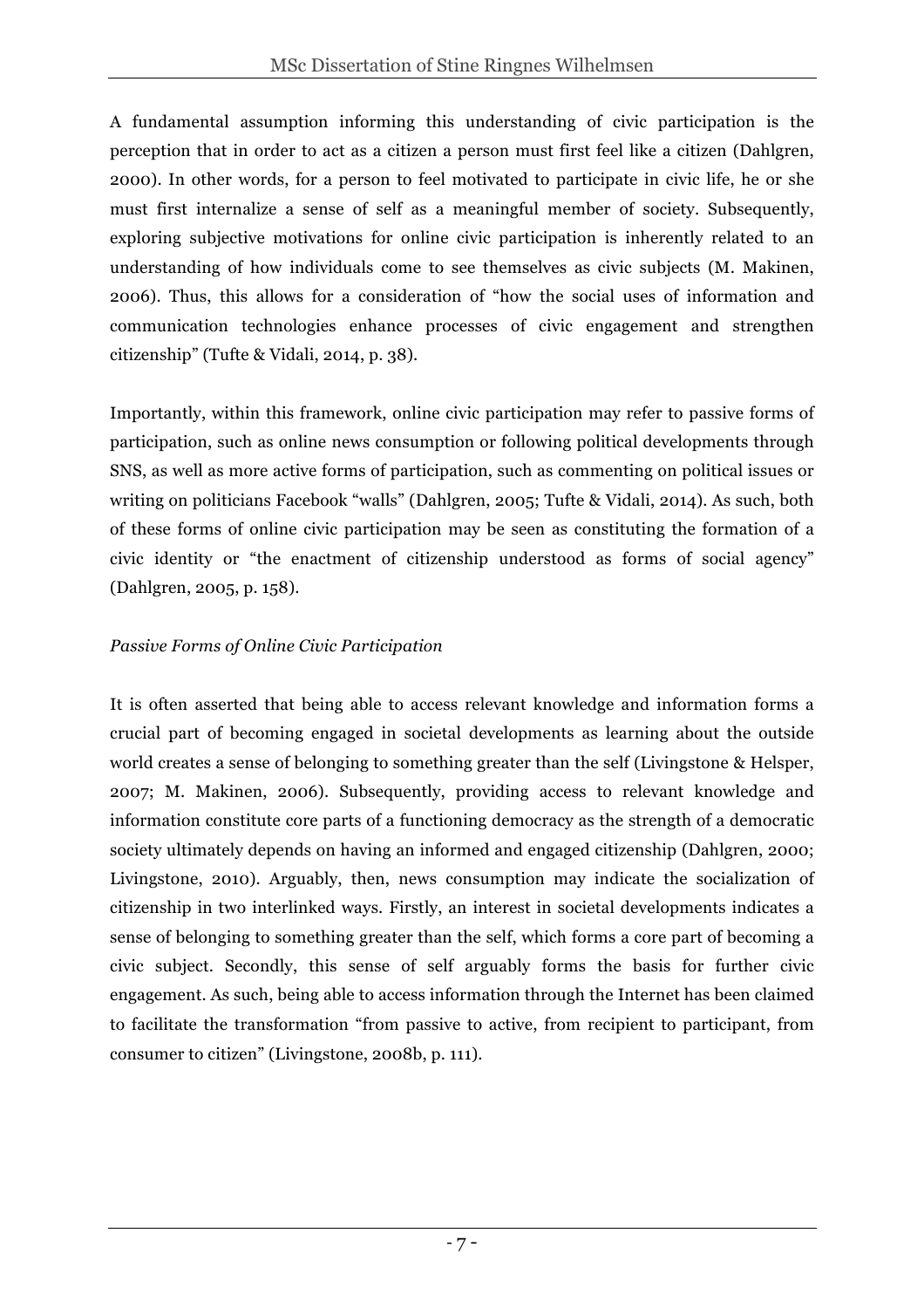#### *Active Forms of Online Civic Participation*

Beyond creating opportunities for accessing information, ICT also provides access to communicative spaces through which individuals can express their opinions or interact with others. Arguably, the ability to express one's opinion is necessary for an individual to feel like a meaningful member of society as this evokes "subjective notions of efficacy" (Dahlgren, 2000; Mitullah, 2013). Following Dahlgren (2013), this constitutes a fundamental part of a functioning democracy as "life of democracy requires that people be informed, and that they discuss and deliberate, but also that they be emotionally engaged, aroused to involvement, and at some point made to feel that they are sufficiently empowered to make a difference" (p. 73). As such, focusing on how and why individuals use online communicative spaces offers a useful framework for understanding the democratic implications of ICT. Evidently, focusing on the relation between ICT and the formation of a civic identity is particularly relevant when conducting research in social contexts where opportunities for voicing ones opinion have been limited in the past (Dahlgren, 2013; Wildermuth, 2013).

## **The Formation of a Civic Identity**

## *Associational Interaction*

Importantly, the availability of online communicative spaces not only encourages subjective notions of efficacy, but also provides opportunities for associational interaction to take place between likeminded individuals. This is significant seeing as "democracy resides, ultimately, with citizens who engage in talk with each other" (Dahlgren, 2006, pp. 272-276). Evidently, associational interaction forms a fundamental part of the formation of citizenship as this "helps individuals to develop socially, to shape their identities, to foster values suitable for democracy and to learn to deal with conflict in productive ways" (Dahlgren, 2005, p. 148, 2006, p. 272; Mouffe, 1992). As such, being able to communicate online may foster a sense of 'digital citizenship' by evoking 'group loyalty' and strengthening 'civic commonality' (Cammaerts & Van Audenhove, 2005; Couldry et al., 2014, p. 8; Dean, 2003; Haythornthwaite, 1996; Langman, 2005; Tomlinson, 1994). Again, ICT-facilitated opportunities for associational interaction may prove particularly advantageous for rural communities who live dispersed across large geographical areas (Wildermuth, 2013).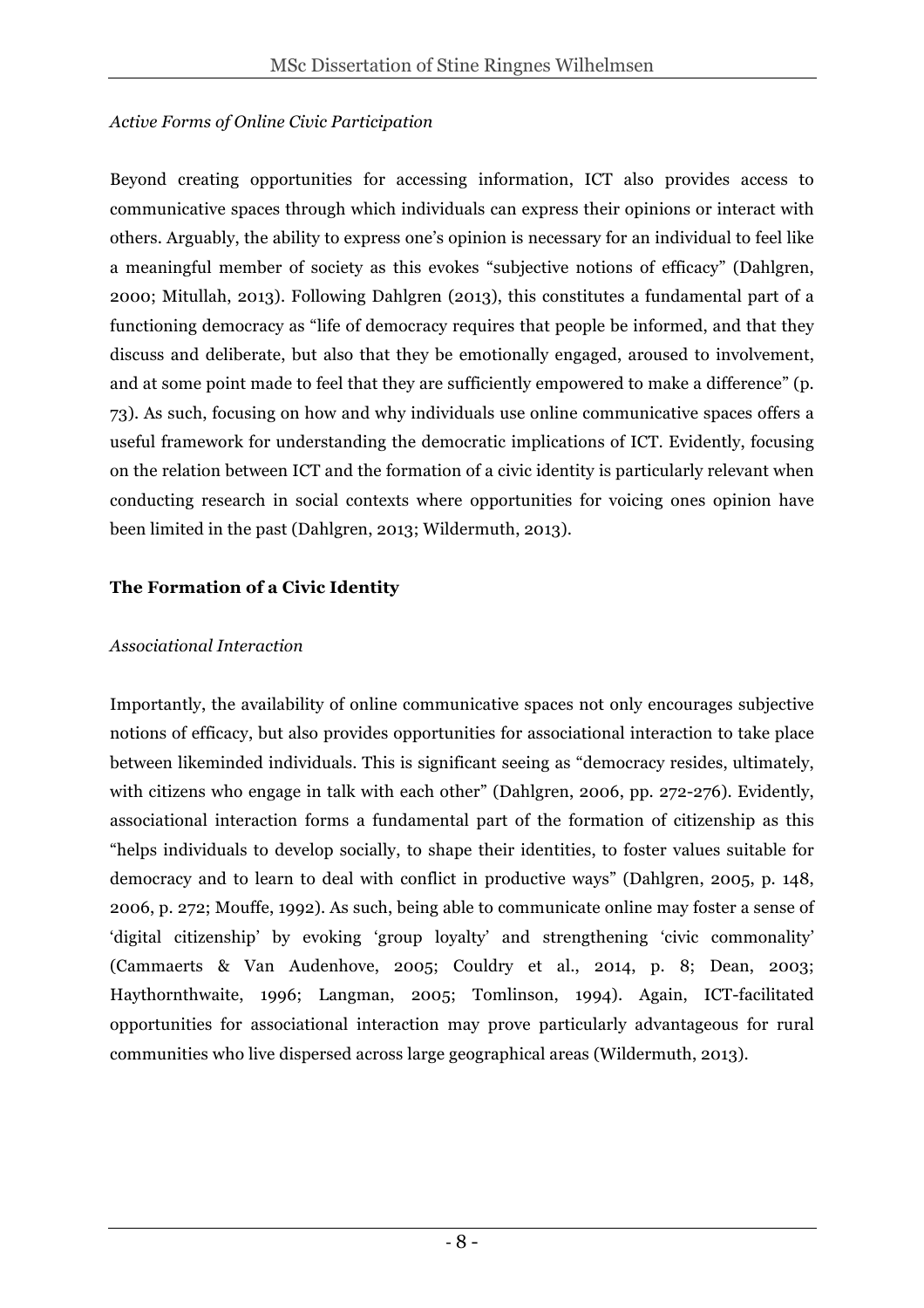#### *Internalization of Democratic Principles*

Within the framework of online civic participation and the formation of a civic identity it is often suggested that a core component of the socialization of citizenship is the internalization of democratic principles, such as efficacy, accountability and transparency (Dahlgren, 2000). Arguably, participating online with the objective of upholding these principles signal the socialization of citizenship in the sense that internalizing a 'civic identity' presupposes a minimal shared commitment to "the visions and procedures of democracy" (Dahlgren, 2000, p. 337). Clearly then, a discussion on the relation between online civic participation and the formation of a civic identity contributes significantly to the understanding of the democratic potential of ICT, particularly in a context where confidence in the democratic process may be low due to lack of political representation in the past (de Zuniga, 2012, p. 321).

## **Conceptual Framework**

The conceptual framework for this dissertation draws on available literature about online civic participation and the formation of a civic identity. Within this conceptual lens, passive and active forms of online civic participation are treated as indicative of the formation of a civic identity as both of them signal a subjective sense of belonging to something greater than the self.

Further, this framework conceptualizes acts of online civic participation as indicative of the internalization of democratic principles such as efficacy, accountability and transparency. As such, the framework is useful for exploring the relation between ICT and the socialization of citizenship. Considering the contextual scope of this research, the notion of digital literacy also informed the conceptual framework.

As outlined in the introduction, the present research focuses specifically on the Maasai, a pastoralist minority that face severe developmental challenges including low literacy rates and high infant mortality (Akama, 1999; Hughes, 2006). Arguably, this makes the Maasai a particularly interesting community to focus on when exploring the democratic implications of ICT. Presumably, exploring how a historically marginalized community come to see themselves as meaningful members of society forms an essential part of measuring the democratic potential of ICT in a given political context (Dahlgren, 2013). As such, exploring the relation between having access to ICT and online civic participation within this sociocultural context may propose how political inclusion of marginalized social groups can be ensured in the future (Mitullah, 2013; Tufte & Vidali, 2014).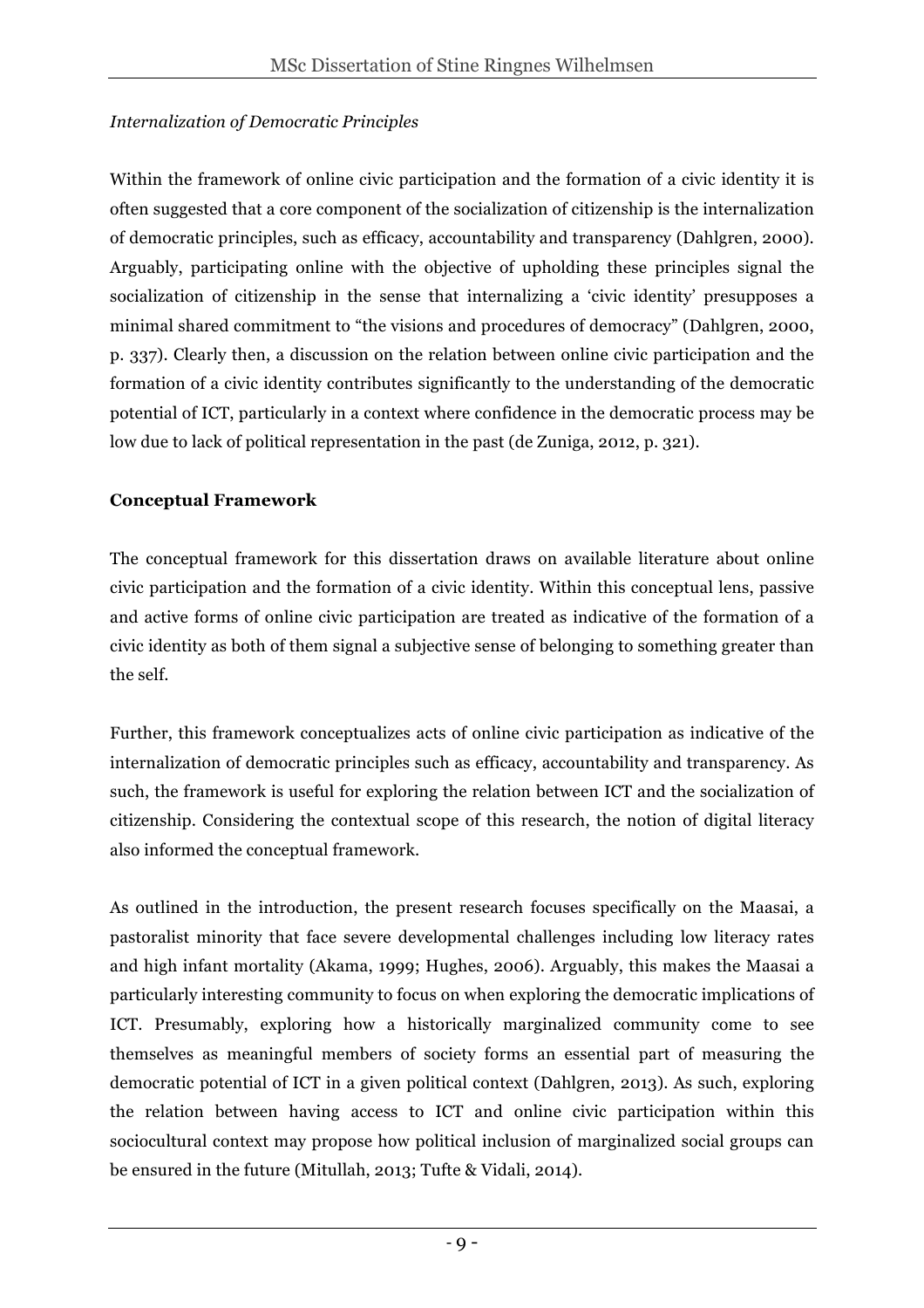Focusing on an indigenous population living in rural Kenya is highly relevant as most available research centres on areas where "Internet access is seemingly unlimited, unconstrained and where users rarely consider the costs associated with accessing it" (Wyche et al., 2013, p. 2). Clearly, a wider understanding of the sociocultural particularities that shape ICT appropriation is essential to accurately inform ICT development, transfer and training (Bidwell, 2011; M. Makinen, 2006; Soerensen & Petuchaite, 2013). Thus, the conceptual framework and contextual focus of this empirical research is important to take appropriate and informed measures to prevent increased marginalization of rural minorities in the digital age (Bidwell, 2011; Owiny et al., 2014).

#### **Research Question(s)**

Drawing on the conceptual framework, this study will seek to qualitatively answer the following primary research question:

*In what ways does the introduction of ICT encourage online civic participation in a non-western and non-urban context?* 

This question will be further supported by the following sub-question:

*In what ways do ICT-facilitated forms of civic participation relate to the formation of a civic identity, as experienced by a rural community?*

The objective of the present dissertation is thus to address the lack of empirical research focused on media use in non-western, non-urban contexts. Following calls for more research focused on the 'micro-dynamics of society' this dissertation focuses on ICT-facilitated online civic participation and the formation of a civic identity as experienced by a rural minority.

As the research question focuses on personal experiences and subjective motivations, qualitative interviewing appeared the most appropriate method for operationalizing the research. The empirical data that form the basis for the interpretation was collected by conducting twenty-two semi-structured interviews with a purposefully selected group of Maasai. As the primary objective of conducting this research was to give 'a voice' to a rarely considered community, both the data collection and the analysis were conducted with a firm commitment to "learning from the users themselves" (Livingstone, 2004; Molla, 2000). Thus, to present an interpretation that remained firmly embedded in the subjective experiences of the participants, thematic analysis was used to interpret the empirical data. To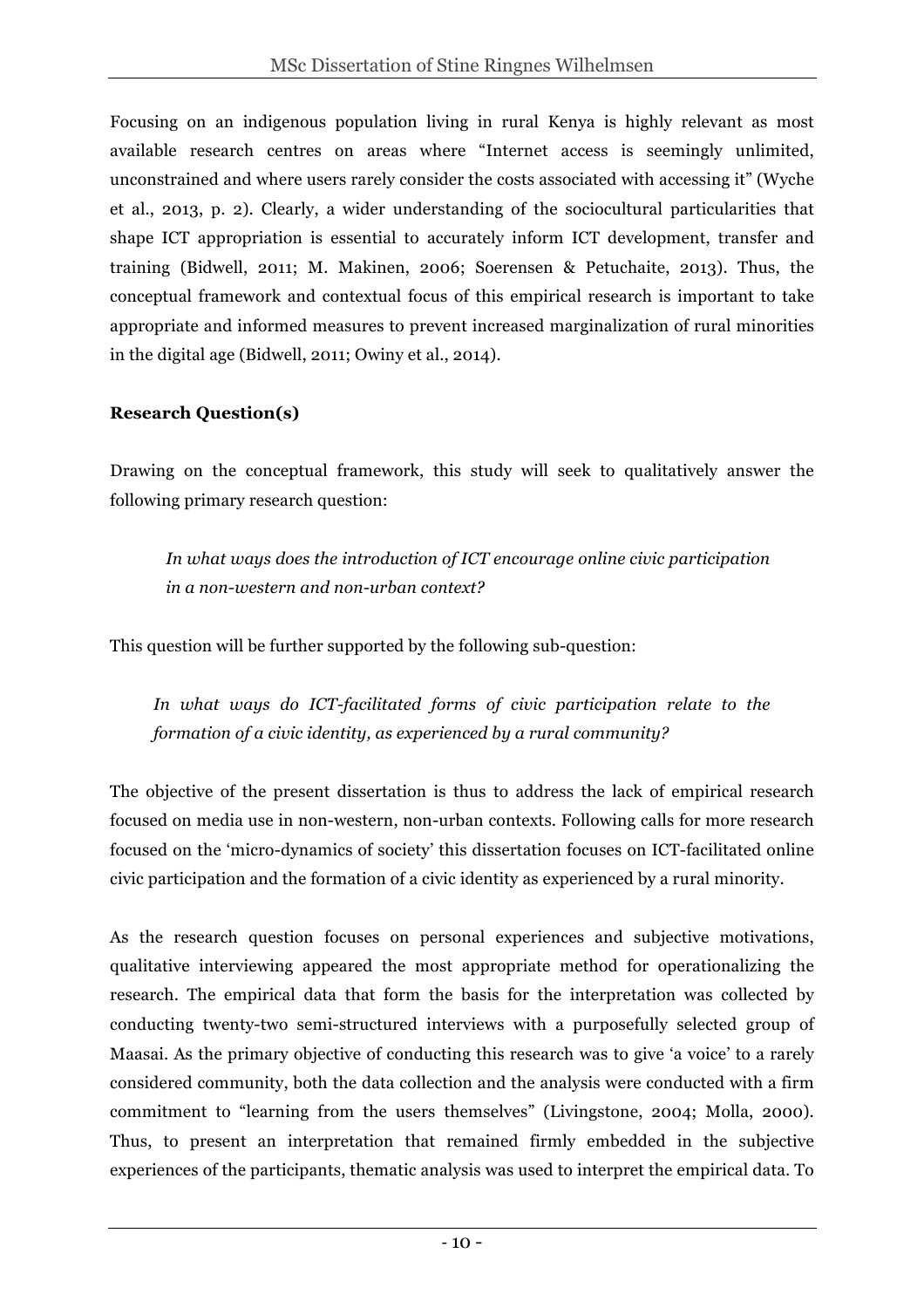ensure the validity and reliability of the interpretation, thematic coding was incorporated in the analysis. To enhance the transparency and transferability of the study, every step of the research process is outlined in the following section. The hope is that this will encourage and benefit future research in comparable social settings.

## **METHODOLOGY**

The following section will provide the rationale for using qualitative interviewing and thematic analysis to reach the outlined research objective.

## **Rationale**

As the outlined research question focuses on subjective experiences and motivations, qualitative interviewing appeared an appropriate method for operationalizing the data collection. Qualitative interviewing is increasingly seen as a valuable method for gathering knowledge about how people experience a particular process or phenomenon as this allows the researcher to situate oneself within the 'life-worlds' of the respondents to gain a more 'sophisticated understanding' of "the situated nature of participants' interpretations and meanings" (Bauer & Gaskell, 2000; Ezzy, 2002, pp. 80-81; Holstein & Gubrium, 1997).

Several methods were considered as alternatives to qualitative interviewing. As the research objective was to explore how and why people use media, rather than focus on media content itself, content and discourse analysis were deselected. Considering the novelty of the focal point, surveys or questionnaires seemed less useful as the rigid format prevents unpredicted elements from emerging (Robson, 1993). As the interview subjects were from the same social milieu using focus groups was considered (Fereday & Muir-Cochrane, 2006). Though useful for exploring group dynamics, focus groups appeared less appropriate in a culture structured according to a hierarchy of age and gender. Thus, conducting individual interviews was seen as necessary to gain access to the full range of opinion, including the experiences of the female students (Berger, 1998; Kvale, 2010).

## *Semi-structured Interviews*

Eventually, a semi-structured interview format was deemed the most appropriate for this specific research. Evidently, a certain degree of structure is important when conducting research with a limited scope and timeframe as using a topic guide enables the researcher to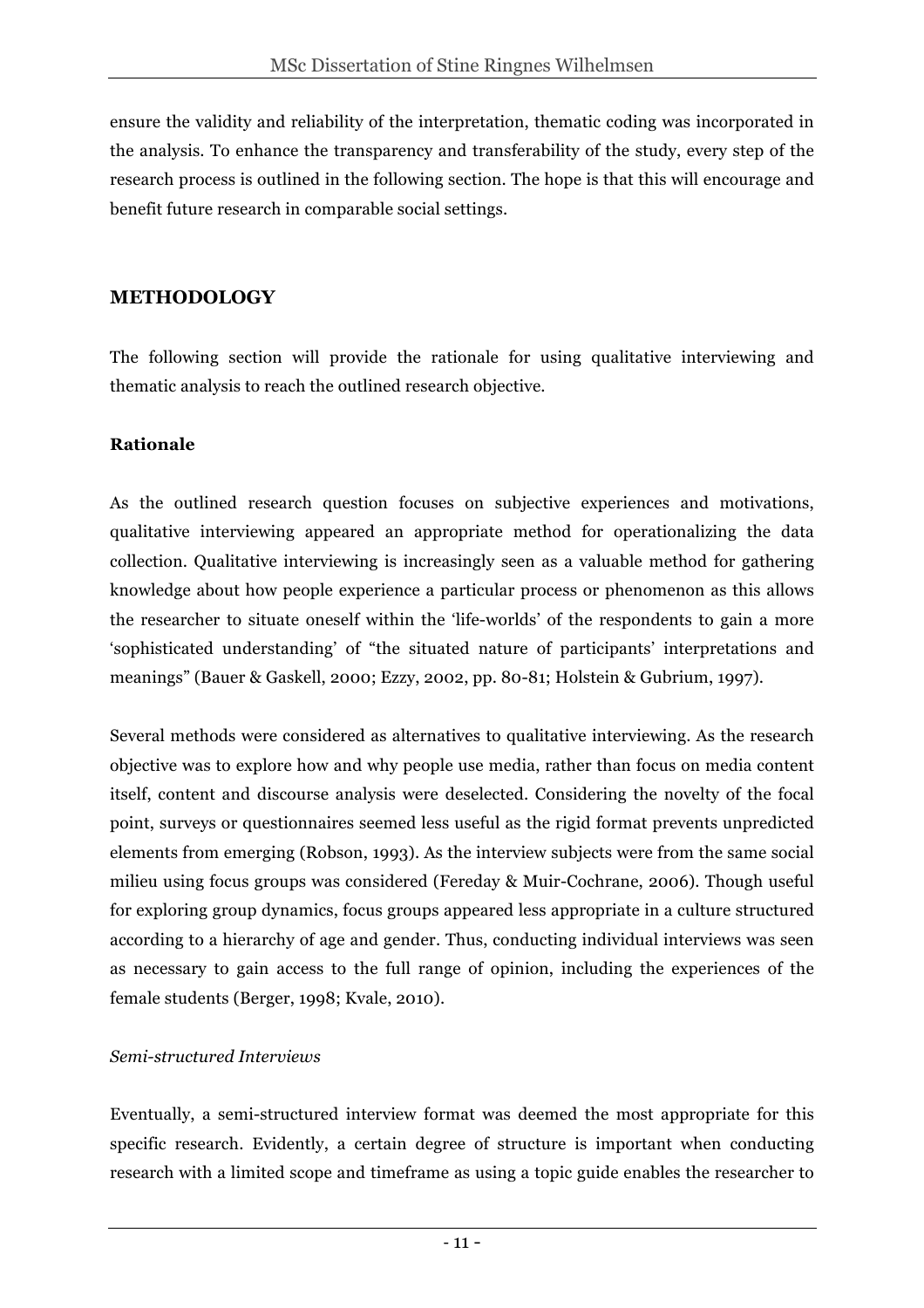explore the full range of the conceptual framework (Guest, MacQueen, & Namey, 2012). Still, the flexibility of semi-structured interviews allows unpredicted elements and themes to emerge, which makes this format useful for conducting research in a rarely explored sociocultural context. Finally, the flexible format allows the researcher to adjust the structure of the interview conversation to suit the empirical observations. Thereby, this format is useful when seeking an interpretation that is firmly embedded in the subjective experiences of the research participants (Fereday & Muir-Cochrane, 2006).

## *Limitations*

There are some limitations that need to be acknowledged when conducting qualitative interviews. Importantly, conducting, transcribing and analysing interviews require a considerable amount of time. Thus, only a limited number of interviews can be conducted. This entails that no broad generalizations should be made on the basis of qualitative interviews (Kvale, 2010). Further, as interviews constitute 'social processes' where meaning is actively constructed through dialogue, the researcher must reflect on his or her biases, preconceptions and prejudices at every step of the research process. Similarly, any external factors that may influence the interpretation, such as social norms or cultural taboos, must be considered throughout (Bauer & Gaskell, 2000; Fereday & Muir-Cochrane, 2006; Guest et al., 2012).

Regardless of these limitations, supporters maintain that qualitative interviewing remains the foremost method for understanding "the situated knowledge and practices of social actors within a sampled population" (Ezzy, 2002; Kvale, 2010, p. 120). Thus, semi-structured interviews appeared appropriate for operationalizing the present research.

## *Thematic Analysis and Coding*

Thematic analysis was chosen to interpret the empirical data as this analytical approach allows for an exploratory and interpretative analysis, which takes local contextualities into account. Thus, thematic analysis is suitable for research seeking to "describe and understand how people feel, think, and behave within a particular context relative to a specific research question" (Guest et al., 2012, p. 13).

When using thematic analysis, coding is a useful analytical tool to structure and systematize the analysis (Fereday & Muir-Cochrane, 2006; Guest et al., 2012). Coding involves a process of identifying and cataloguing important elements, topics or ideas that relate to the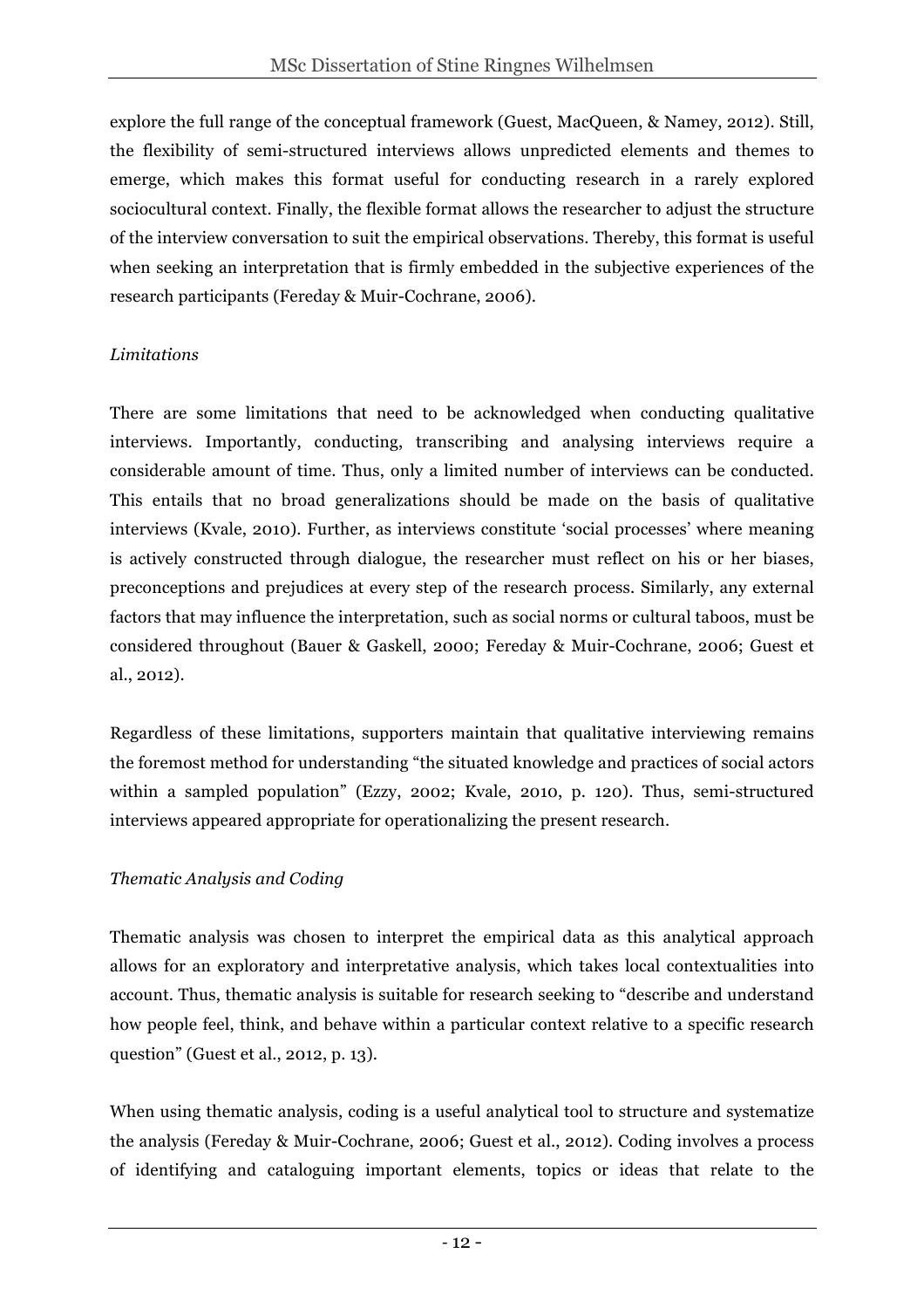overarching themes of the research. These 'codes' are categorized into a 'codebook', which simplifies the process of interpreting the responses in relation to each other and the relevant conceptual framework. Coding enhances the transparency of the analysis, and subsequently the reproducibility of the interpretation (Guest et al., 2012). Importantly, theory plays an inherent role in thematic analysis as a firm understanding of the conceptual framework guides and structures the data collection, the coding and the subsequent interpretation (Kvale, 2010).

## **Research Design**

Following on from this methodological justification, the following section outlines how the research was designed, organized and executed.

## *Pilot Study*

To verify the appropriateness of the chosen method, a pilot study was conducted. To make the experiences transferable, three students at the KGS were interviewed using a topic guide structured according to the overarching themes of the research question. Due to logistical constraints, the pilot was conducted a few days before the extended research. After conducting and transcribing the interviews, the transcripts were coded and analysed. The pilot study confirmed that external factors, such as social norms or cultural taboos, would not significantly impede the research. On the contrary, the participants seemed eager to share their experiences with the researcher. Additionally, the pilot study proved useful for adjusting the structure and terminology of the topic guide, and for planning the timeframe of the extended research.

Importantly, rather than treat the pilot study as an independent part of the research, these interviews were incorporated in the actual analysis. Additionally, this iterative approach was retained throughout as the topic guide was reviewed and redrafted following each interview. Similarly, preliminary findings were discussed with people familiar with working in this sociocultural context throughout the interview phase. This was deemed important considering the different cultural background of the researcher and the interview participants.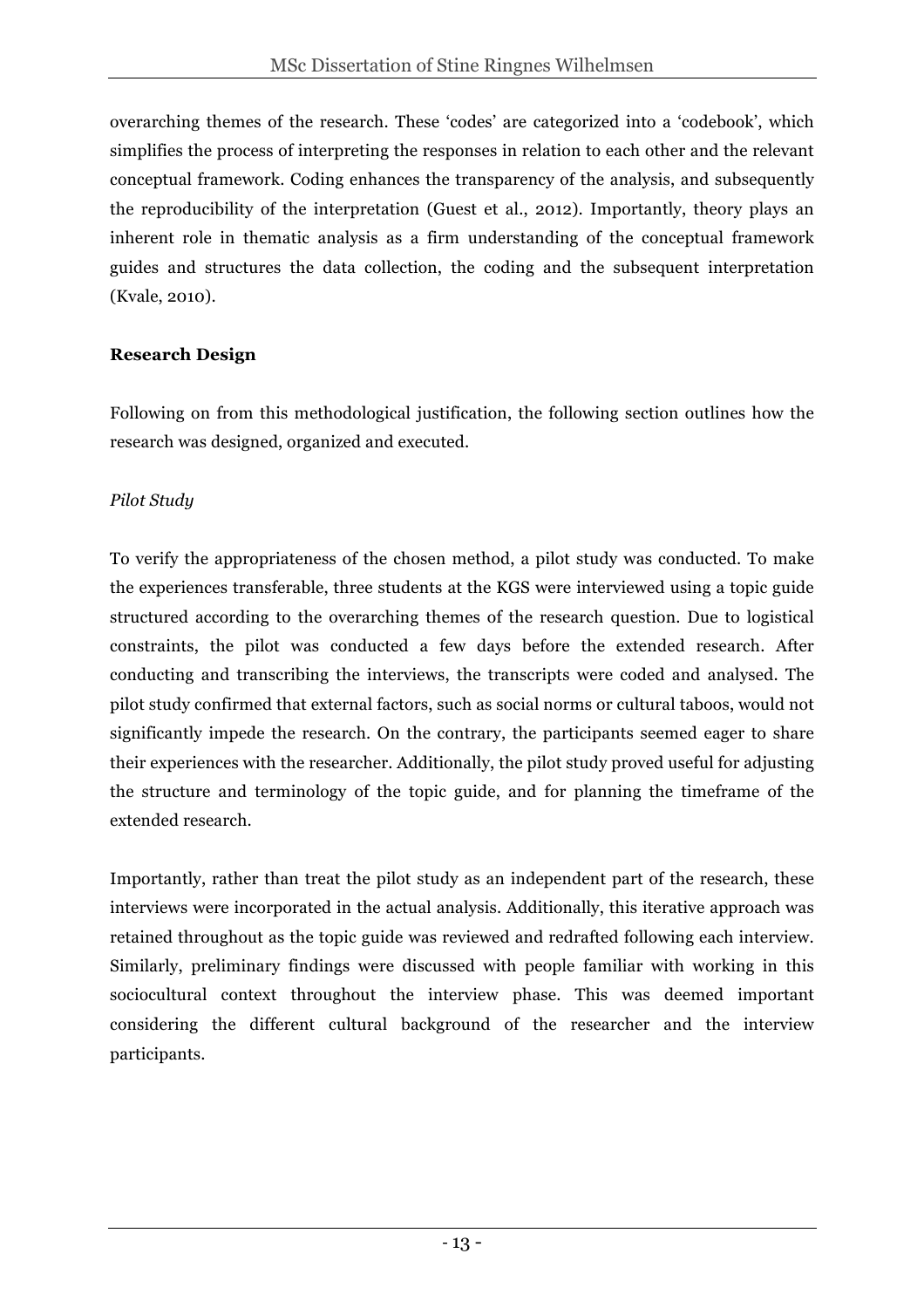#### *Ethical Considerations*

Extensive ethical considerations have to be made when conducting research that involves humans (Bauer & Gaskell, 2000; Holstein & Gubrium, 1997; Robson, 1993). Subsequently, much thought was given to whether participating in this research would compromise the personal safety or wellbeing of the respondents. Also, how the cultural background of the researcher might impact the research was carefully considered. Before embarking on the research, any ethical concerns were discussed with the Dissertation Supervisor and an ethics checklist was submitted.

Importantly, before approaching the students directly, the KGS management was approached to obtain the school's permission to conduct the research. The support offered by the Principal of KGS, Mr. Julius Kisemei, was important to successfully complete the data collection. With his permission, a presentation of the research project was given to the students where they were informed that participants could remain anonymous and stop the interview at any time. The desire to record the interviews was explained during the presentation and later repeated in the individual sessions. Following approval from the Dissertation Supervisor, it was decided not to ask for a written consent as many Maasai remain hesitant about signing formal documents. Rather, the participants' oral consent was recorded on tape alongside their interviews.

All the interviews were conducted in English as using a translator was seen as potentially obstructing the natural flow of the interview conversation. This seemed reasonable seeing as English is an official language in Kenya. In addition, the researcher has an adequate understanding of the local dialect after having worked in the area previously. Further, the semi-structured interview format meant that the researcher could ask for clarifications when necessary.

As none of the participants wanted to remain anonymous, their real names are included in the presentation.

## *Sampling*

When planning the research, the initial intention was to conduct 10 to 15 interviews. However, after arriving at the KGS, it became clear that this selective sampling was problematic in a culture structured according to a social hierarchy of age and gender. Considering the demography of the group (17 men/5 women), it was therefore determined to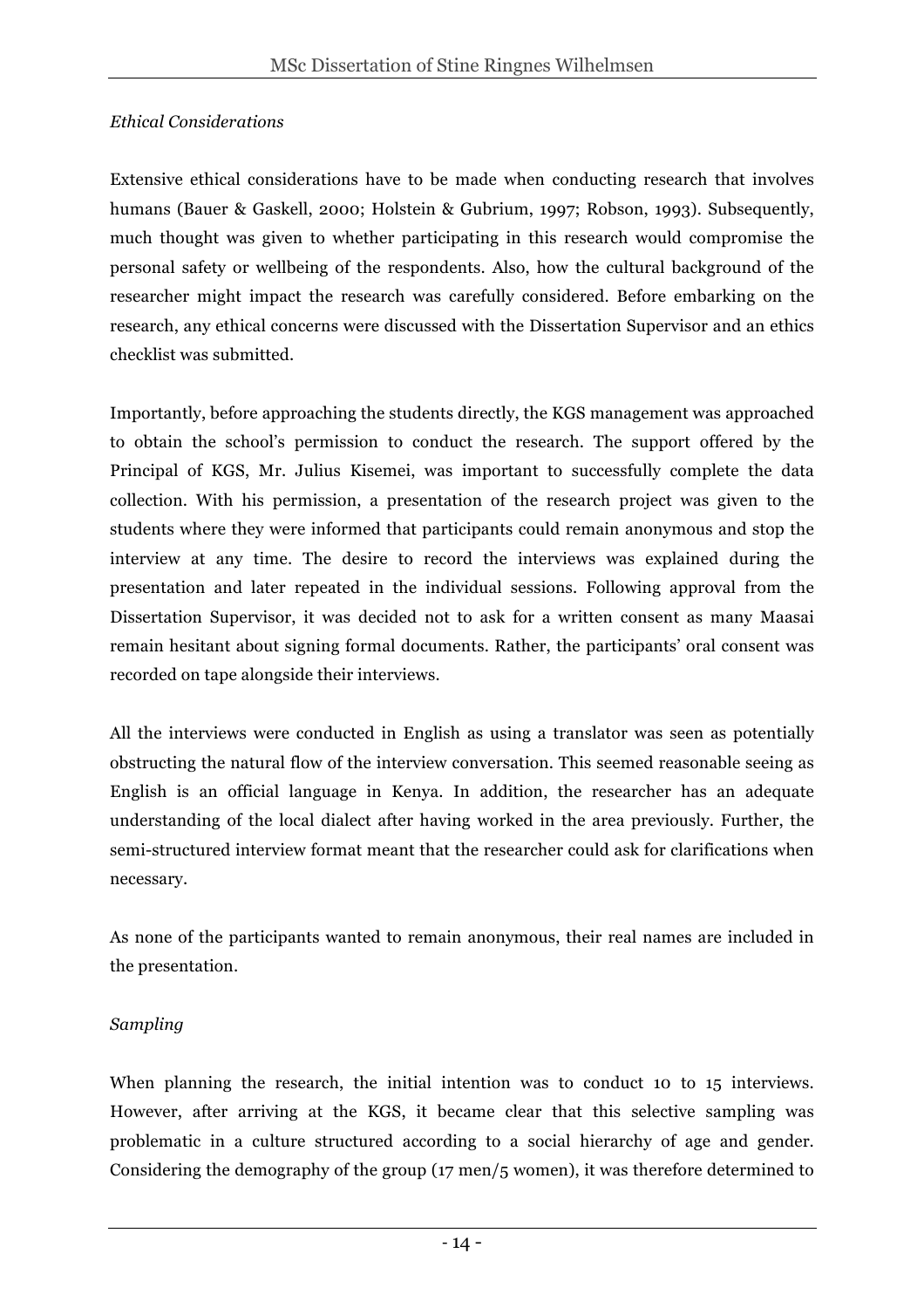interview all students present at the time of research. Though this placed additional pressure on the researcher, this was deemed necessary to gain access to the full range of opinion, including the experience of the female students.

Eventually, 22 in-depth semi-structured interviews were conducted. All interviews were conducted in the computer lab at the KGS, a location proposed by the students themselves. This setting was suitable as it provided an undisturbed environment in which the students felt comfortable.

## *Topic Guide*

To explore the full range of the conceptual framework, a topic guide developed on the basis of the overarching themes of the research was used to structure the interview conversations. An example of this can be found in Appendix 1. Nonetheless, the interview conversation was kept open to allow the interview subjects to address the issues in the order and manner that came natural to them. To ensure that the interview conversation accurately represented the experiences of the researched population, the topic guide was reviewed and redrafted following each interview. This reflexive approach proved highly rewarding, particularly as using local terminology encouraged the participants to converse more broadly about their experiences. Furthermore, allowing the participants to ask questions often resulted in fruitful discussions, which provided additional insights into their experience of using ICT to engage in civic life.

## *Conducting the Interviews*

As interviews constitute social processes, it was natural that the interviews varied greatly both in length and depth. Whereas the longest interview lasted for 1 hour and 17 minutes, the majority of the interviews lasted between 30 and 50 minutes. However, a couple of interviews dwindled out after 20 minutes, despite the researcher's attempts to introduce new topics or to re-phrase questions. The shorter interviews were nonetheless included in the analysis as these were useful for verifying, dismissing or extending the preliminary hypothesis formed on the basis of the more in-depth interviews. Broadly speaking, the earlier interviews were useful for gaining a wider understanding of the context and topics at hand, whereas the later interviews were useful to further explore identified themes. Thus, all the interviews informed the interpretation, which ultimately served the objective of presenting a picture of the context which is as accurate and broad as possible.

#### *Transcription*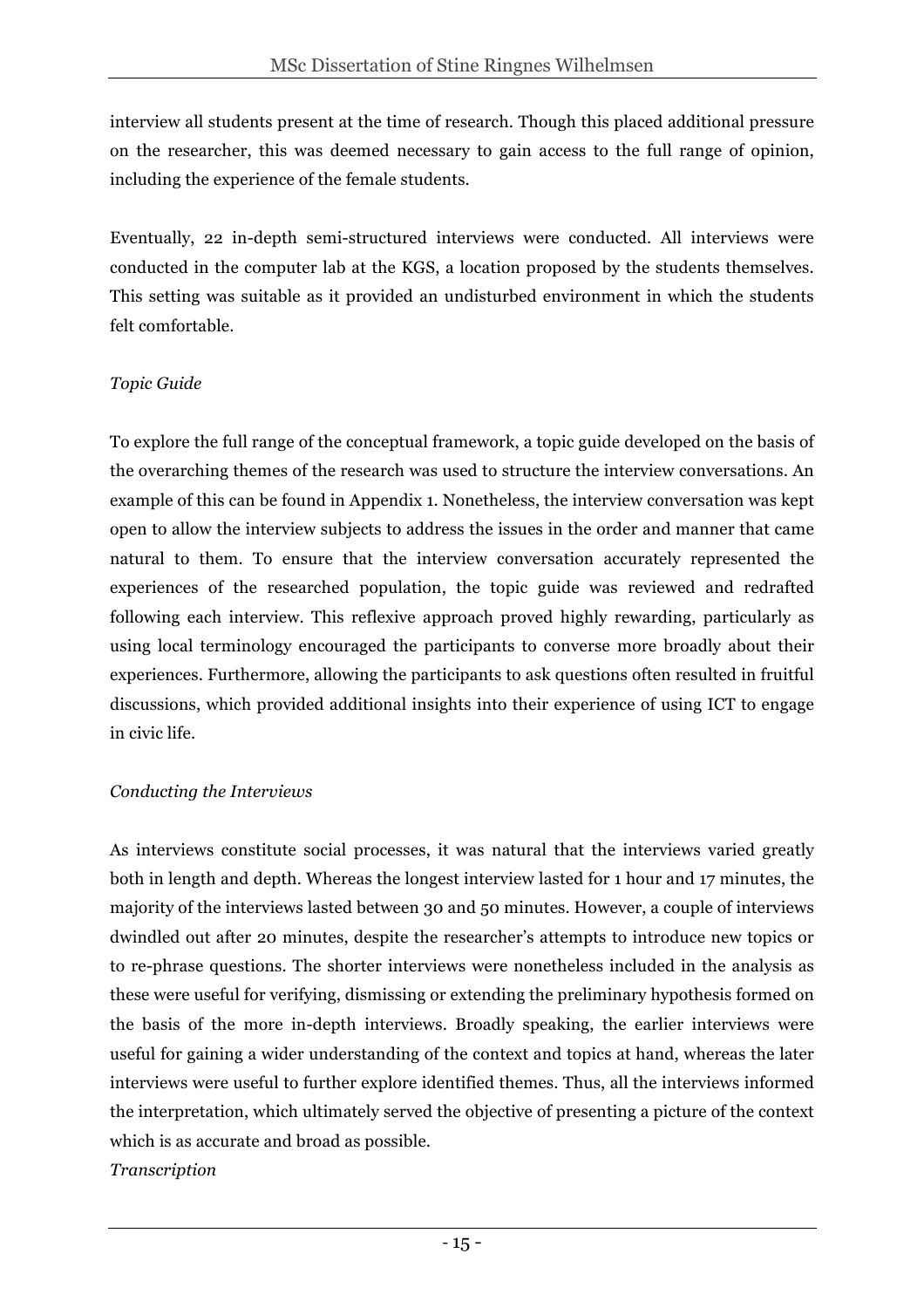Following the interview phase, the recorded interviews were transcribed. Due to the large sample size this required a considerable amount of time. Unfortunately, a technical default left the recording of the interview with Emmanuel unusable. Already during the transcription the researcher focused on identifying interesting elements, surprises or patterns. Listening to the interviews over and over again made it easier to remember not only what was said, but also how it was said. Evidently, mannerisms, hesitations or silences are equally revealing of how an individual relate to a particular phenomenon. Thus, the researcher preferred transcribing the interviews personally, rather than using an online service.

To verify the accuracy of the researcher's transcriptions one of the interviews was professionally transcribed using the online service www.rev.com.

## **Thematic Analysis and Thematic Coding**

After transcribing the interview recordings, thematic analysis was used to analyse the responses. To structure and systematize the analysis, a combination of inductive and deductive coding was used. In line with the exploratory nature of the research, this entailed that some codes were derived from existing literature, whereas others emerged directly from the data (Fereday & Muir-Cochrane, 2006).

To code the data, the researcher read and re-read the transcripts while paying extra attention to repetitions, deviations, or any interesting indicators of the participant's sense of logic or way of perceiving the discussed phenomenon. Identified codes were schematized into an Excel spreadsheet, or codebook, in which each code acted as a 'summary marker' for an important element, theme, idea or sentiment in the data (Guest et al., 2012, p. 10). Considering the amount of data collected, a codebook proved very useful to ensure that the interpretation accurately captured the nuances and subtleties in the subjective experiences of the participants (Fereday & Muir-Cochrane, 2006).

During the coding it became clear that a deep understanding of the subject matter was necessary for detecting significant elements in the responses and for re-contextualizing these within broader frames of reference (Kvale, 2010). As a comprehensive understanding of cultural and contextual particularities was necessary to accurately interpret the significance of the participants' responses, no computer software was used to code the data.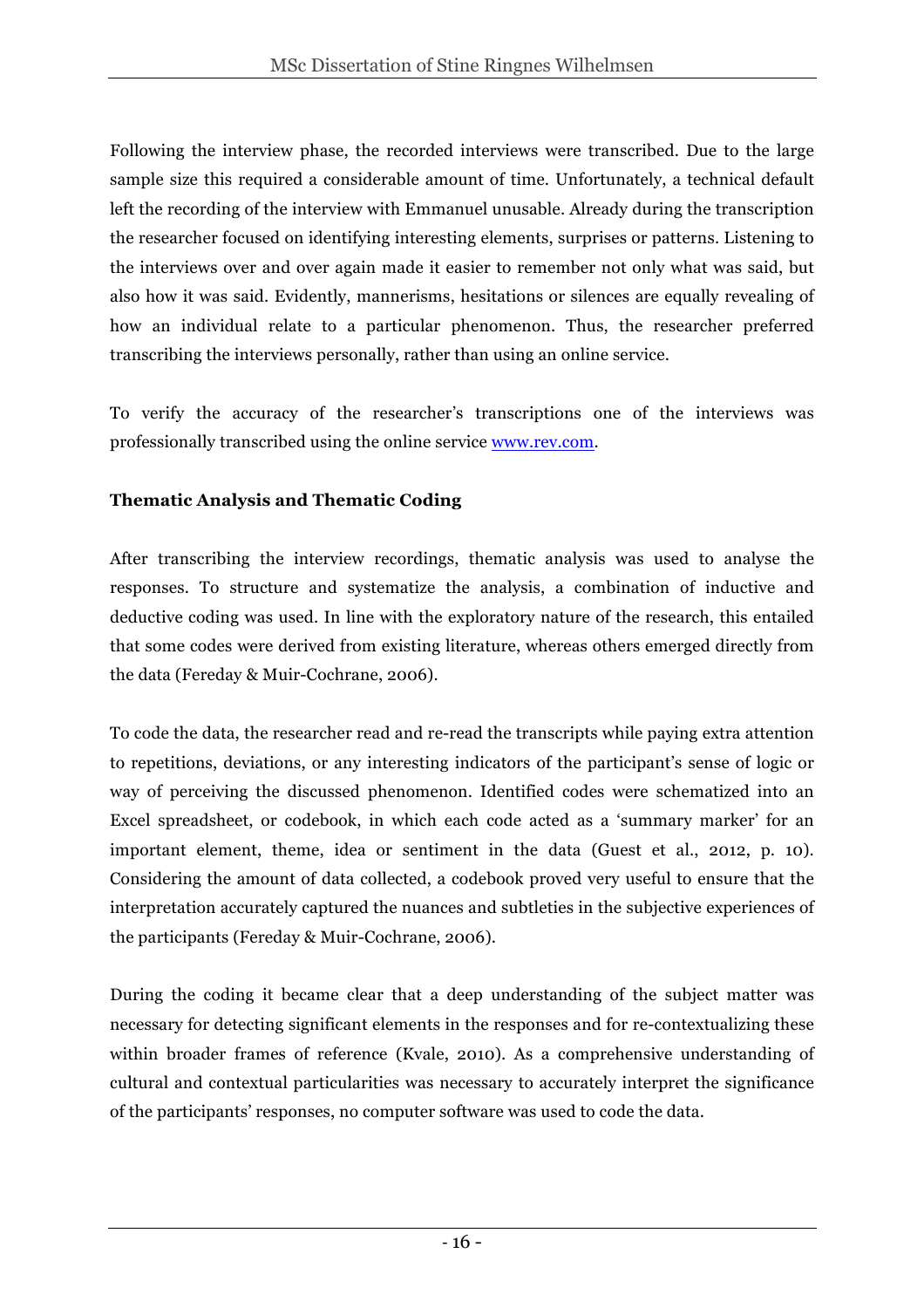The coding process revealed itself to be a cyclical rather than a linear process, as codes were added, subtracted or combined throughout. As an example, the code 'self-control' was appointed following the interview with Vincent as he repeatedly mentioned the importance of controlling personal media use. As Vincent was the first student to be interviewed, similar accounts were expected to appear in subsequent interviews. However, after reviewing the codebook it became clear that only four other students shared the same degree of self-control as Vincent. This example demonstrates how using coding enhanced the accuracy of the thematic analysis by structuring the identification of patterns and deviations in the empirical data.

After noticing that additional readings did not reveal any new elements or alter the codebook, the coding was deemed completed.

Subsequent analysis aimed to "synthesize, summarize and extend the significance of the codes" in relation to the relevant conceptual framework (Guest et al., 2012, p. 75). In line with the qualitative nature of the research, single insightful reflections or comments were treated as equally significant as reoccurring elements (Fereday & Muir-Cochrane, 2006). To identify themes or patterns in the data, associated codes were combined together in sections and sub-sections, which related to the overarching themes of the research. As the respondents were from the same social milieu, repetitions and parallel accounts were common. Rather than undermining the value of the sampling, such patterns seemed indicative of trends or processes within the researched population.

Eventually, interrelated codes were clustered together to form three thematic sections. Two of these seemed related to the research question and subsequently formed the basis of the interpretation.

The first thematic section combined references to *online civic participation*. This was further divided into two sub-sections: *passive forms of online civic participation* and *active forms of online civic participation.* Whereas the former category included references to online news consumption and the use of ICT to stay updated on politics, the latter included references to more active use of ICT, such as liking, sharing or commenting online.

The second thematic section combined responses that related to the participants' subjective motivations for participating online. These indications of the *formation of a civic identity* were divided into three sub-sections: *efficacy, accountability* and *responsibility.*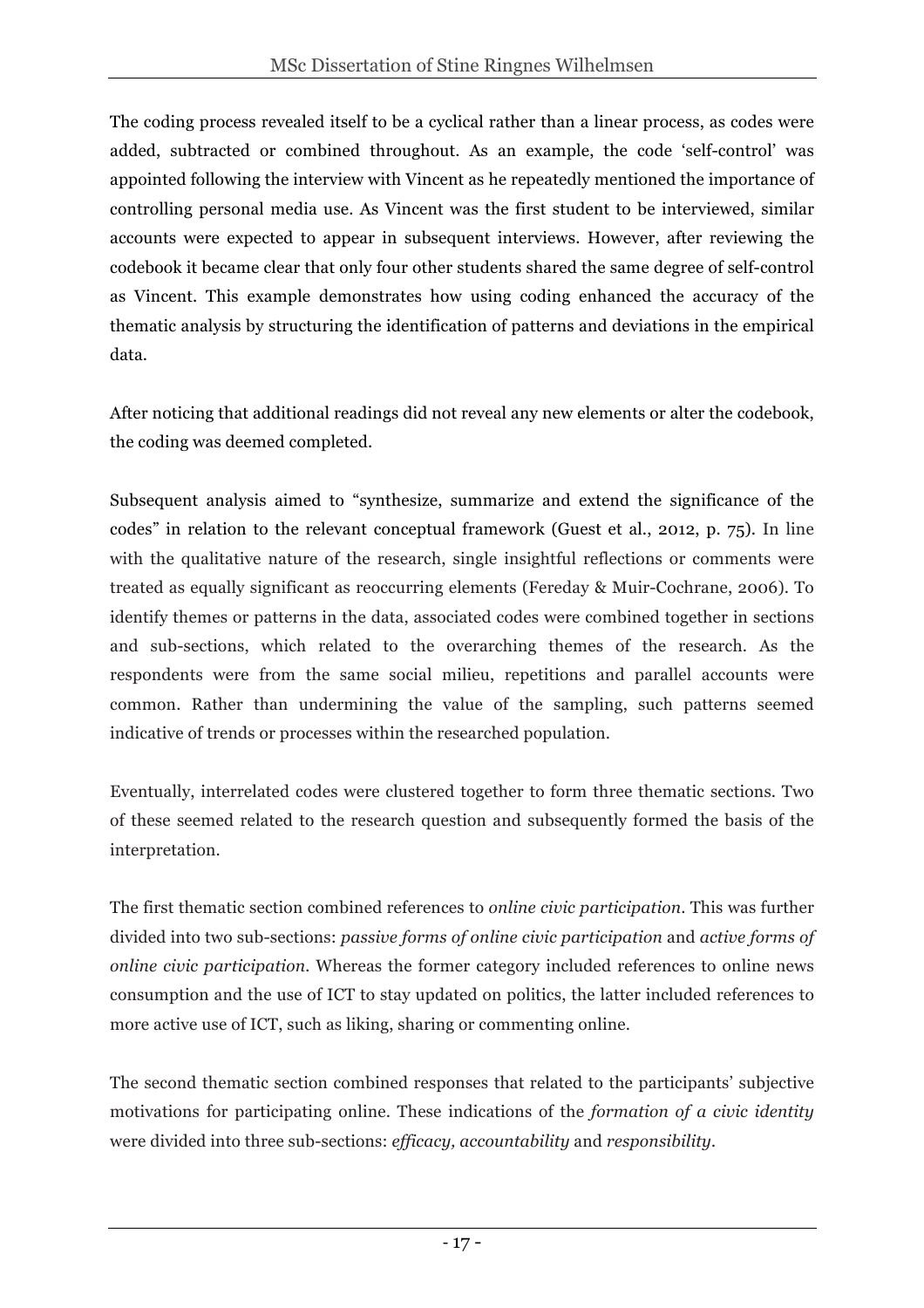The final thematic section encapsulated references related to the indigenous use of ICT, particularly the use of ICT to preserve indigenous knowledge and cultural heritage. Unfortunately beyond the scope of this research, the symbiosis between indigenous culture and ICT appeared to be a highly interesting focal point for future research.

## **RESULTS AND INTERPRETATION**

The following section presents the main findings deriving from the thematic analysis of the empirical data. This is followed by a deliberation on the significance of these findings for the understanding of the conceptual framework. Finally, some recommendations are given on how to encourage increased online civic participation among rural communities.

## **The Maasai and the Internet**

To gain a basic understanding of the sociocultural context, the interview subjects were asked some introductory questions regarding their personal media use. This allowed insight into some of the ways the introduction of ICT has impacted the lives of the participants and the Maasai community in general. Notably, all the participants emphasized that having access to ICT was significant both for their personal wellbeing and for their professional development. The most important aspects appeared to be the ability to communicate with family and friends, as well as the ability to access a wide range of information. Interestingly, all the participants said they owned a mobile phone and that this was common for most of their friends and family back home. The majority of the participants claimed to own a "smartphone", a term they used if their phone was able to access the Internet. Most of the students that did not own a "smartphone" explicitly mentioned that they aspired to buy in the future. With regards to more advanced technology, only two participants said they had access to computers or laptops at home. Still, all the participants said they used the school computers during term and that this was useful for their academic development. Illustrative of the notion of a digital divide, the quality of network seemed to differ greatly across the region as the students who lived closer to urban centres enjoyed easier access than those who lived in more remote areas. Even with the KGS Wi-Fi, the students repeatedly mentioned how network access was 'a challenge'. Regardless, all the students expressed great enthusiasm about the opportunities provided by the introduction of ICT for themselves and for their community.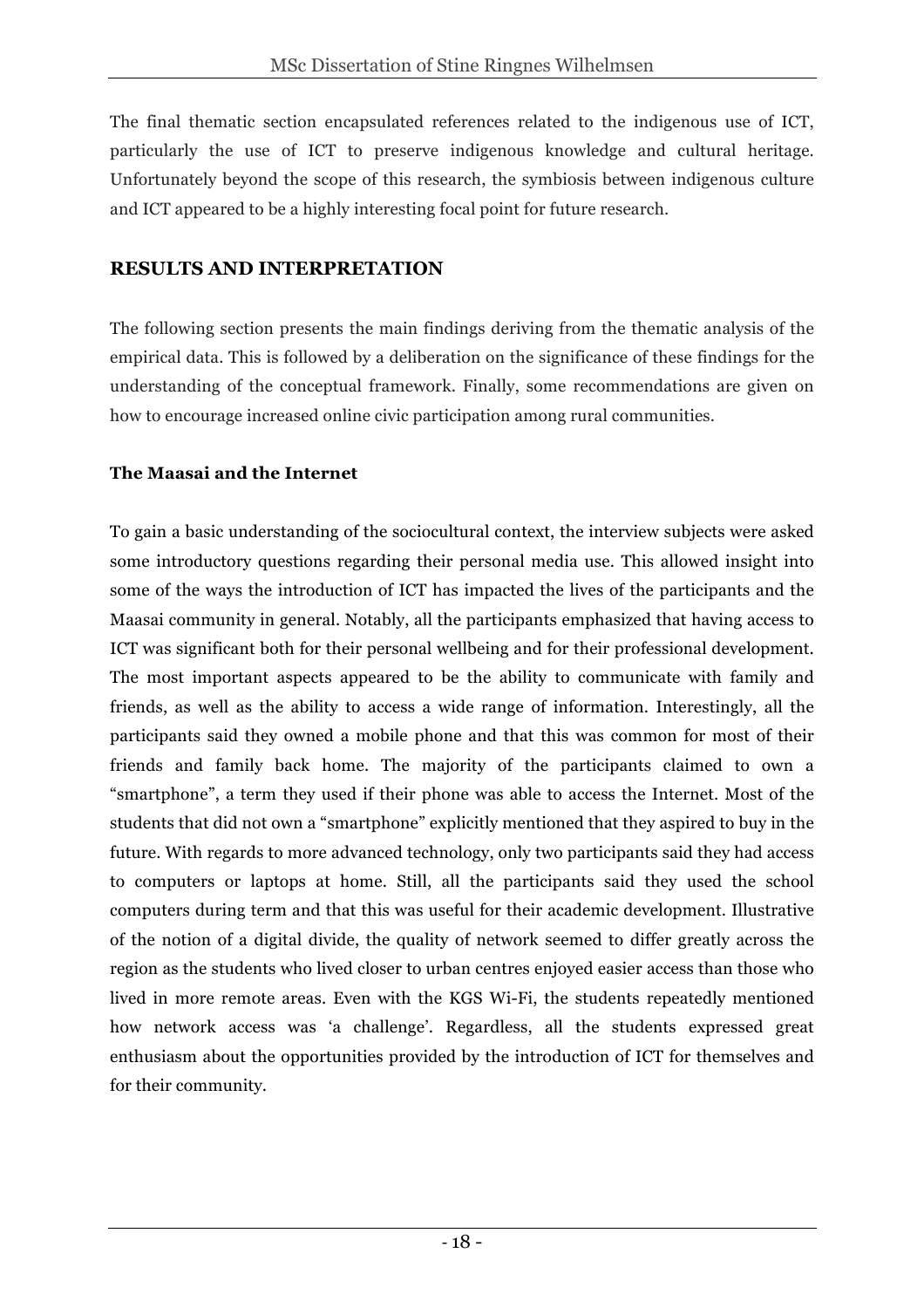#### **Online Civic Participation**

In line with the conceptual framework of this research, questions were posed in a way that could reveal aspects of the participants' subjective motivations and experiences of using ICT as a platform for civic participation. As outlined in the literature section, the term civic participation is understood as encapsulating both passive forms of online civic participation, such as online news consumption, and active forms of online civic participation, such as commenting, posting or sharing online content.

#### **Passive Forms of Online Civic Participation**

#### *Access to Information*

As outlined, access to relevant knowledge and information constitutes a fundamental part of the formation of a civic identity. Arguably, providing the means for people to become informed about societal developments creates a sense of belonging to something greater than the self, which subsequently stimulates further engagement in civic life (Dahlgren; Tufte; Livingstone). Thus, whether the interview subjects use ICT to read news and follow political developments may suggest how having access to ICT relates to the socialization of citizenship within the researched population (Schudson, 1998, quoted in Dahlgren, 2012, p. 35).

The analysis strongly suggested that the introduction of ICT encourages an interest in societal developments as all the participants said they read or watched news as often as possible. Contrary to common perceptions of the Maasai as disengaged and disinterested, the participants interviewed here expressed great interest in and awareness of current affairs. Considering the remoteness of the area, recurrent references to how 'news is everywhere' (Simon) suggested the transformative impact the introduction of ICT has had in the researched context. Whereas the students confirmed that TV and radio remained important sources of information for the illiterate population, the majority indicated that they preferred using the Internet to read news. A closer semantic exploration of these statements showed that the students frequently referred to online news consumption as 'cheaper', 'easier' and 'faster' than other forms of media. The following quote from Vincent is revealing of this:

> Vincent: **"**Through the Internet I can know what is happening around Kenya and the world. I can know what is new … I don't read newspapers, because all I need I get through the Internet."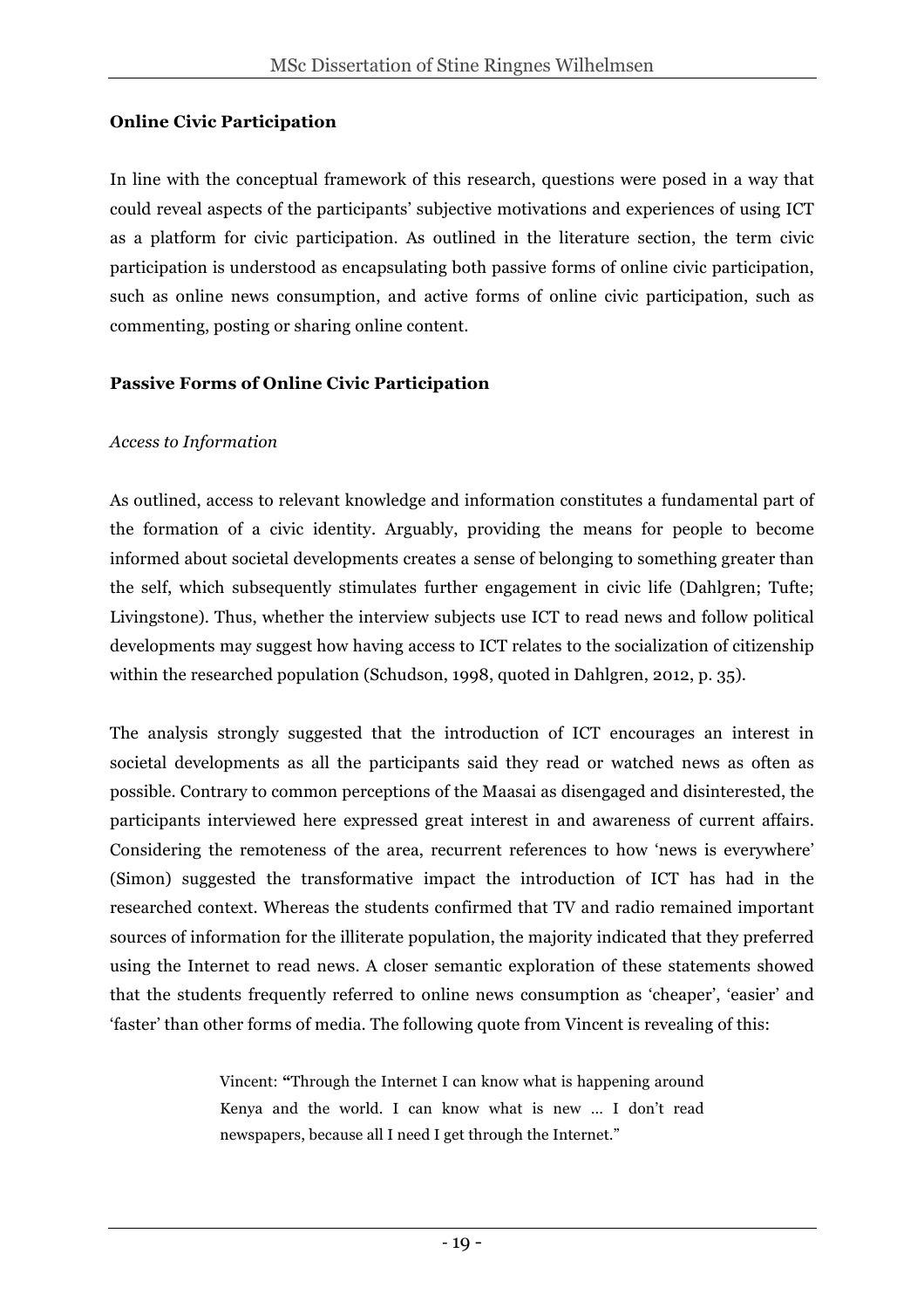The thematic analysis revealed that Facebook was by far the most popular application for news consumption. In general, the participants seemed to prefer to use Facebook because this application required less bandwidth, which made it easier and cheaper to use. The preference for Facebook is clearly demonstrated by the below statement:

> Simon: **"**I follow the news on Facebook. Every day I access the Facebook and I get the news. I don't have to watch the TV. I can just like a page on Facebook."

An additional affordance was introduced in the interview with Sosio when he referred to how Facebook allowed the reader to access a wide variety of information. This supported the interpretation that having access to ICT encourages a broad interest in societal developments.

> Sosio**: "**We use the Internet to see news. To see what is going in the country. The national media have their own page on Facebook. So if you like that page you will get everything they update. You just get it. That has been very useful for me. I get a lot of stories about politics, on what is going on in the country, about the economy, how it is growing, and many other things about Kenya."

Furthermore, the value of being able to determine when and where one accessed news was frequently mentioned when referring to online news consumption. For instance, Abdi referred to the value of being able to 'store' news for later, whereas Vincent mentioned how he enjoyed being able to 'watch news in private'. Such references indicated that the amount of agency given to the user represented one of the main reasons for preferring to use ICT. This emphasis on agency supported the claim that having access to ICT facilitates the transformation from passive recipient to social agent that value being in control over one's surroundings (Livingstone, 2004). Noteworthy, a couple of the interview subjects explained how they had activated features on their phones to have news sent to them directly. Interestingly, the purpose of doing this was that it cost them less 'air time' than opening an Internet browser to read news. Such capacity to manipulate ICT to suit personal circumstances signalled a higher degree of digital literacy than had been expected prior to conducting the empirical research.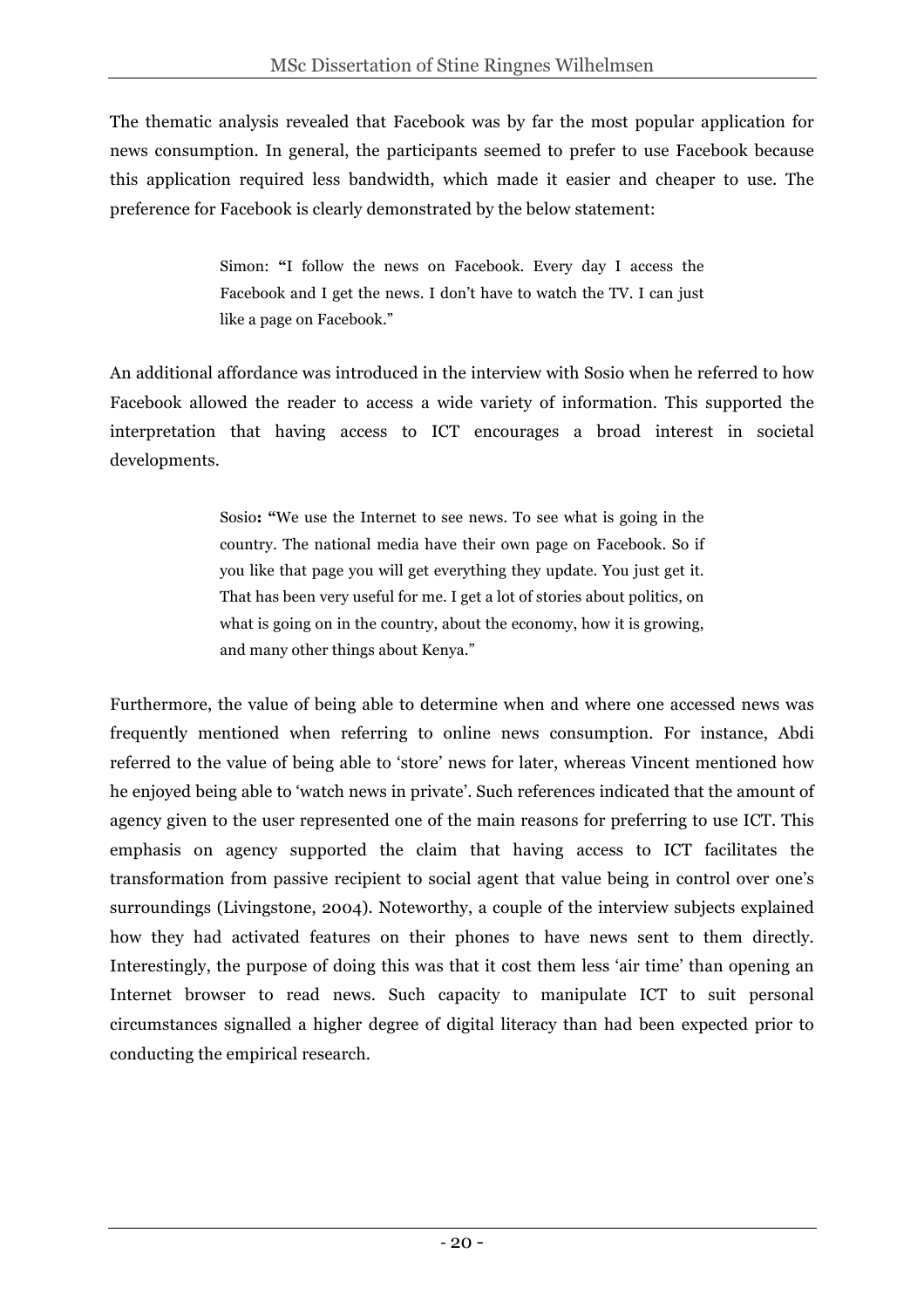#### *Interest in Politics*

When asked more in-depth questions about their online news consumption, most of the participants referred to the importance of staying updated on political developments. Even those that did not explicitly state that they used ICT to follow politics nonetheless demonstrated an astonishing awareness of ongoing political affairs. Whereas Ann said that news were "all about politics", Simon noted how access to ICT meant that "there is no way you cannot know about politics or what is going on with the politicians." Such references were striking considering the lack of access to information available in this area before the introduction of ICT. The majority of the participants similarly referred to how ICT allowed 'easy' and 'direct' access to what was going on with politics in the country. The extract from Sophy below signals this perception:

> Sophy**: "**Nowadays, if you want to know about politics or what is happening in parliament, you just go to Google. Through the Internet you can get the view of each politician directly."

The emphasis on using ICT to follow political developments was striking considering common perceptions of the Maasai as disinterested in politics. Beyond confirming that the Maasai use ICT to follow political developments, the empirical evidence also suggested that having access to this information might encourage the development of a more evolved political consciousness. The interview with Sosio, for instance, revealed how the interview subjects used the newly available information to assess the credentials of politicians.

> Sosio**:** "I follow politicians on Facebook. They have their own pages. There they update what is going on. By following the news and watch the debates you can see who you should vote for. You can see who is talking facts and who is an honest person."

This connection between online information and greater capacity for evaluating politicians was important considering that the Maasai have historically voted according to tribal affiliations. In the following extract, Mike similarly links having access to ICT with the evolvement of a more acute political consciousness.

> Mike**: "**Today, it is easier to follow what politicians are doing. I like the page of the Governor, and there I see what he is doing. This affects how I vote in the election, whether I vote for him or not."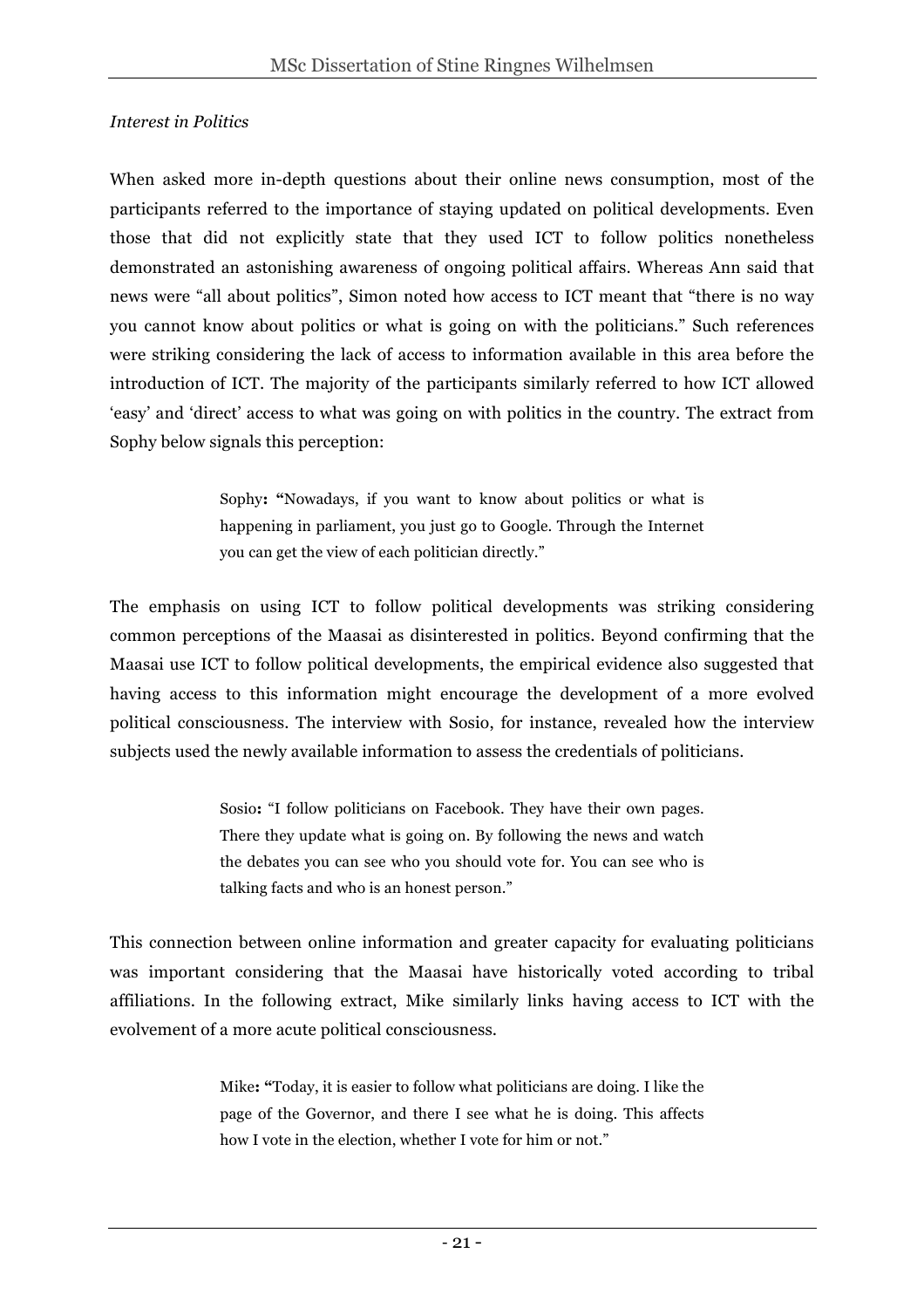Similar connections were made by Francis when he addressed how having access to ICT had impacted the Maasai community.

> Francis**: "**Before, in our Maasai place, we did not know about politics. We chose who to support due to their tribe. Through the Internet, through the news, the Maasai are now able to choose who to support based on who is the better politician."

These sentiments suggest a close connection between having access to political information through ICT and the development of a critical political mind. In line with the conceptual framework, the ability to critically evaluate political leadership constitutes a core component of the socialization of citizenship (Dahlgren). As such, the findings indicate that the participants used ICT to stay informed about political developments and to make decisions on how to cast their votes. Thereby, the empirical evidence suggested an association between gaining access to ICT and the formation of a civic identity.

## **Active Forms of Online Civic Participation**

The second form of online civic participation outlined in the literature section referred to active forms of online civic participation such as liking, posting or commenting online. Indicatively, the vast majority of the participants mentioned that they used ICT frequently to share information, voice their opinion, or to discuss politics. Interestingly, the participants repeatedly referred to ICT as a possible avenue for engaging with social and political developments. The interview with Edward summarises this:

> Edward**: "**If [the politicians] do something that impresses me I 'like' it. When they post something good, I comment positive. When they do something bad, I comment to tell them 'this is not right'".

Similar references to active forms of online civic participation were identified across the sample, including accounts of liking other people's posts, expressing ones political opinion online, or writing on a politicians Facebook "wall". The variety and virility of this activity strongly signalled that the Maasai use ICT as a platform for participating in civic life. Subsequently, the empirical observations indicated an association between having access to ICT and subjective motivations for online civic participation. In line with the conceptual framework, the motivation for online civic participation indicated a belief in the possible outcome of this activity, which subsequently indicated subjective notions of efficacy. To better understand the participants' subjective motivations for engaging online, the interview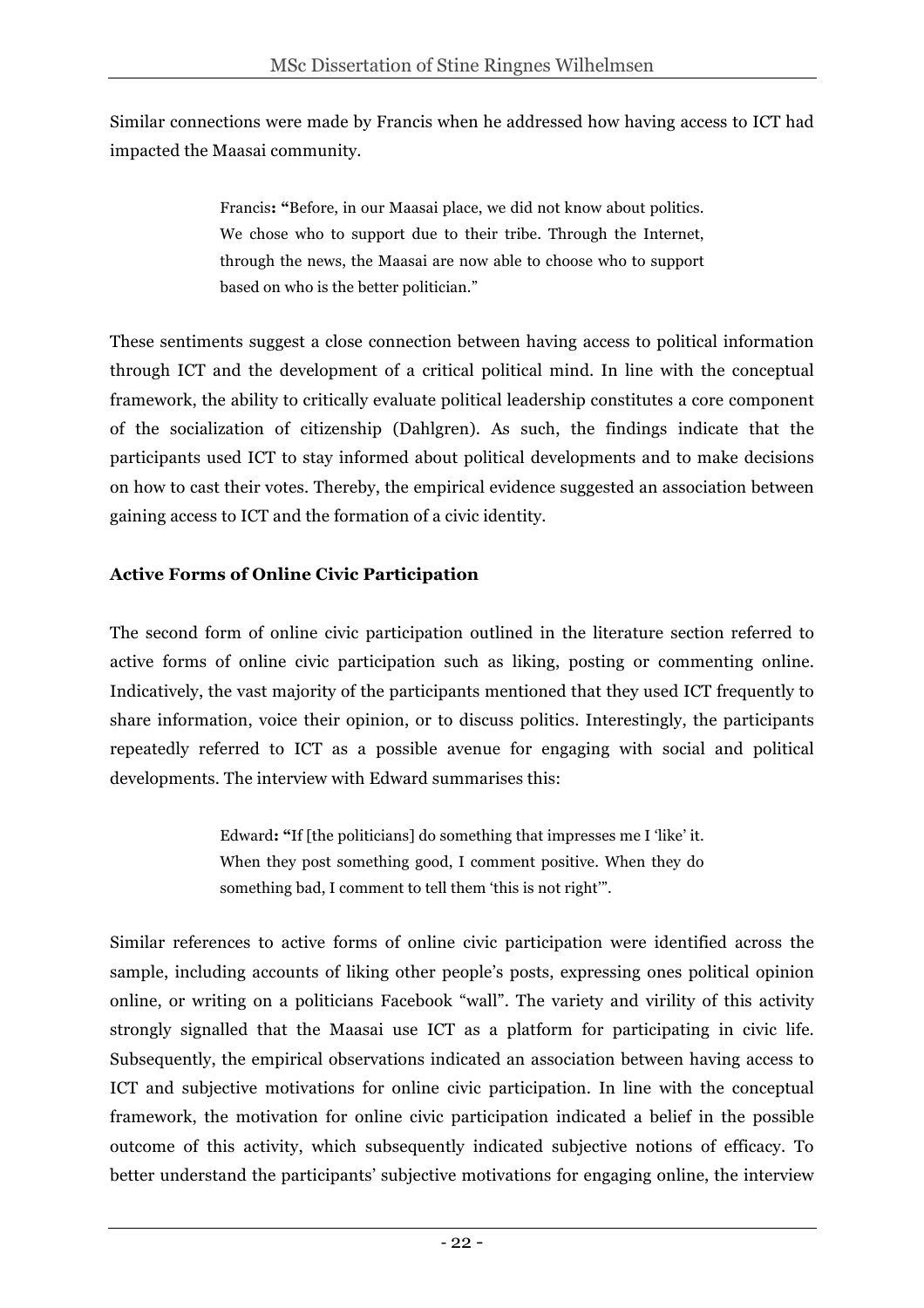subjects were asked questions regarding the possible outcome of this participation. When analysing the responses three main themes emerged, which were categorized in three interdependent sub-sections. These were efficacy, accountability and responsibility.

## **The Formation of a Civic Identity**

## *Efficacy*

According to the conceptual framework of this research, in order for a person to act as a citizen he or she must first come to feel like a meaningful member of society (Dahlgren). In other words, for a person to internalize a sense of self as a 'civic subject' he or she must first be led to believe that his or her actions might potentially influence social and political processes. Subsequently, subjective notions of efficacy form an inherent component of the formation of a civic identity.

Arguably, signalling the motivation for participating in civic life suggests a belief in the possible outcome of this activity. Subsequently, attempting to communicate with politicians through the Internet inherently suggests a belief in the possible outcome of this communication (Dahlgren). As such, exploring how individuals perceive the possible effect of online participation may offer insight into the relation between ICT and the socialization of citizenship. Hence, the participants were asked questions related to their perceptions of the possible effect of this participation.

Noteworthy, the majority of the participants seemed convinced that communicating with politicians online could potentially influence the political process. Wilson, for example, referred to ICT as bridging the gap between the people and the political leaders.

> Wilson**: "**Politically I will not say that there is that big gap between the leadership and the locals. It is like a two way travel; the locals will post anything, request anything or suggest anything to the leaders. If you see a leader responding to that positively or at least giving guidelines on the same you will feel appreciated. I feel that there is a clear platform for communicating with the leadership there."

When probed further about what the possible consequence of this 'clear platform for communicating' could be, Wilson signalled a belief in the possible outcome of online civic participation. Interestingly, he seemed convinced that communicating with politicians online could make them adjust their politics, as the following extract highlights.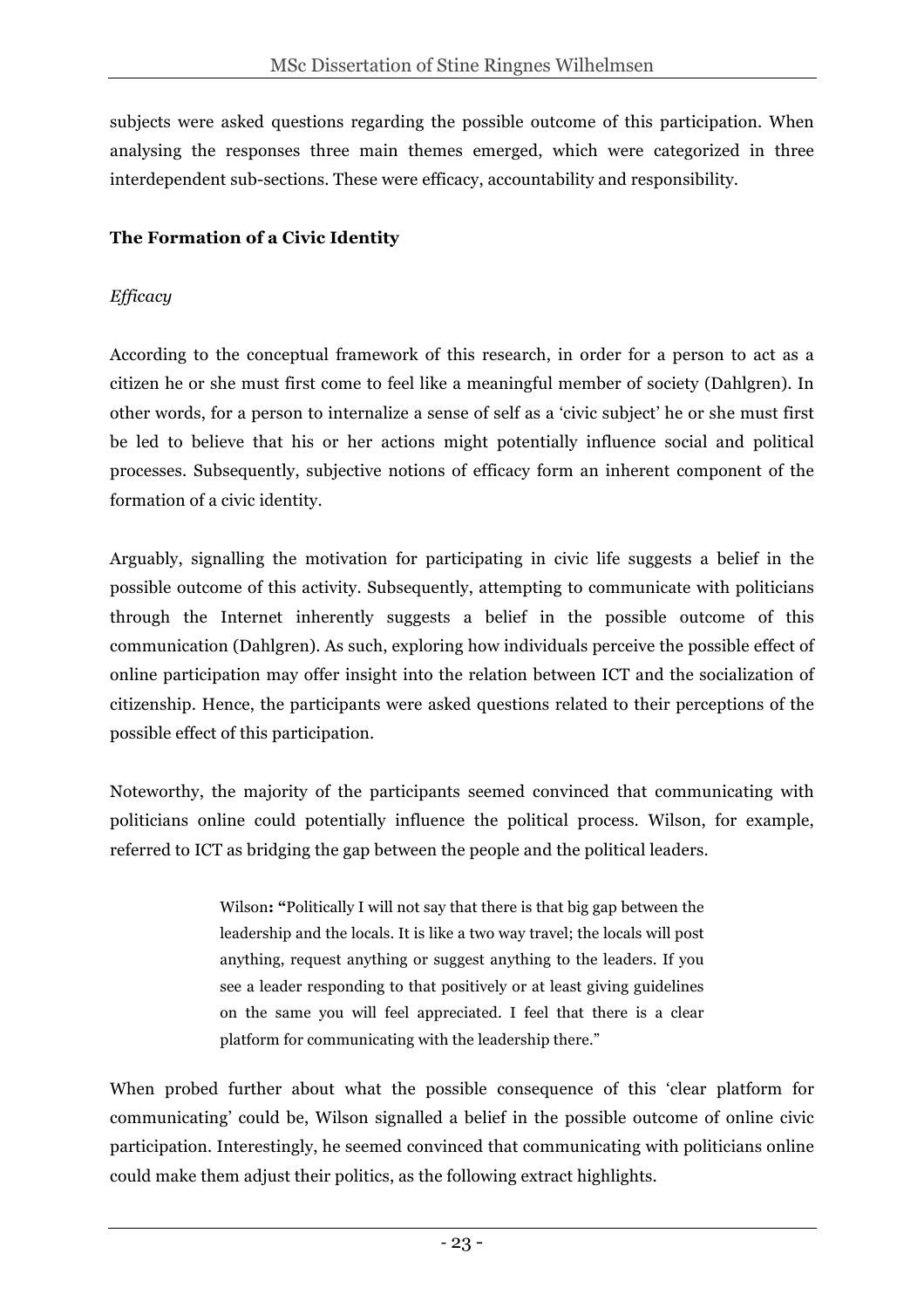Wilson**:** "Many [politicians] make empty promises. Through this media or the internet there will be that direct link between us and the leaders. So even if you can't go and visit him, the media has shortened the distance and you just post something to him or even just throw out your view, and ask him, what about the road you promised? What about the schools? What about the bursaries?"

Researcher: "Yes. And then what happens?"

Wilson**:** "At least people will have a chance to come and voice their different views and that will go directly to the politician. Then, he has to try, at least to secure his chances in the next election, try to do the things he promised. [Posting] is a way of making a reminder to the politician that, you said this, what about it? It is actually positive in the political affairs."

Similar connections between online communication and efficacy were identified throughout the interview responses. The analysis revealed that the participants regarded the Internet as offering unprecedented opportunities for protecting the democratic rights of the Maasai people. As such, the evidence suggested that the participants felt that having access to ICT might improve opportunities for political inclusion. This belief in the democratic potential of ICT was noteworthy considering the lack of political representation enjoyed by the Maasai in the past. Sophy, for instance, seemed convinced that having access to ICT would eventually improve the political situation of the Maasai community, particularly by allowing for a 'digital citizenship' of Maasai to emerge.

> Sophy: "In my opinion, the media has helped the Maasai people air out their issues. Through the media we have been able to connect with other Maasai, all over the country. When Maasai raise different issues to political leaders, this has an effect. They can no longer just tolerate that problem after it has been voiced by all those people. The Maasai can air their issue out through the media and they are being helped. It has really been something very nice for our people. We can give out our opinions, and then we are being represented by the Maasai in parliament."

The above quote signals how having access to ICT was seen as potentially extending individual and collective opportunities for political inclusion and political efficacy. Similar sentiments emerged throughout the interview responses. Subsequently, the empirical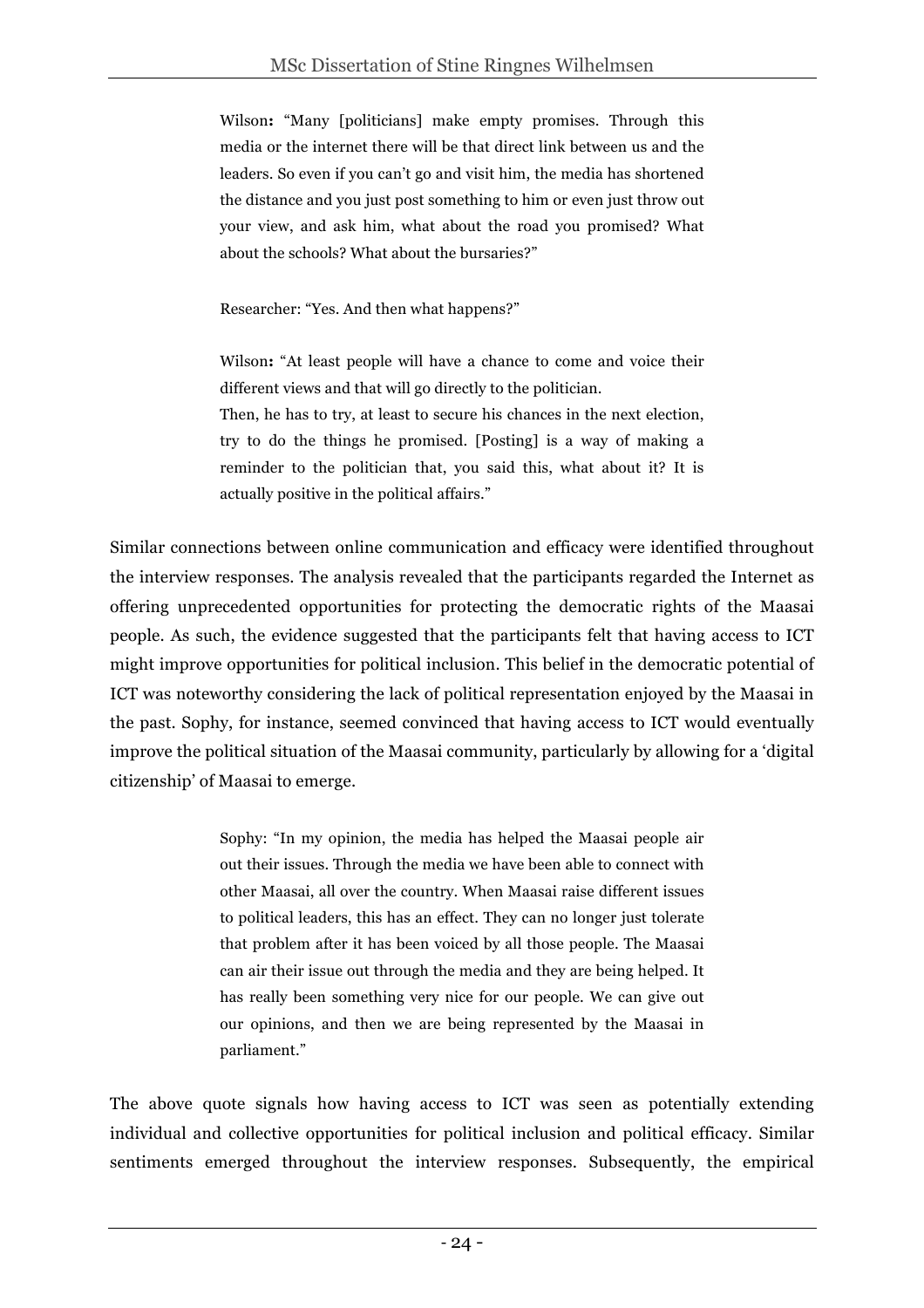observations indicated a connection between the introduction of ICT and a sense of efficacy within the researched population.

#### *Accountability*

The second sub-theme related to subjective motivations for online civic participation related to the motivation of holding politicians accountable. Interestingly, references to accountability emerged both when the participants were discussing the importance of staying informed about what politicians were doing, as well as when they were discussing the importance of telling politicians when they failed to fulfil their democratic obligations. As the below quote suggests, Abdi seemed to believe that having access to ICT made it easier to ensure that politicians kept their political promises.

> Abdi: **"**Now we have access to information through the Internet, the TV and the radio. If [the politicians] do not fulfil their promise, we can know and we can use the media to tell them. Therefore they have to deliver their promises."

The following quote by Josphat similarly suggest how the researched population connected having access to ICT with enhanced opportunities for transparency and accountability.

> Josphat**: "**It is not easy for politicians to get away with things nowadays. You can raise issues and people all over the country will hear what is being said. This has helped a lot."

Similar references to how it was 'easier', 'faster' and 'cheaper' to 'put pressure on politicians' (Edward) after the introduction of ICT were identified across the interview responses.

The majority of the participants referred to accountability in similar ways in their interviews. Thus, the empirical observations suggested that holding politicians accountable constituted one of the main motivations for using ICT. This related to the formation of a civic identity in two interlinked ways. Firstly, the emphasis on accountability signalled awareness of the social contract envisioned to exist between leaders and citizens in a democratic society. Thus, the recurrent references to accountability suggested that the introduction of ICT facilitates the internalization of democratic principles (Dahlgren). Secondly, the emphasis on using ICT to hold politicians accountable signalled a belief in the possible effect of online civic participation. Thus, the emphasis on accountability seemed inextricably interlinked to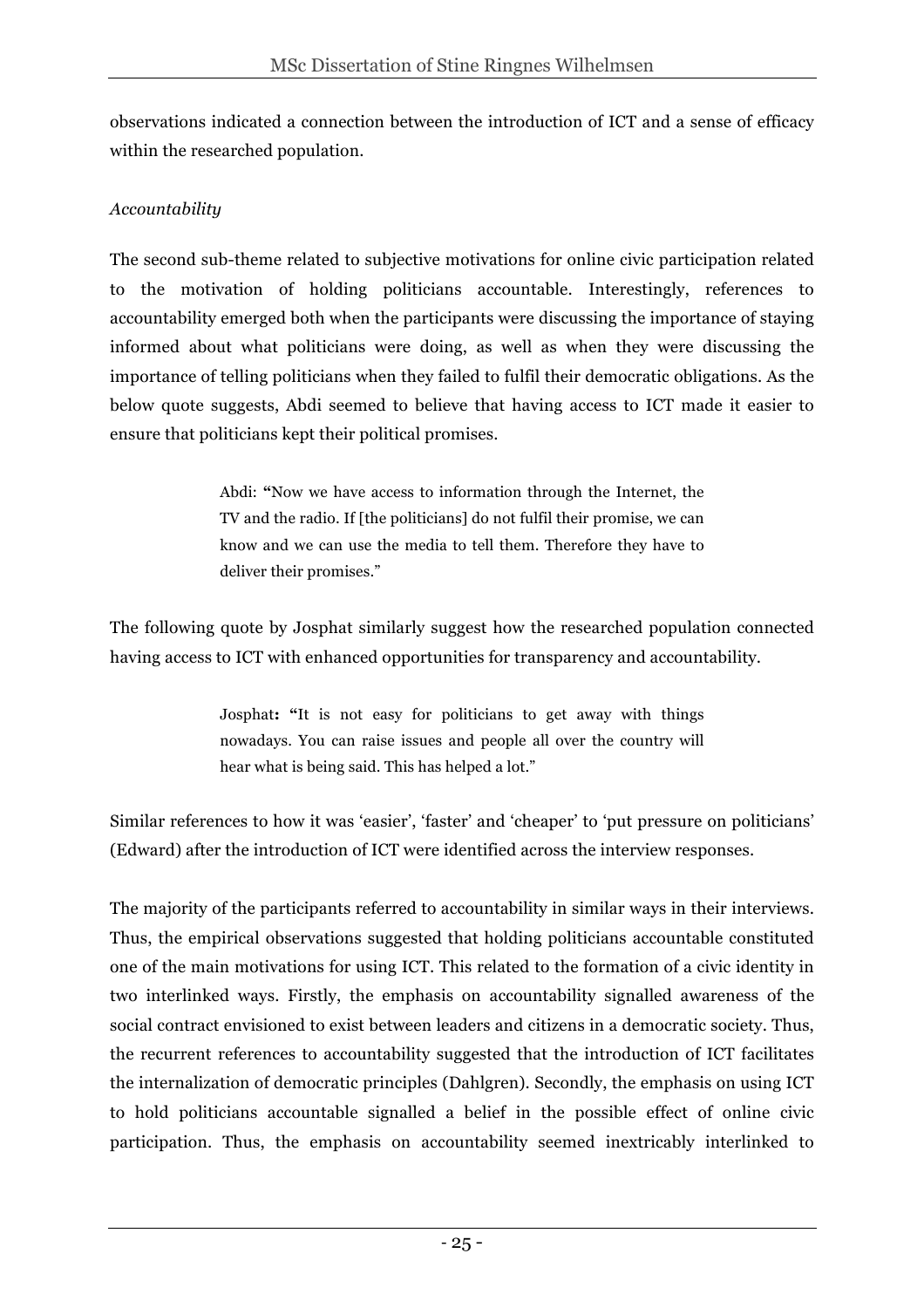subjective notions of efficacy. Evidently, both these elements determined the participants' subjective motivations for participating online.

Interestingly, the participants referred to ICT not only as enhancing opportunities for efficacy and accountability, but also as benefitting the political leaders by giving them a way of communicating with their people. This added an interesting element to the understanding of how ICT facilitates communicative links between the people and the power holders in society (Dahlgren). Echoing Wilson's notion of a 'two-way travel', quoted above, Samson referred to ICT as providing politicians with a way of staying in contact with the people.

> Samson: **"**The politicians cannot meet all the people, so it is good for them to be able to be in contact with the people through the Internet. It is a way of keeping in contact with people."

Interestingly, several of the students seemed convinced that online pressure would eventually lead politicians to change or to fulfil their promises. The participants did not necessarily see this as a result of the character of the politician, but rather as a result of the need to retain public support to win votes in the next election. The perception that politicians would accommodate public opinion to stay in power suggested a belief in the democratic process, which seemed noteworthy considering the lack of political representation enjoyed by this community in the past. Illustrative of this was Edward's reference to online communication as a way of 'collecting data from the people'. Similarly, Francis described Facebook as functioning as a 'voting ballot', which politicians could use to stay informed about public opinion. Similarly, Sophy stressed how politicians used SNS actively as a platform for communicating with the public. This clearly suggested that the sampled population believed that having access to ICT had enhanced opportunities for transparency and accountability. An additional element of this was introduced in the interviews with Joseph S. and Ann. As aspiring politicians, they both emphasized how important it was to deliver political promises and 'act in a clear manner' (Ann) after the introduction of ICT as this had given the public a way to stay informed about their achievements.

Thus, the empirical observations suggested an association between having access to ICT and the internalization of subjective notions of efficacy, firmer determination for holding politicians accountable, and ultimately greater confidence in the democratic process.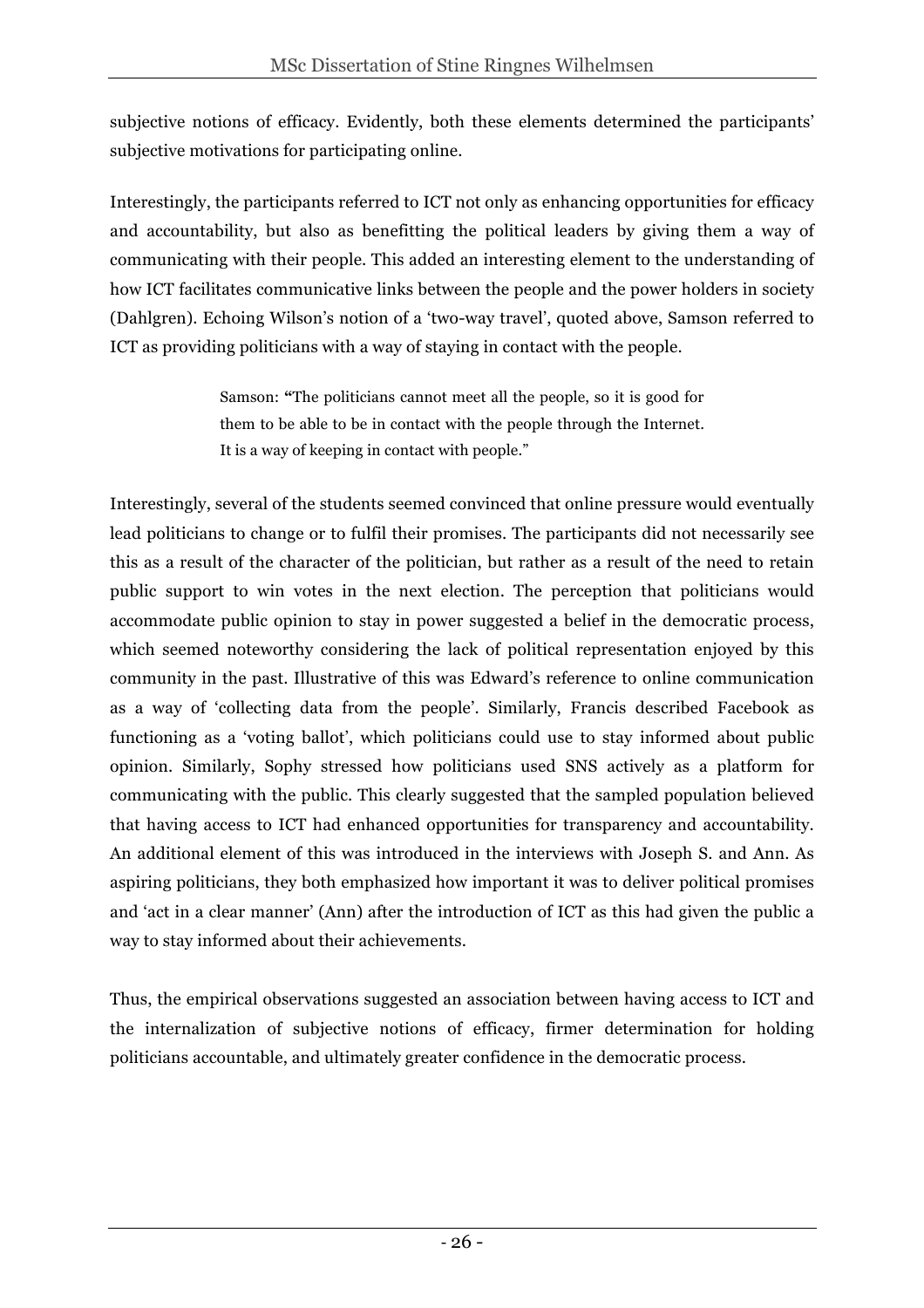#### *Associational Interaction*

Across the sample references to the affordance of being able to communicate with other Maasai about issues related to their community was identified. This strongly supported the argument that ICT extend opportunities for associational interaction to take place between like-minded individuals or groups, which strengthens civic commonality and evokes group loyalty (Couldry et al., 2014). As outlined in the literature section, this associational interaction constitutes a key element of the socialization of citizenship (Dahlgren). Interestingly, the participants mentioned several ways in which ICT was used to establish connections between different Maasai communities. For instance, the participants mentioned how specific Facebook groups and pages had been created for the purpose of discussing community matters or preserving elements of their culture, like the Maa language. Suggestive of the formation of a 'digital citizenship' (Couldry et al., 2014) the participants described these sites in terms of 'creating bonds' and 'bringing people together.' The following quote offered by Sosio demonstrates this.

> Sosio: **"**On Facebook we have created very many pages about community. We use them to communicate about our culture and issues important to our community. For example, we have a page where we share Maasai proverb ... This is a direct way of preserving the knowledge from our parents and grandparents. When we communicate on the internet we learn more about our culture."

Evidently, opportunities for associational interaction form a vital part of sustaining a collective identity. Thus, this specific affordance of ICT appeared particularly important for a rural community that live in areas with poor infrastructure and transport links.

## *Responsibility*

In relation to these opportunities for sustaining a collective identity, another aspect of the participants' subjective motivations for online civic participation emerged which had not been predicted prior to collecting the empirical data. Interestingly, when discussing the issue of insecurity in Kenya, Josphat firmly asserted how it was the responsibility of the people to deliberate and find solutions when political leaders failed to fulfil their obligations. The reference to ICT was notable as Josphat seemed convinced that it was through online spaces that these solutions could be found.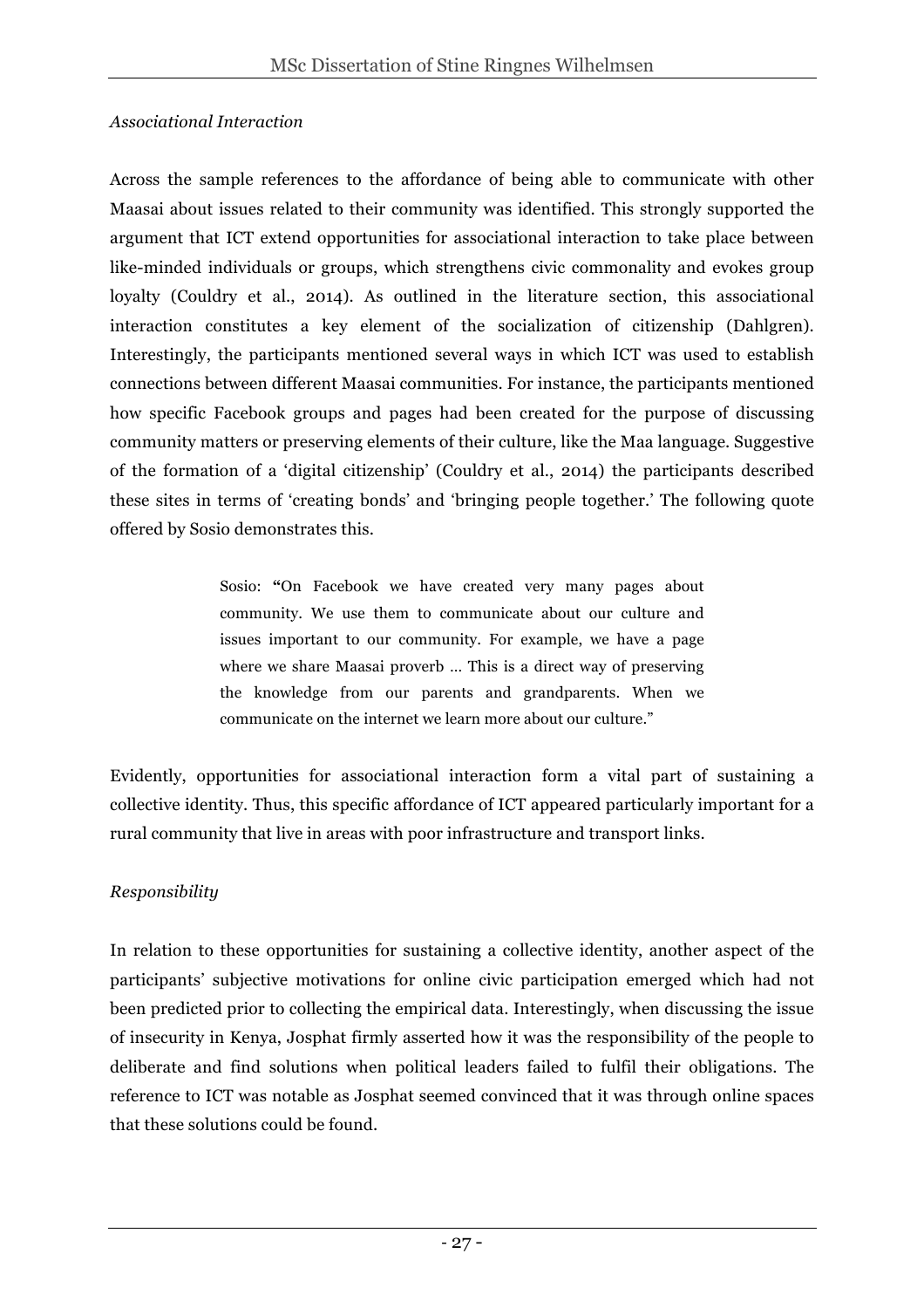Josphat: **"**The political leaders are blaming each other and pointing fingers. So, we discuss on Facebook with friends, to try to find what the resolution to the insecurity issue can be. By expressing these issues all over the country, from all the different people, sharing these ideas with your fellow citizens and local leaders, then we can find an easy and very quick resolution. We, as the citizens, will find an answer. We, the people, we can find the resolution among ourselves."

Similar emphasis on the responsibility of the people was expressed by all the participants, in different ways. Subsequently, the empirical observations suggested that the foremost factor inspiring subjective motivation for online civic participation was a sense of responsibility. This materialized either as the responsibility of helping other members of the Maasai community, particularly the illiterate population, or as a responsibility of guiding political leaders. As the phrasing in the following extract suggests, online civic participation was referred to not merely as a right, but as a responsibility.

> Josphat**: "**You see, I myself added the Security Minister as my friend in Facebook. After I see what is going on in the country regarding the insecurity, I have to send him my opinion, my ideas. As the head of security, I tell him, he has to do this, this and this."

Importantly, the recurrent references to responsibility appeared both in relation to passive and active forms of online civic participation. In terms of passive participation, the students stressed the importance of following current affairs to be able to share this knowledge with their community and to give informed advice to their leaders. In terms of active participation, the responses indicated that the students mainly posted, shared or commented online with the objective of guiding or informing others. The following comment from Sosio demonstrates how the responsibility to help others greatly influenced subjective motivations for online civic participation.

> Sosio**: "**In Facebook if I see something I know something about I like to comment or give my opinion. It is nice to share your mind. Maybe that might help that person."

The following extract from the interview with Vincent further signals the emphasis on using ICT to help the community.

> Vincent**: "**I use the Internet to empower my community, both economically, but also by helping people know how to know. When I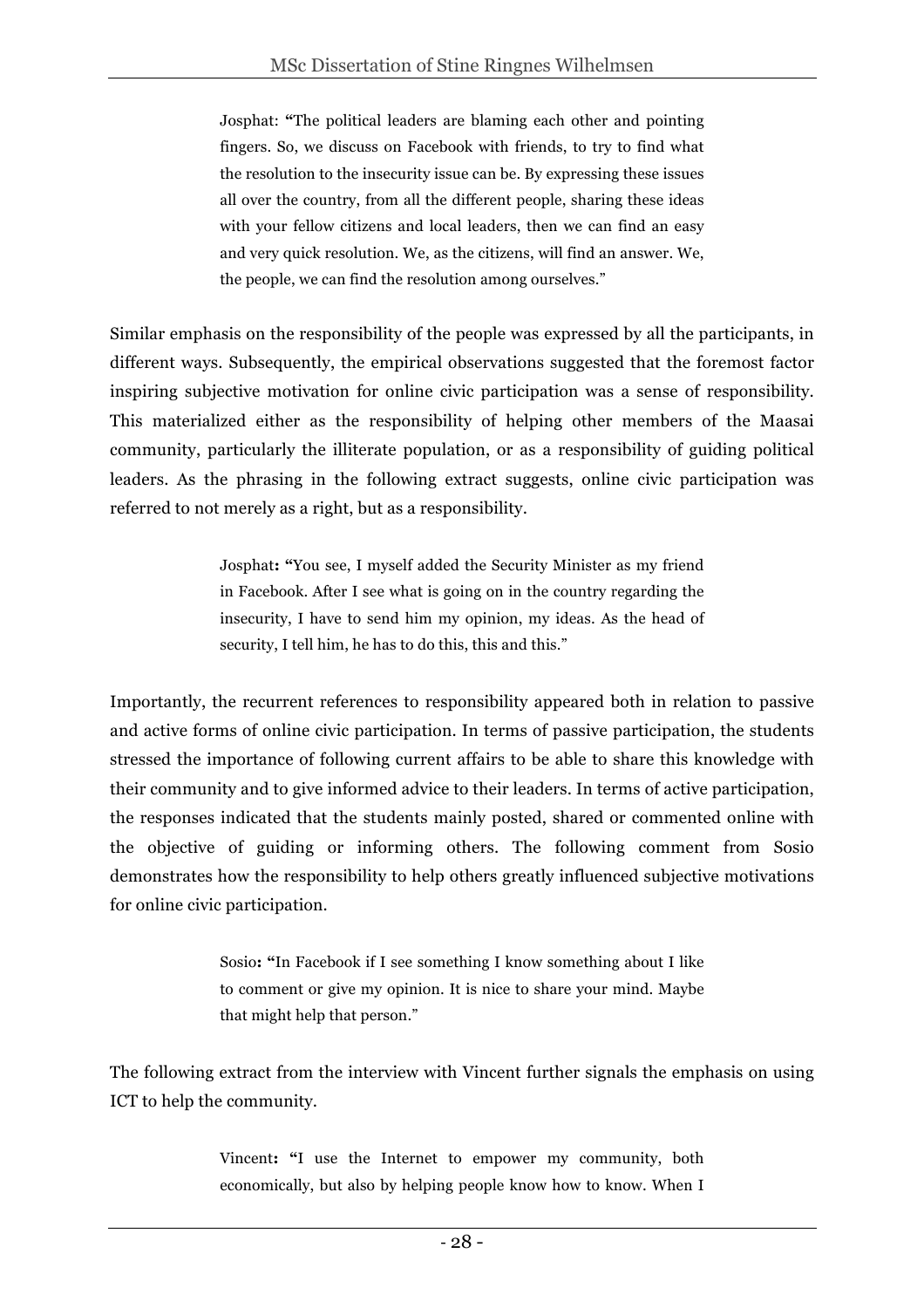graduate from KGS, I am really looking forward to using the Internet to do good things."

As such, the findings suggested that the sociocultural emphasis on the community translated onto how and why the researched population use ICT. The following extract from the interview with Josphat further signals how online civic participation derived from a desire to positively influence the social and political process.

> Josphat: "If I have an idea from following the political happenings on Facebook and the media, I can post my idea to the Interior Minister. I post my idea because it might be helpful to him."

Researcher: "What do you think commenting might lead to?"

Josphat**:** "It will help them to solve their problems. Having ideas from different people is very good for them. It is very nice to talk to them. Maybe I don't have their phone number or the opportunity to call them. But on Facebook I can communicate with them. This is very important because I might have an idea that can push Kenya forward."

The majority of the students made similar references to how it was their responsibility to participate in order to guide the social and political process. Not only did this support the interpretation that the participants believed in the possible effect of their actions, it also suggested that the formation of a civic identity evolves differently in a culture where collective interests are placed above individual ones. Subsequently, the empirical evidence strongly suggested that sociocultural particularities greatly influence subjective motivations for online civic participation. Thus, the findings affirmed the importance of conducting qualitative research in different social and political contexts to accurately assess the democratic implications of ICT.

As seen, the empirical evidence strongly suggested that the researched population use ICT to communicate with politicians with the objective of positively influencing the political process. (Dahlgren) Importantly, the optimistic perspective on ICT as providing opportunities for horizontal communication appeared adequately balanced by an awareness of the external circumstance that prevent online participation from resulting in political or social change. When referring to the value of being able to communicate 'directly' with political leaders, the majority of the students seemed aware that politicians did not personally read or compile online content. Despite rarely or never receiving a response, the students seemed determined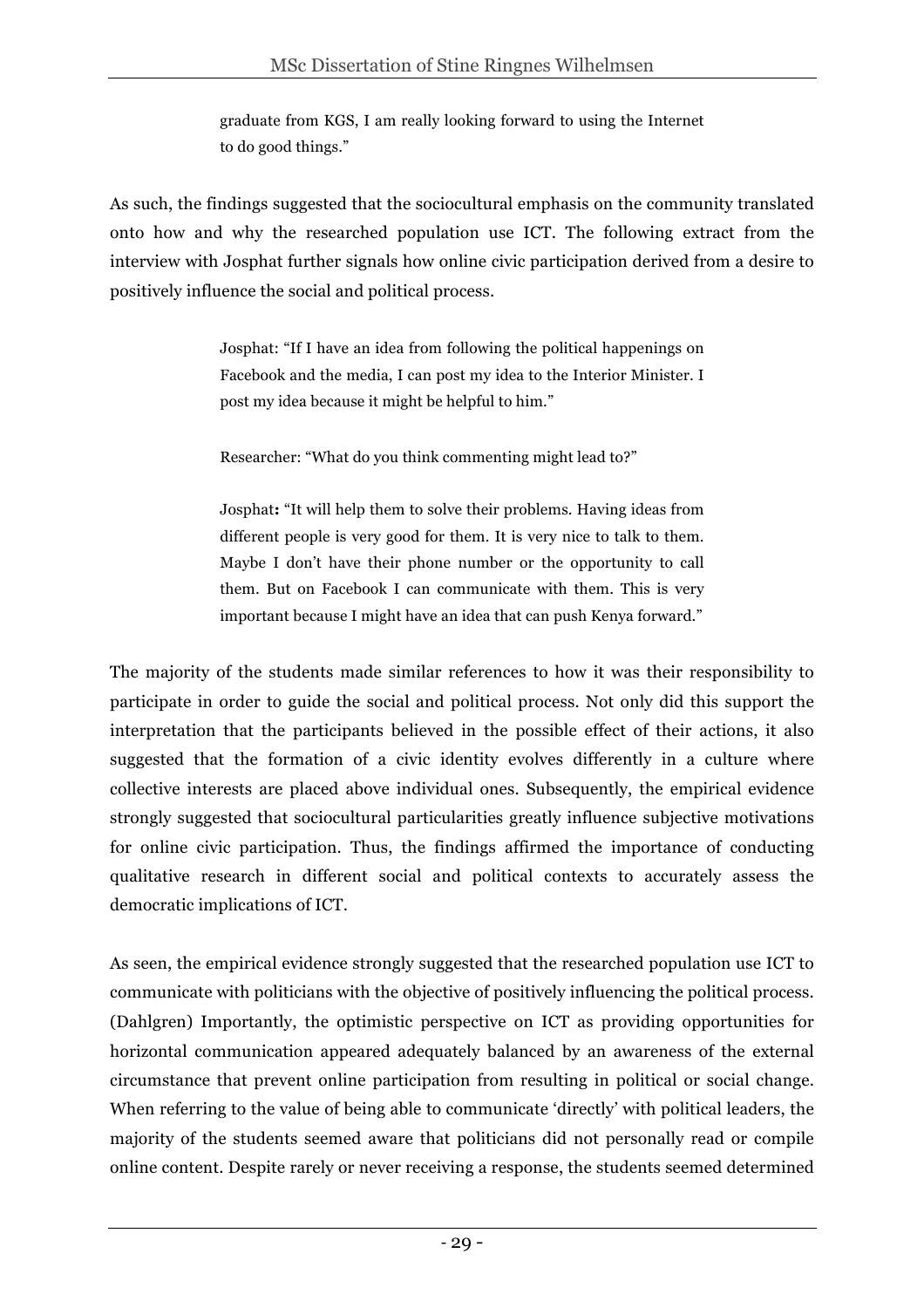to continue to engage with politicians through SNS. In line with previous findings, the motivation for civic participation seemed to derive from a sense of responsibility towards the community rather than from actual results. This hypothesis is supported by the following extract from the interview with Josphat.

> Researcher: "Even if you do not get a response, you are still motivated to write to the politicians?"

> Josphat: "Yes, I am still motivated to do it because it is painful to see innocent people dying, and the government is supposed to protect the people. That motivates me to continue to comment. To continue to insist that they do something."

Such sentiments suggested that subjective motivations for civic participation and the formation of a civic identity in this context evolve independently from offline social and political change.

## *Self-censorship*

Indicating promising levels of digital literacy, all the interview subjects demonstrated awareness of possible negative side effects of ICT. When referring to the possible misuse of ICT, the majority of the participants emphasized how it was their responsibility to help the illiterate population avoid negative content such as abusive speech or pornography. Interestingly, the analysis revealed that most of the interview subjects felt there was a need to restrict online behaviour, either to avoid repercussions from the government, to avoid offending future employers, or to prevent offending their community. The fear of negative consequences, and the subsequent need for self-censorship, suggested that the interview subjects participated online despite feeling that this might jeopardize future job opportunities or even personal safety. For instance, Sophy expressed how she used Facebook actively to dissuade the Maasai community from practising female circumcision despite feeling that this might result in her being excluded from her community. This affirmed how subjective motivations for online civic participation derived from a sense of responsibility rather than from personal ambitions.

Noteworthy, similar emphasis on responsibility resurfaced when discussing the challenge of the digital divide. The participants repeatedly mentioned the importance of sharing the affordances of ICT with the illiterate population. As the quote from Wilson below suggests,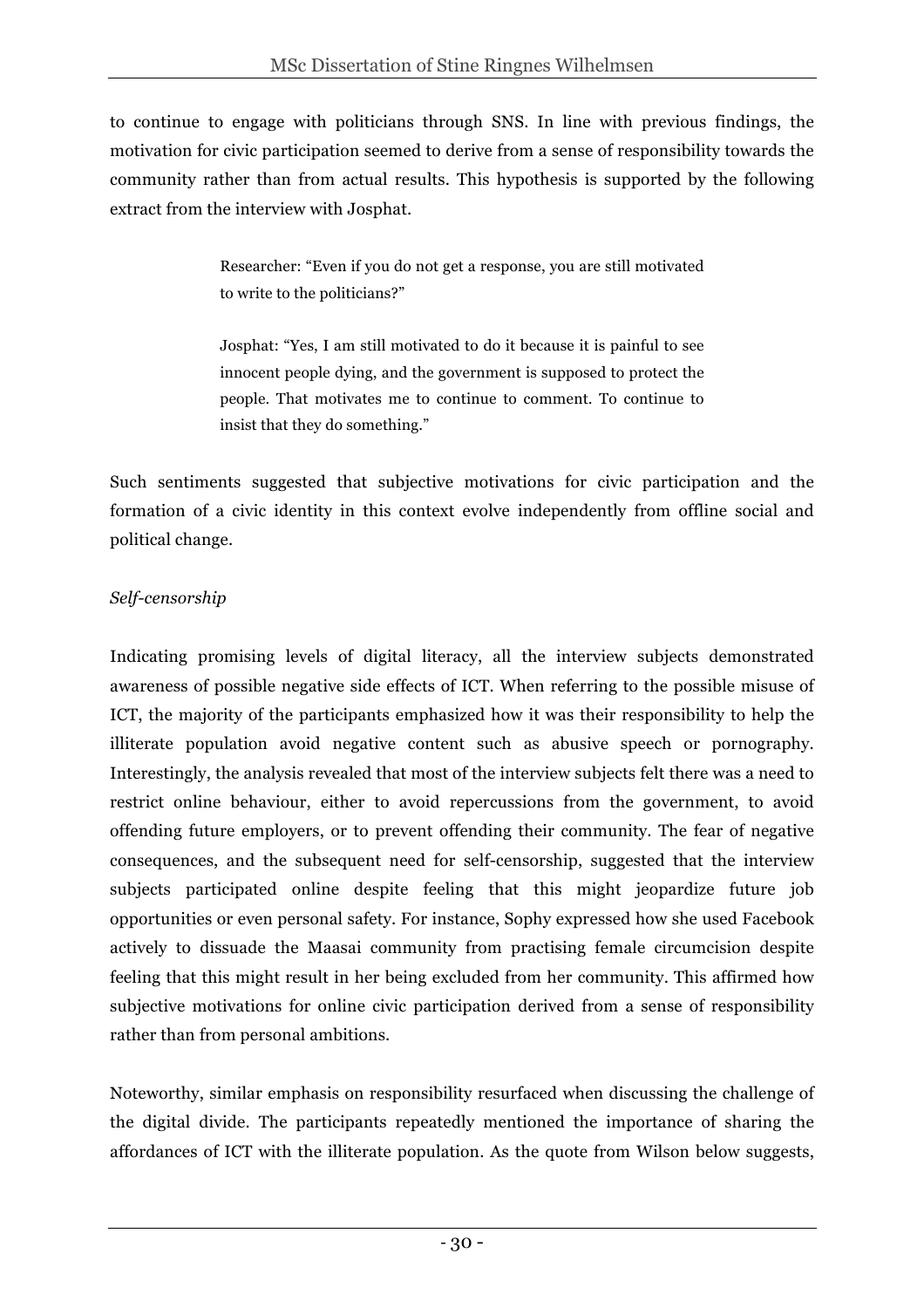the participants seemed to feel that by acting as the 'gatekeepers' of information they might counteract some of the challenges of the digital divide.

> Wilson: **"**They will get information too. Just after a short time compared to a person that has direct access to the Internet. The other people, the other locals, they will get the same news through a direct source like me."

The emphasis on sharing the affordances of ICT suggests that the introduction of ICT in this locality might involve more than those with direct access. Evidently, how the participants involved in this research perceived and experienced ICT was greatly influenced by the fact that they belong to a culture where the collective is placed above the individual. Thereby, the empirical evidence asserted how quantitative indications of the digital divide are insufficient to grasp the complex process of indigenous appropriation of ICT. Rather, this research confirmed the importance of considering sociocultural particularities when exploring the democratic implications of ICT in a given social and political setting.

## **CONCLUSION**

The objective of this dissertation was to explore the relation between ICT-facilitated forms of civic participation and the formation of a civic identity, as experienced by a rural community. To reach this objective, a set of qualitative interviews were conducted with a purposefully sampled population of young Maasai who have enjoyed access to ICT for a period of time. Following the data collection, the empirical data was analysed in relation to the overarching themes of the research question. To enhance the validity and transferability of the findings, thematic coding was incorporated to structure and systematize the analysis.

The empirical findings strongly suggested that access to ICT does encourage online civic participation within the researched population. This materialized both as passive forms of online civic participation, such as using ICT to follow current affairs, and active forms of civic participation, such as using ICT to voice political opinions, educate others about current affairs or attempt to communicate with political leaders.

Following on from this, the empirical evidence suggested that ICT-facilitated forms of online civic participation encourage the formation of a civic identity within the researched population. This interpretation was based on indications of subjective notions of efficacy and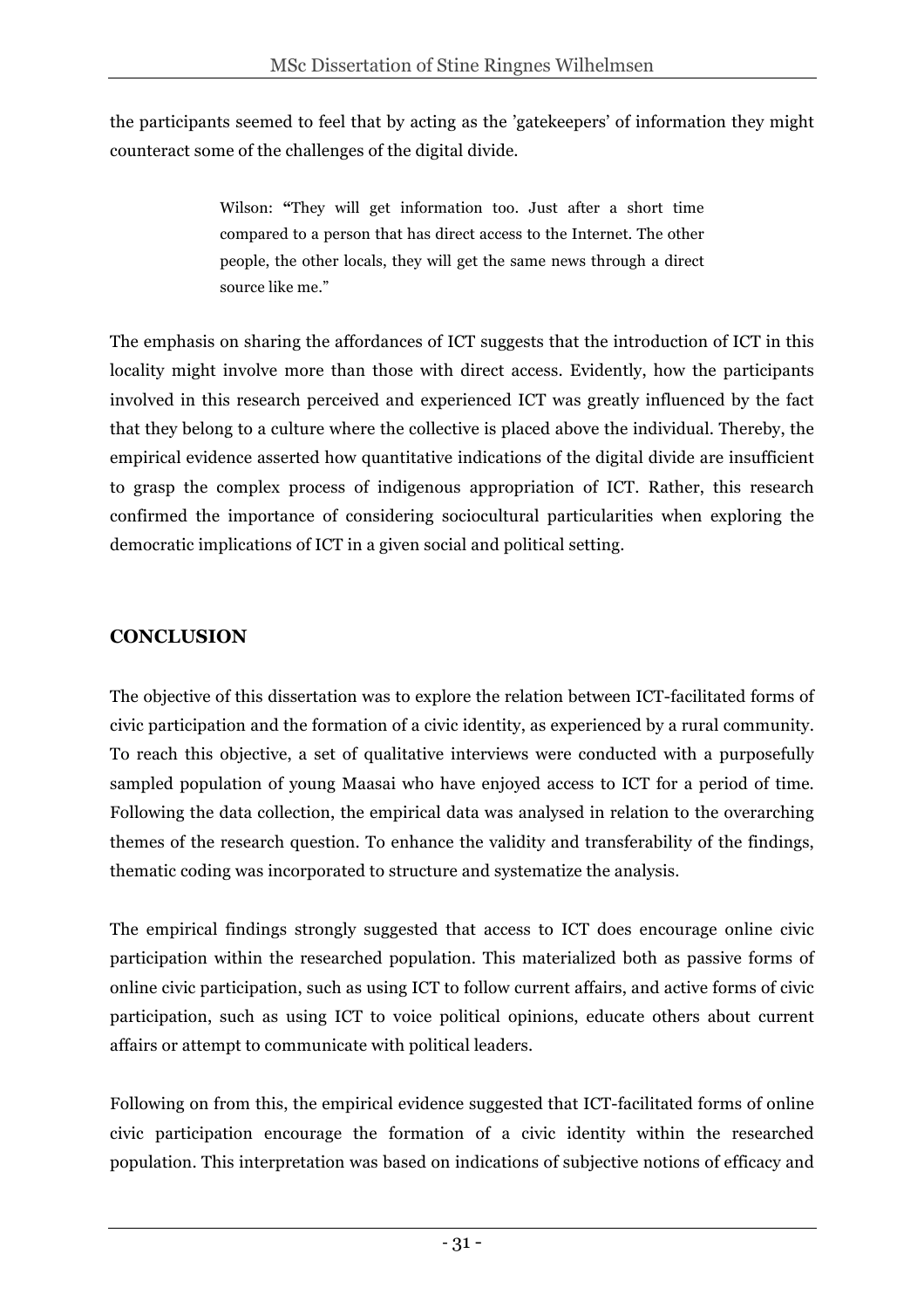firm commitments to upholding democratic principles such as transparency and accountability. Thereby, an association between having access to ICT and the internalization of democratic principles was established. The amount of confidence in the democratic process appeared notable considering the lack of political representation enjoyed by this community in the past. Thus, it seemed fair to assume that having access to ICT encouraged the researched population to see themselves as meaningful members of society.

Beyond indicating that opportunities for online civic participation encourage the formation of a civic identity, the findings suggested that the participants' subjective motivations for engaging in civic life mainly derived from a deep sense of responsibility towards their community, and to society. This sense of responsibility extended onto both passive and active forms of online civic participation. Further, the sense of responsibility seemed to trump the awareness of possible negative consequences and the inclinations towards self-censorship online. Thus, the conducted research had significant implications for the understanding of the conceptual framework as the findings illustrated the extent in which sociocultural particularities determine the process of online civic participation and the formation of a civic identity. As such, the findings affirmed the importance of widening the analytical gaze of media research to include non-western, non-urban appropriation of ICT.

#### **Future Research**

This research highlighted several ways in which the introduction of ICT has impacted the Maasai culture. Notably, the respect given to the 'digital literate' members of community indicated that the social hierarchy of the Maasai is being restructured. Additionally, the research revealed interesting ways in which the Maasai used ICT to preserve elements of their cultural heritage. As this was beyond the scope of the present research, how ICT is used to protect indigenous knowledge appeared a highly interesting focal point for future research in this context.

## **Recommendations**

The underlying aim of conducting this research was that the presented findings would be useful for actors or organizations seeking to implement measures to improve the political inclusion of minority groups, such as the Maasai. Thus, some reflections are offered that might inform such endeavours.

Firstly, the findings suggested that providing 'pioneers' or 'role models' within communities with access to ICT may potentially benefit a wider proportion of the community than those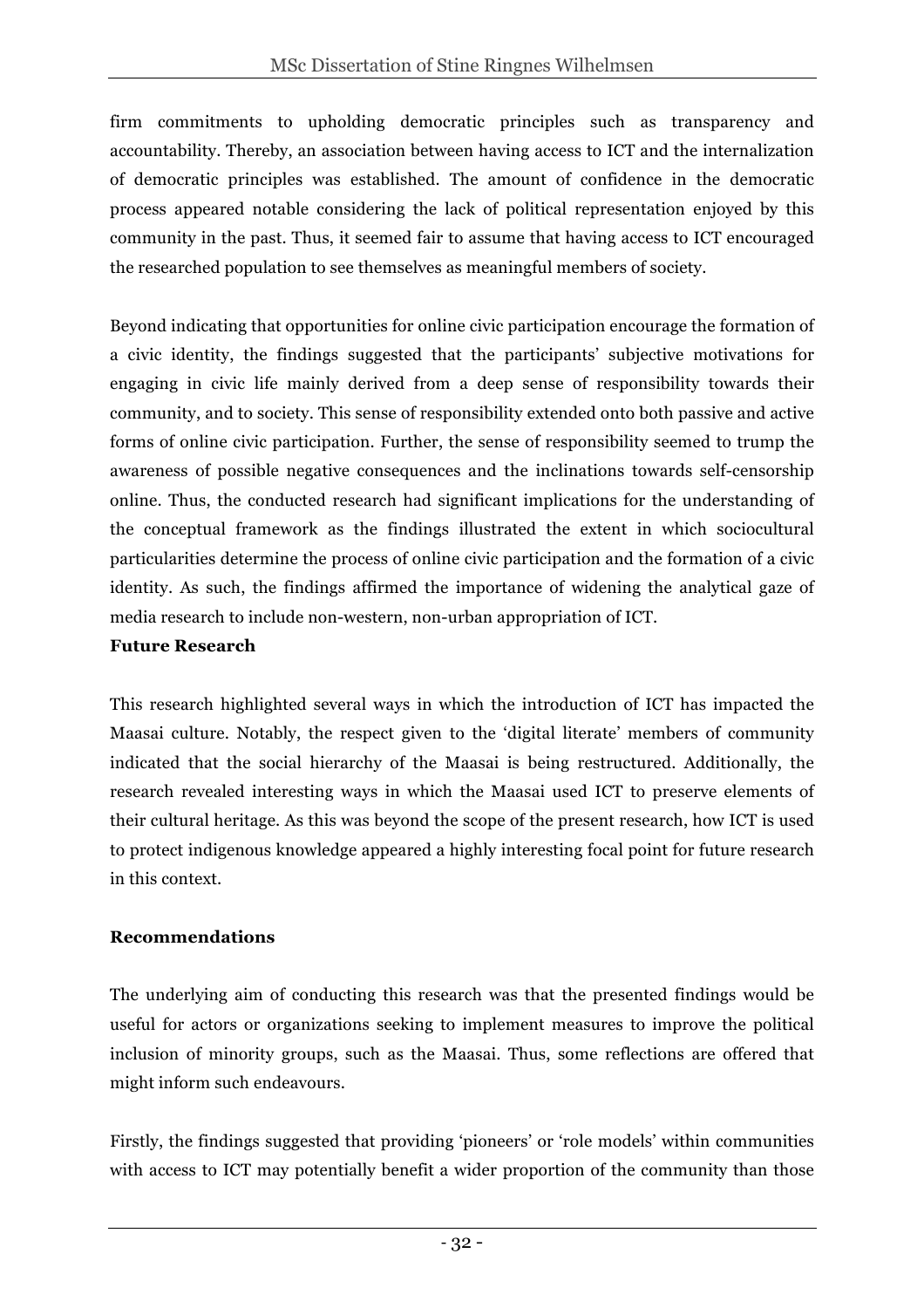with direct access. This appeared particularly likely in cultures where the collective is placed above the individual. However, much attention has to be given to internal power relations when attempting to enhance opportunities for political inclusion within social groups.

Further, in contrast to earlier findings, the empirical data collected here suggested that motivations for online civic participation evolve independently from offline political interests and tangible results. Thus, this suggests that facilitating access to ICT and improving digital literacy skills is a suitable way of enhancing participation in a broader sense. Finally, the fact that the students preferred using their phones to access the Internet, as well as less bandwidth demanding applications, such as Facebook, suggested that the immediate attention should be placed on extending network access and increasing digital literacy skills, rather than providing more costly technology such as personal computers

## **Final thoughts**

Upon completion, the research was shared with the respondents and staff at the KGS. It was hoped that the research could be useful for the institution when contacting possible sponsors and for developing future curriculums. Also, as the underlying goal of this research was to give 'a voice' to the Maasai community, it seemed important to allow the participants a chance to 'hear their own voice' and use the research to their own advantage.

## **ACKNOWLEDGMENTS**

First and foremost, I would like to express my deepest gratitude to all the students at the Koiyaki Guiding School for their willingness to participate in this research project. I would also like to thank all the members of staff at the KGS, and particularly Mr. Joseph Kisemei, for supporting this research. Further, I would like to thank all my friends at Basecamp for always making me feel at home in the Mara. Ashee olong.

I would also like to thank my Dissertation Supervisor, Dr. Wendy Willems, for her inspiration and patience throughout this process.

To all my friends at the LSE – this year would never have been the same without you. Thank you for all all your comforting hugs and stimulating conversations.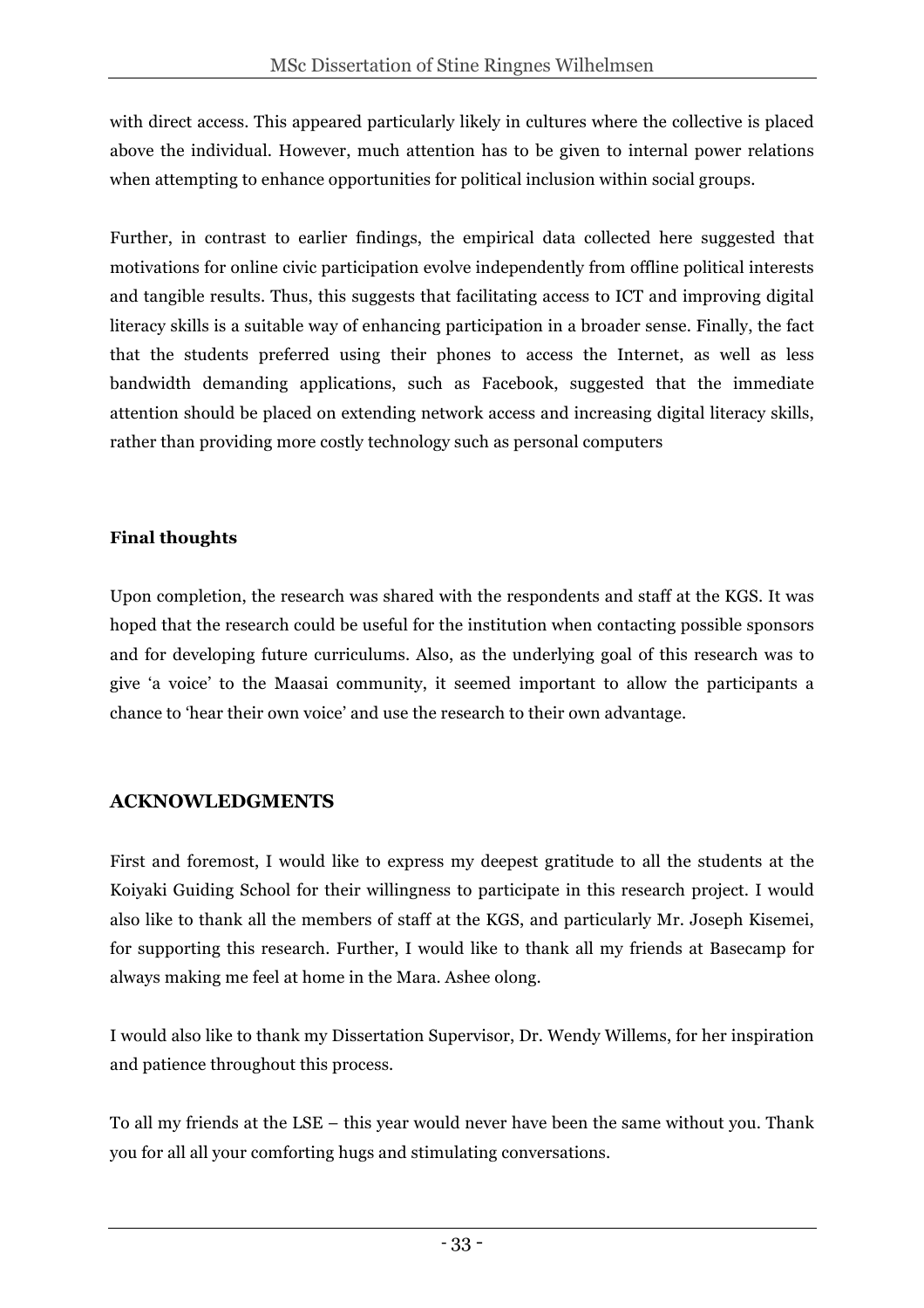Finally, I would never have survived this year, or completed this dissertation, if it had not been for the limitless love and support of my darling flatmates, friends and family. I dedicate this dissertation to you, my irreplaceable guardian angels: Hege & Ingu. Hellevel. Vivi & Christian. And of course, Mamsi & Papsi. Tusen takk for at dere lar meg være akkurat den jeg er.

#### **REFERENCES**

- Adorno, T., & Horkheimer, M. (1972). *The Culture Industry: Enlightenment as Mass Deception in Dialectic of Enlightenment*. New York: Seabury Press.
- Akama, J. S. (1999). Marginalization of the Maasai in Kenya. *Annals of Tourism Research, 26*(3), 716-718.
- Banaji, S. (2009). The Civic Sell: Young People, the Internet and Ethical Consumption. *Information, Communication & Society, 12*(8), 1197-1223.
- Banaji, S., & Buckingham, D. (2010). Young people, the Internet, and Civic Participation: an overview of key findings from the CivicWeb Project. *MIT Press Journals, 2*(1), 15-25.
- Bauer, M. W., & Gaskell, G. (2000). Chapter 3: Individual and Group Interviewing. In M. W. Bauer & G. Gaskell (Eds.), *Qualitative Researching: with Text, Image and Sound. A Practical Handbook* (pp. 38-56). London: Sage Publications.
- Belcastro, H. (2005). Internet as a Tool for Communication, Information and Participation. *Glocal Times, 2*, 1-14.
- Berger, A. (1998). *Media Research Techniques*. London: Sage Publications.
- Bidwell, N. (2011). Pushing Personhood into Place: Situating Media in Rural Knowledge in Africa. *International Journal of Human-Computer Studies, 69*(10), 618–631.
- Bunce, M. (Forthcoming, 2014). International news and the image of Africa: new storytellers, new narratives? In J. Callagher (Ed.), *The Image of Africa*. Manchester: Manchester University Press.
- Calhoun, C. (1992). *Habermas and the Public Sphere*. Cambridge MA: MIT Press.
- Cammaerts, B. (2012). Protest Logics and the Mediation Opportunity Structure. *European Journal of Communication, 27*, 117-134.
- Cammaerts, B., & Van Audenhove, L. (2005). Online Political Debate, Unbounded Citizenship and the Problematic Nature of a Transnational Public Sphere. *Political Communication, 22*(2), 147-162.
- Carpentier, N. (2009). Participation is Not Enough: The Conditions of Possibility of Mediated Participatory Practices. *European Journal of Communication, 24*, 407-420.
- Castells, M. (2007). Communication, Power and Counter-power in the Network Society. *International journal of communication, 1*, 238-266.
- Chikonzo, A. (2006). The potential of information and communication technologies in collecting, preserving and disseminating indigenous knowledge in Africa. *The International Information & Library Review, 38*, 132-138.
- Christensen, C. (2011). Twitter Revolutions? Addressing Social Media and Dissent. *The Communication Review, 14*(3), 155-157.
- Comaroff, J., & Comaroff, J. L. (2012). Theory from the South: Or, how Euro-America is evolving toward Africa. *Anthropoligical Forum, 22*(2), 113-131.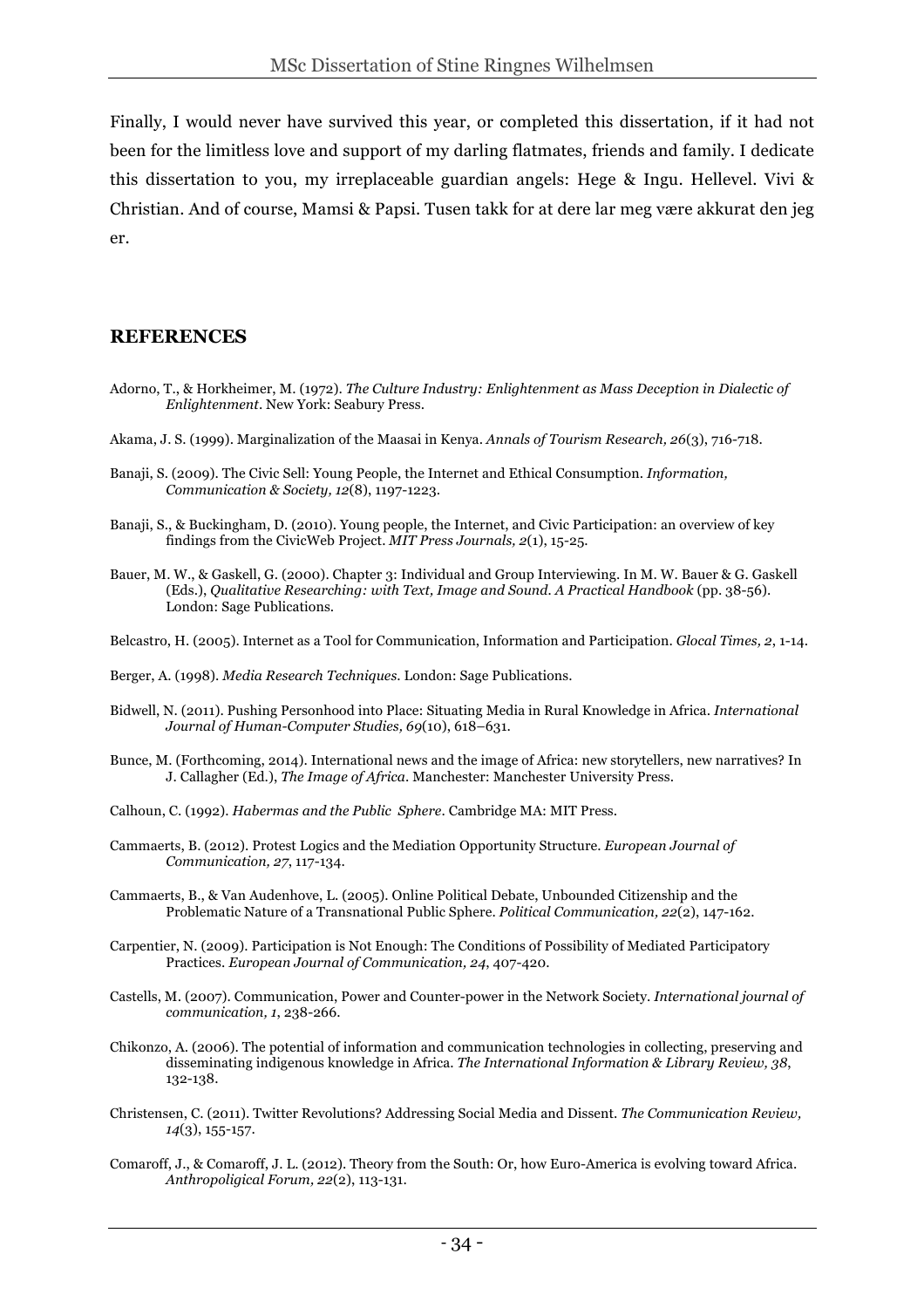Couldry, N. (2014). Afterword: Tracing the Civic. *Ethnography, 15*(1), 125-132.

Couldry, N., Stephansen, H., Fotopoulou, A., Macdonald, R., Clark, W., & Dickens, L. (2014). Digital Citizenship? Narrative exchange and the changing terms of civic culture. *Citizenship Studies*, 1-15. Retrieved from: http://eprints.lse.ac.uk/54411/

Curran, J., & Park, M. J. (2005). *De-Westernizing Media Studies*. London: Routledge.

- Dahlgren, P. (2000). The Internet and the Democratization of Civic Culture. *Political Communication, 17*(4), 335- 340.
- Dahlgren, P. (2005). The Internet, Public Spheres, and Political Communication: Dispersion and Deliberation. *Political Communication, 22*(2), 147-162.

Dahlgren, P. (2006). Doing Citizenship. *European Journal of Cultural Studies, 9*(3), 267-286.

- Dahlgren, P. (2012). Reinventing Participation: civic agency and the web environment. *Geopolitics, History and International Relations, 4*(2), 27-45.
- Dahlgren, P. (2013). Tracking the Civic Subject in the Media Landscape: Versions of the Democratic Ideal. *Television New Media, 14*(1), 71-88.
- de Zuniga, H. G. (2012). Social Media Use for News and Individuals' Social Capital, Civic Engagement and Political Participation. *Journal of Computer-Mediated Communication, 17*, 319-336.
- Dean, J. (2003). Why the Internet is Not a Public Sphere. *Constellations, 10*(1), 95-112.
- Diani, M. (2000). Social Movements Networks Virtual and Real. *Communication and Society, 19*(2), 386-401.
- Dirlik, A. (2004). Spectres of the Third World: Global modernity and the end of the three worlds. *Third World Quarterly, 25*(1), 131-148.
- Donovan, K. P. (2012). Mobile Money, More Freedom? The Impact of M-PESA's Network Power on Development as Freedom. *International Journal of Communication, 6*, 2647-2669.
- Ezzy, D. (2002). *Qualitative Analysis*. London: Routledge.
- Fallon, K. M. (2007). *Beyond the West: Collective Action Tactics of sub-Saharan African Women*. Paper presented at the Annual Conference American Sociological Association. Article Retrieved from http://search.ebscohost.com/login.aspx?direct=true&db=sih&AN=34595075&site=ehost-live
- Fereday, J., & Muir-Cochrane, E. (2006). Demonstrating Rigor Using Thematic Analysis: A Hybrid Approach of Inductive and Deductive Coding and Theme Development. *International Journal of Qualitative Methods, 5*(1), 1-11.
- Garnham, N. (2011). The Political Economy of Communication Revisited. In J. Wasko (Ed.), *The Handbook of Political Economy of Communications* (pp. 41-61). London: Blackwell Publishing Ltd.
- Githaiga, G. (2013). Young Women and ICT. A Need to Devise New Strategies? In T. Tufte (Ed.), *Speaking Up and Talking Back? Media, Empowerment and Civic Engagement among East and Southern African Youth* (pp. 129-142). Gothenburg: Gothenburg University.
- Goldstein, J., & Rotich, J. (2008). Digitally Networked Technology in Kenya's 2007-2008 Post-Election Crisis. *Berkman Center Research Publication, 2008-09*.
- Guest, G., MacQueen, K., & Namey, E. (2012). *Applied Thematic Analysis*. London: SAGE Publications Ltd.
- Habermas, J. (1989 (1962)). *The Structural Transformation of the Public Sphere*. Cambridge: Polity.
- Haythornthwaite, C. (1996). Social network analysis: An approach and technique for the study of information exchange. *18*(4), 323–342.
- Holstein, J. A., & Gubrium, J. F. (1997). Active Interviewing. In D. Silverman (Ed.), *Qualitative research: theory, method and practice* (pp. 113-129). London: Sage Publications.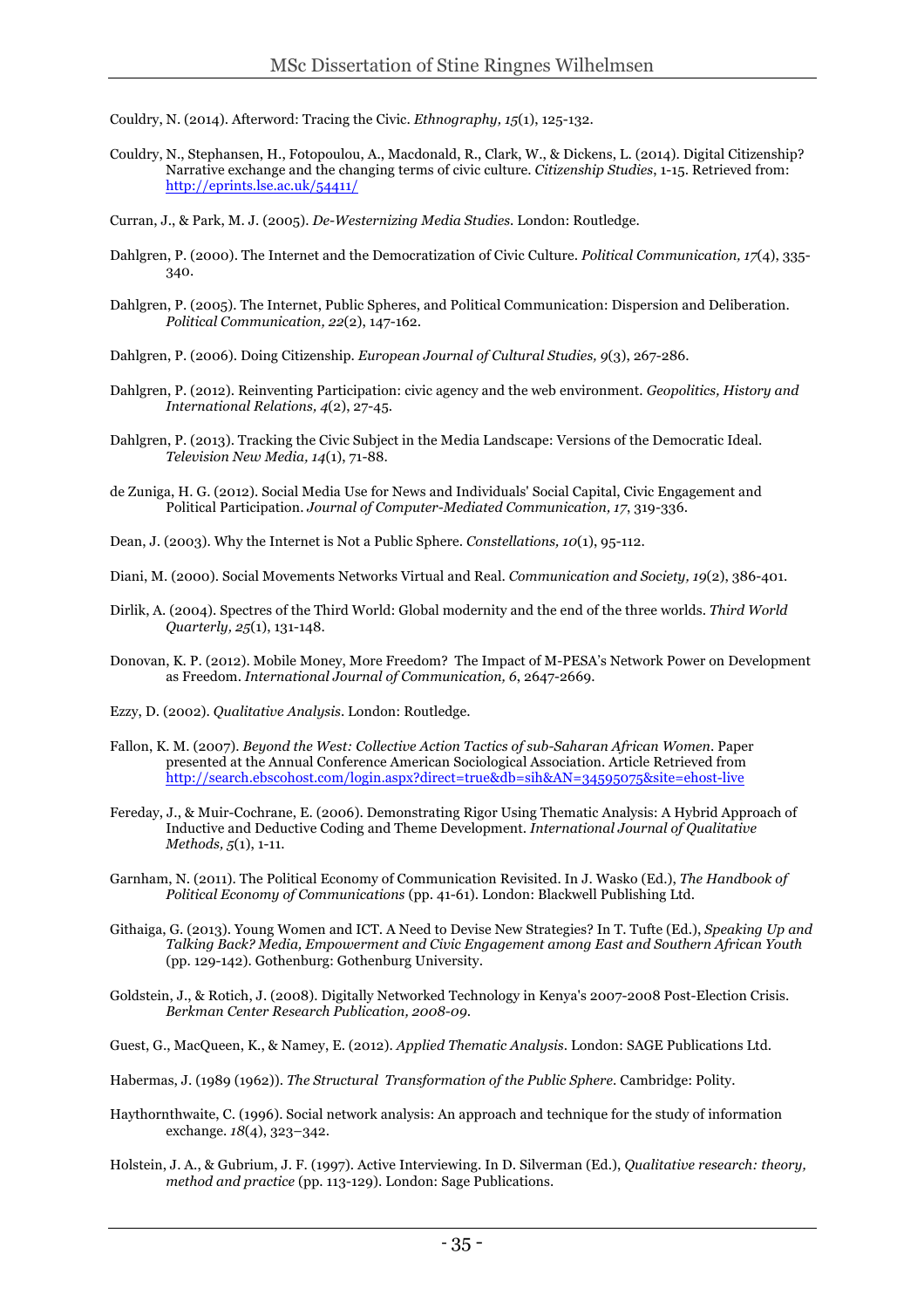Hughes, L. (2006). *Moving the Maasai: A Colonial Misadventure*. London: Palgrave Macmillan.

- Ifinedo, P. (2005). Measuring Africa's e-readiness in the global networked economy: A nine-country data analysis. *International Journal of Education and Development using Information and Communication Technology (IJEDICT), 1*(1), 53-71.
- Jorba, L., & Bimber, B. (2012). The Impact of Digital Media on Citizenship from a Global Perspective. In E. Anudiza, M. J. Jensen, & L. Jorba (Eds.), *Digital Media and Political Engagement Worldwide: A Comparative Study* (pp. 16-38). New York: Cambridge University Press.
- Kariuki, G. (2009). Growth and improvement of information communication technology in Kenya. *International Journal of Education and Development using Information and Communication Technology (IJEDICT), 5*(2), 146-160.
- Karpf, D. (2010). Online Political Mobilization from the Advocacy Group's Perspective: Looking Beyond Clicktivism. *Policy & Internet, 2*(4), 1-35.
- Kinuthia, W. (2009). Educational Development in Kenya and the role of Information and Communication Technology. *International Journal of Education and Development using Information and Communication Technology (IJEDICT), 5*(5), 6-20.
- Kituyi-Kwake, A., & Adigun, M. O. (2008). Analyzing ICT use and access amongst rural women in Kenya. *International Journal of Education and Development using Information and Communication Technology (IJEDICT), 4*(4), 127-147.
- Kvale, S. (2010). *Doing Interviews* (4 ed.). London: Sage Publications Ltd.
- Langman, L. (2005). From Virtual Public Spheres to Global Justice: A Critical Theory of Internetworked Social Movements. *Sociological Theory, 23*(1), 42-74.
- Larsen, N. (2014). ICT-based, cross-cultural communication: A methodological perspective. *International Journal of Education and Development using Information and Communication Technology (IJEDICT), 10*(1), 107-120.
- Ling, R., & Horst, H. A. (2011). Mobile communication in the global south. *New Media & Society, 13*(3), 363-374.
- Livingstone, S. (2003). The Changing Nature and Uses of Media Literacy *Media@LSE Electronic Working Papers* (Vol. 4). London: London School of Economics and Political Science.
- Livingstone, S. (2004). Media Literacy and the challenge of new information and communication technologies. *The Communication Review, 7*(1), 3-14.
- Livingstone, S. (2008a). Engaging with Media a matter of literacy? *Communication, culture & critique, 1*(1), 51- 62.
- Livingstone, S. (2008b). Internet Literacy: Young People's Negotiation of New Online Opportunities. In T. McPherson (Ed.), *Digital Youth, Innovation, and the Unexpected* (pp. 101-122). Cambridge, MA: MIT Press.
- Livingstone, S. (2010). Interactivity and Participation on the Internet: young people's response to the civic sphere. In P. Dahlgren (Ed.), *Young citizens and new media: learning for democratic participation* (pp. 103- 124). London: Routledge.
- Livingstone, S., Bober, M., & Helsper, E. (2005). Active participation or just more information? Young people's take up of opportunities to act and interact on the internet. *Information, Communication & Society, 8*(3), 287-314.
- Livingstone, S., Couldry, N., & Markham, T. (2007). Youthful steps towards civic participation: does the Internet help? *Young citizens in the digital age: political engagement, young people and new media*, 21-34.
- Livingstone, S., & Helsper, E. (2007). Gradations in digital inclusion: children, young people and the digital divide. *New media & society, 9*(4), 671-696.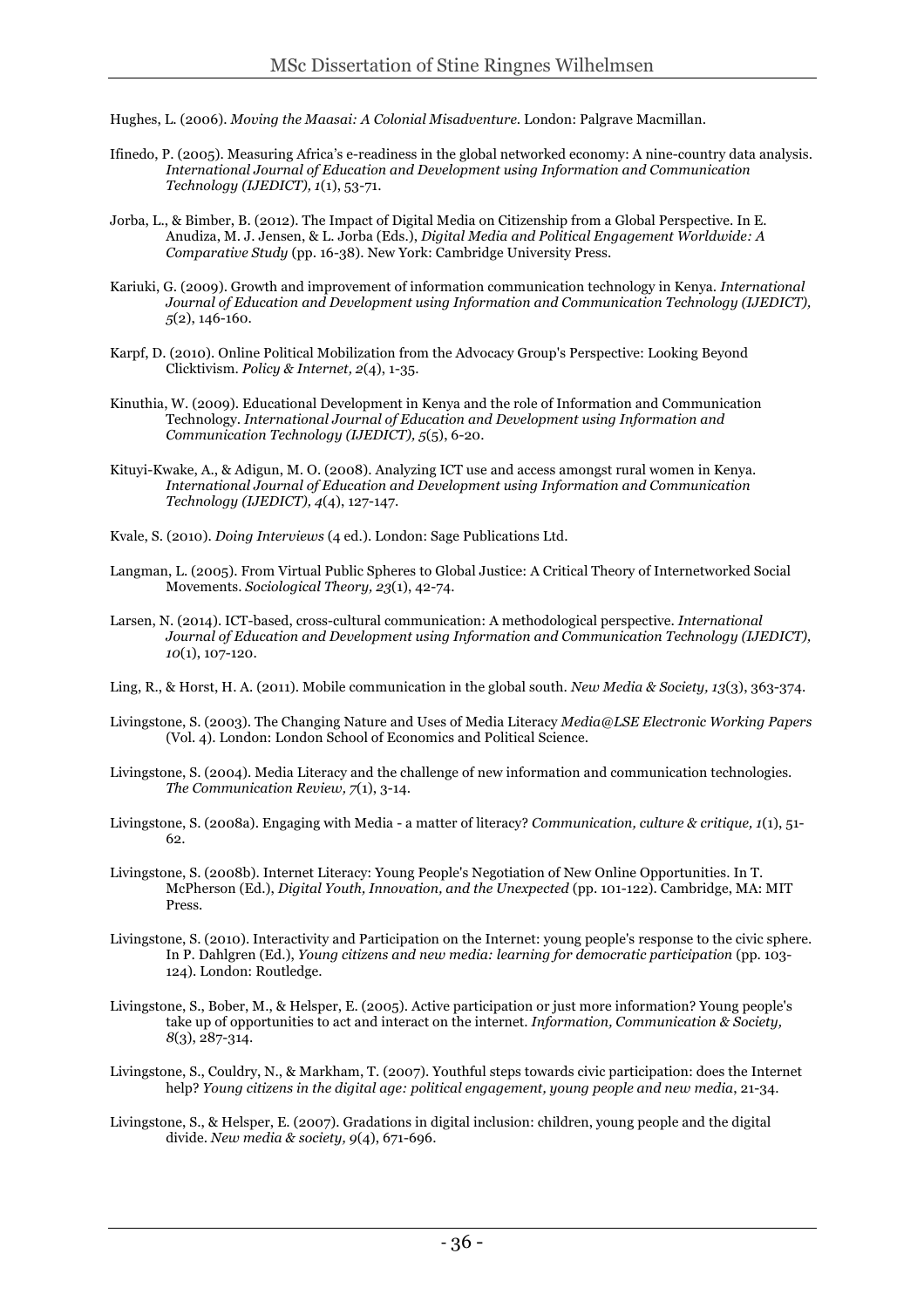- Lunt, P., & Livingstone, S. (2013). Media studies' fascination with the concept of the public sphere: critical reflections and emerging debates. *Media, Culture & Society, 35*(1), 87-96.
- Makinen, M. (2006). Digital Empowerment as a Process for Enhancing Citizens' Participation. *E-learning and Digital Media, 3*(3), 381-395.
- Makinen, M., & Kuira, M. W. (2008). Social Media and Postelection Crises in Kenya. *The International Journal of Press/Politics, 13*(3), 328-335.
- Mbarika, V., Jensen, M., & Meso, P. (2002). Cyberspace across sub-Saharan Africa. *Communications of the ACM, 45*(12), 17-21.
- Mbure, W. (2013). Social Media and Digital Democracy. An Exploration of Online Forums for Civic Engagement and the Involvement of Kenyan Youth in Participatory Development *Speaking Up and Talking Back: Media Empowerment and Civic Engagement among East and Southern African Youth* (pp. 97-112). Gothenburg: Gothenburg University.
- Meijer, A. (2012). Co-production in an Information Age: Individual and Community Engagement Supported by New Media. *Voluntas, 23*, 1156-1172.
- Melody, W. H. (2007). Markets and Policies in New Knowledge Economies. In R. Mansell (Ed.), *The Oxford Handbook of Information and Communication Technologies* (pp. 55-74). Oxford: Oxford University Press.
- Melody, W. H. (2011). Whose Global Village? In R. Mansell & M. Raboy (Eds.), *The Handbook of Global Media and Communication Policy* (pp. 58-78). London: Wiley-Blackwell.
- Mitullah, W. (2013). Institutional Context of ICT and Women's Participation in Kenya. In T. Tufte (Ed.), *Speaking Up and Talking Back? Media, Empowerment and Civic Engagement among East and Southern African Youth* (pp. 81-96). Gothenburg: Gothenburg University.
- Molla, A. (2000). Downloading or uploading? The information economy and Africa's current status. *Information Technology for Development, 9*(3/4), 205- 222.
- Mouffe, C. (1992). Deliberative Democracy or Agonistic Pluralism? *Social Research, 66*(3), 746-758.
- Mudhai, O. F. (2011). Immediacy and openness in a digital Africa: Networked-convergent journalism in Kenya. *Journalism, 12*(6), 674-692.
- Odongo, A. O. (2012). *ICT policy in Africa: a comparative study of Ghana and Kenya drawing on lessons from developed countries.* Paper presented at the 6th International Conference on Theory and Practice of Electronic Governance.
- Owiny, S., Mehta, K., & Maretzki, A. (2014). The Use of Social Media Technologies to Create, Preserve, and Disseminate Indigenous Knowledge and Skills to Communities in East Africa. *International Journal of Communication, 8*, 234-247.
- Reilly, K., & Surman, M. (2003). Appropriating the Internet for Social Change: Towards the strategic use of networked technologies by transnational civil society organizations. *Social Sciences Research Council, Information Technology and International Cooperation Program, 13*, 1-96.
- Robson, C. (1993). Real World Enquiry. In C. Robson (Ed.), *Real World Research: A resource for social scientists and practitioner research* (pp. 1-15). Oxford: Blackwell.
- Rodrigo, A. (2011). Mobile phones in Tanzania: tools for social change? *Glocal Times, 16*, 1-15.
- Scott, A., & Street, J. (2000). From media politics to e-protest? *Information, Communication & Society, 3*(2), 215- 240.
- Shepherd, T., & Landry, N. (2013). Technology Design and Power: Freedom and control in communication networks. *International Journal of Media & Cultural Politics, 9*(3), 259-275.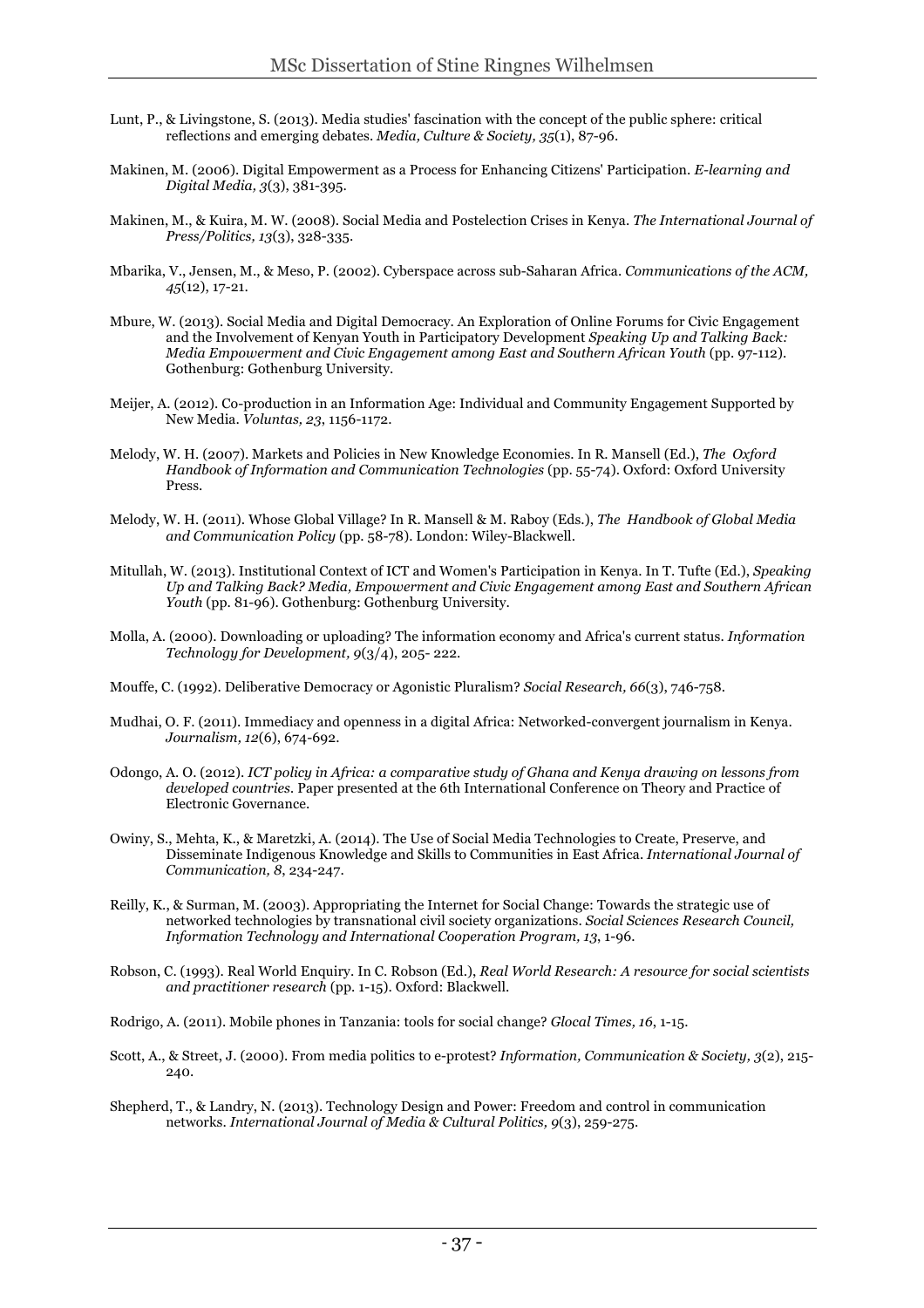- Soerensen, K. K., & Petuchaite, V. (2013). Prospects for Civil Society Empowerment through the Use of the New Media. In T. Tufte (Ed.), *Speaking Up and Talking Back? Media, Empowerment and Civic Engagement among East and Southern African Youth* (pp. 113-128). Gothenburg: Gothenburg University.
- Somolu, O. (2007). 'Telling our own stories': African women blogging for social change. *Gender & Development, 15*(3), 477-489.
- Thompson, J. (1993). The Theory of the Public Sphere. *Theory, Culture & Society, 10*(3), 173-189.
- Tomlinson, J. (1994). A Phenomenology of Globalization? Giddens on Global Modernity. *European Journal of Communication, 9*(2), 149-172.
- Tufte, T. (2014). Civil society sphericules: Emerging communication platforms for civic engagement in Tanzania. *Ethnography, 15*(1), 32-50.
- Tufte, T., & Vidali, D. (2014). Introduction: Civic mediations. *Ethnography, 15*(1), 5-11.
- Tufte, T., Wildermuth, N., Hansen-Skovmoes, A. S., & Mitullah, W. (2013). *Speaking Up and Talking Back?: Media Empowerment and Civic Engagement among East and Southern Africa Youth*. Gothenburg: University of Gothenburg.
- Wasko, J., Murdock, G., & Sousa, H. (2011). Introduction: The Political Economy of Communications: Core Concerns and Issues. In J. Wasko & e. al. (Eds.), *The Handbook of Political Economy of Communications* (pp. 1-10). London: Wiley-Blackwell.
- Wildermuth, N. (2013). Information and Communication Technology-facilitated E-citizenship, E-democracy and Digital Empowerment in Kenya, The Opportunities and Constraints of Community-based Initatives. In T. Tufte (Ed.), *Speaking Up and Talking Back? Media, Empowerment and Civic Engagement among East and Southern African Youth* (pp. 55-80). Gothenburg: University of Gothenburg.
- Willems, W. (Forthcoming, 2014). *Media literacy, Audience Engagement and Citizenship in Africa: towards a 'demotic' turn*. Media and Information Literacy, Informed Citizenship and Africa's development. London School of Economics and Political Science. London.
- Wims, P., & Lawler, M. (2007). Investing in ICTs in educational institutions in developing countries: An evaluation of their impact in Kenya. *International Journal of Education and Development using Information and Communication Technology (IJEDICT), 3*(1), 5-22.
- Wyche, S., Schoenebeck, S., & Forte, A. (2013). "Facebook is a luxury": An Exploratory Study of Social Media Use in Rural Kenya. *CSCW'13 Proceedings of the 2013 conference on Computer supported cooperative work*, 33-44.
- Yar, M. (2012). Crime, media and the will-to-represenation: reconsidering relationships in the new media age. *Crime Media Culture, 8*(3), 245-260.

#### **Appendix 1**

#### **Interview Topic Guide**

*In line with the reflexive nature of this research, the topic guide was reviewed and redrafted following each interview. Additionally, the flexible structure retained during the interview conversations allowed the interview subjects to discuss the themes and topics in the way that seemed natural to them. Still, the researcher benefitted from having reflected on a topic guide to ensure that the overarching themes of the conceptual framework were explored. The following example outlines the sort of questions raised during the interview conversations.* 

#### **Interview Topic Guide**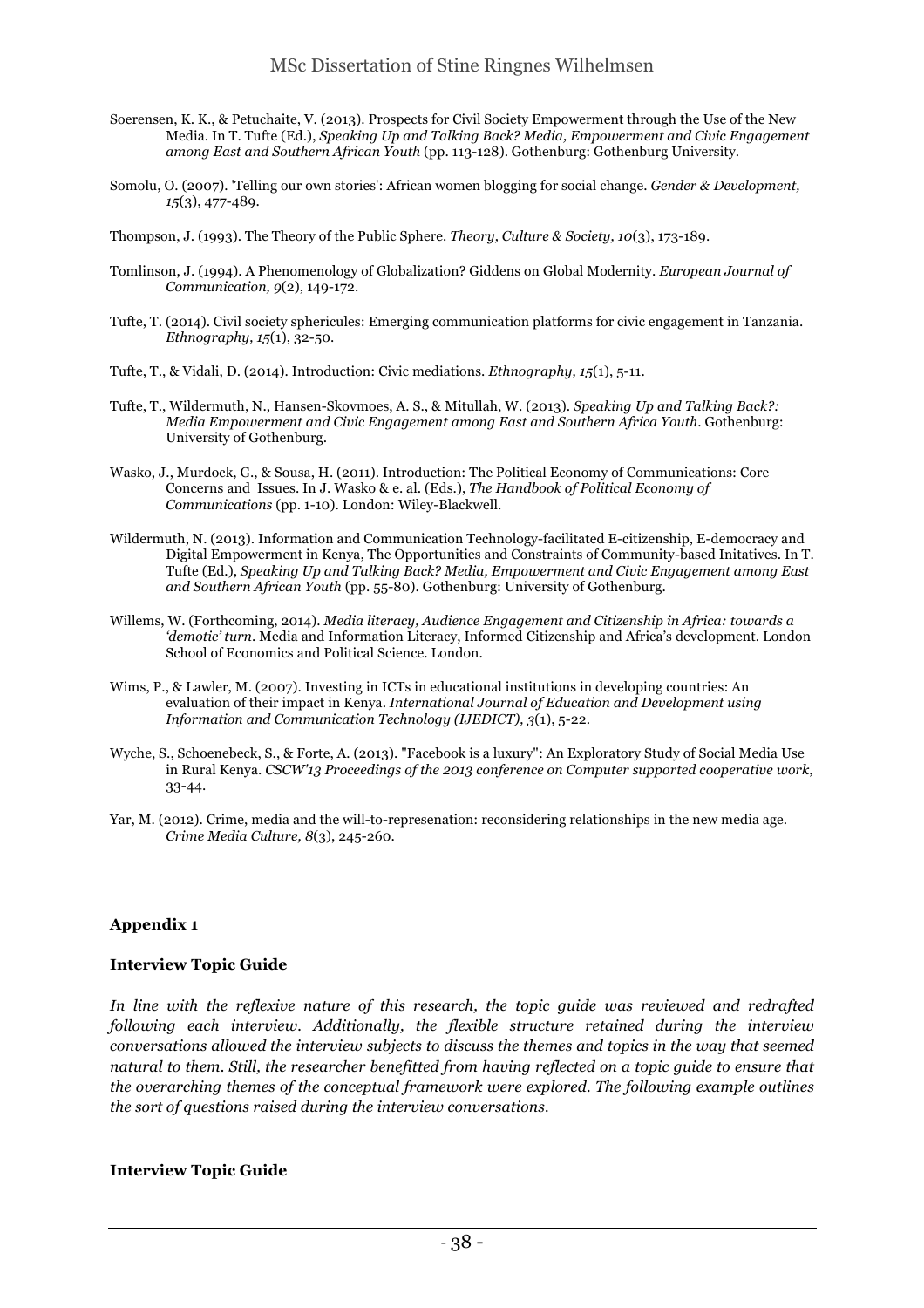#### **Location:** Computer Lab, Koiyaki Guiding School, Naboisho Conservancy, Masai Mara, Kenya

#### **Date:** June 2014

#### **Introduction**

- Discuss oral consent
- Ask for consent to record conversation

#### **Background:**

- What is your name?
- How old are you?
- Where are you from?
- What did you do before coming to KGS?
- Have you worked in tourism before?
- What would you like to do after you graduate?
- What has been the best thing about being at KGS?
- What has been the most challenging thing about being at KGS?

#### **Background:** Media use

- What type of media do you use in your daily life?
- What kind of mobile phone do you have?
- When did you get a mobile phone? Is it the first one you have had, or did you have one before?
- What did you think when you first got a mobile phone?
- What do you mainly use your phone for? (Calling friends, accessing the Internet?)
- Do you use your phone differently/similarly when you are at KGS, and when you are at home?
- How would you compare your own mobile phone usage to how other people use their phones? (other students at KGS/ family and friends at home)

#### **Background**: Internet use

- Do you access the Internet?
- How do you access the Internet? Do you use the school computers? Or do you access the Internet using your phone?
- How often would you say that you access the Internet?
- Would you like to access the Internet more than you do now?
- If so, what challenges restrict you from accessing the Internet? (lack of time, lack of network etc.)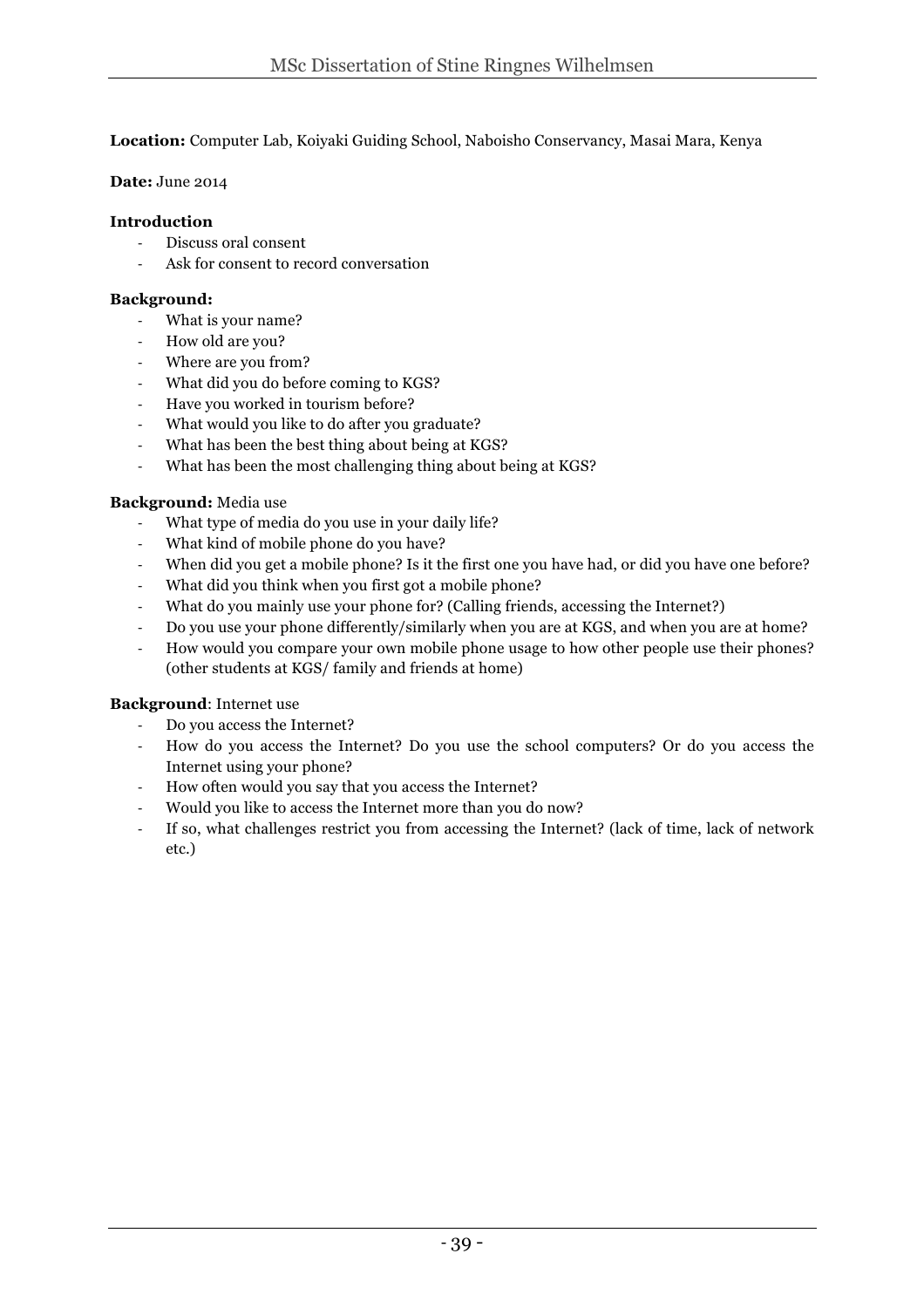#### **Background**: KGS

- Did you know that the KGS had a computer room and a WIFI network when you applied to come here/before you arrived?
- Had you used the Internet or a computer before coming to KGS? Do you have access to the Internet/computers in your home area?
- Was it difficult to understand how to use the computers? How did you learn?
- Do you miss having access to the Internet/the computers when you go back home?
- Do you use the computers,/the Internet in your studies or to prepare for exams? What is the advantage of this? What is the challenge of this?
- How do you know whether the things you read online can be trusted? Do you feel that online content is reliable?

#### **Background:** Social Media Sites

- Have you heard about Facebook? Do you use this?
- When did you first hear about Facebook? How did you first hear about Facebook?
- How about Twitter, Instagram, YouTube, etc. do you use any of these pages?
- Why do you use x, and not x? What are the difficulties with using x, rather than x?
- Would you say that the sites you use are the same that those your friends or colleagues use? Would you say that most of the Maasai community use x? Do most of the Maasai know about x?

#### **Background**: Facebook

- Do you think Facebook is easy or difficult to use? What makes it easy? What makes it difficult?
- Can you access Facebook on your phone? Or do you use the computers? If so, can you access Facebook when you are not at the KGS?
- What are the most important aspects of social media, such as Facebook, for you? What are the least important?

#### **Passive Participation**: News Consumption

- Do you follow the news? How do you do this? Do you watch TV, read newspapers, or read on the Internet?
- In what ways can you use the Internet to read news?
- How often would you say that you do this? Why do you use the Internet to read news? What does the Internet offer that other media do not?
- What kind of news do you mainly focus on? (Local, Kenyan, International)
- Have you always followed the news in the same way that you do now, or has there been any particular change in your news consumption over say the last year?
- Do you read any blogs, or alternative media, outside of Facebook? What do you think that these offer?

#### **Active Participation:** Liking, Posting, Commenting

- Have you ever written anything on the Internet yourself?
- What kind of things do you post about?
- Why do you do this? What reaction do you get to what you post?
- Do you ever 'like' news stories, or something that someone else posts?
- What is the reaction to this?
- Why do you do this?
- Do you ever comment on what other people write, or in any specific groups?
- What stories/post would you comment on?
- What do you think/hope is the outcome of this?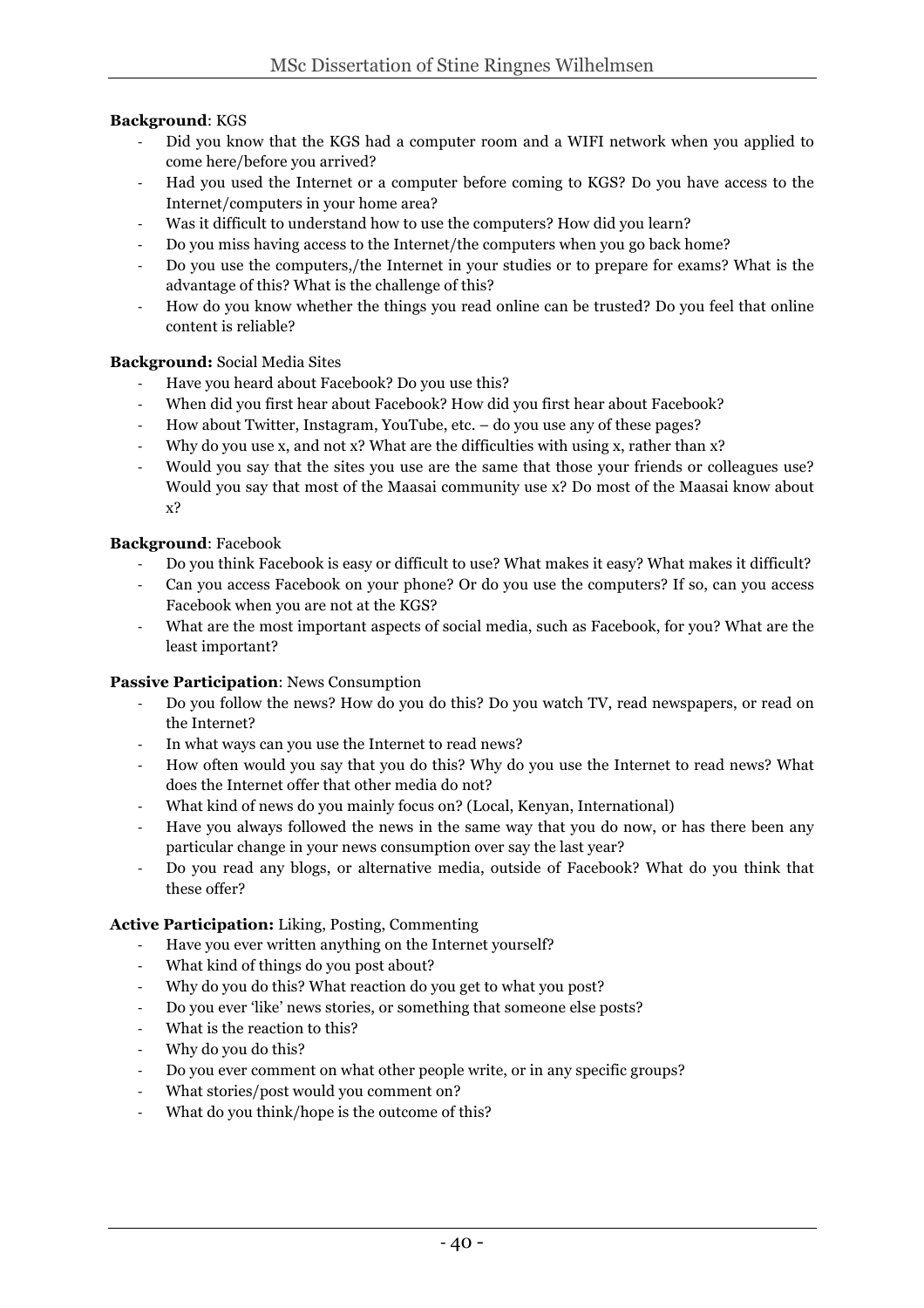#### **Civic identity:** Political Mind-set

- How do you feel about Kenyan politics?
- How do you learn about politics? How do you learn what is going on in the local county and in the country? How do you learn what is happening outside of Kenya?
- Do you follow any politicians on social media (Facebook)? Who do you follow (local, national, international)?
- How do you feel about being able to see what politicians are doing through the Internet?
- Who do you think is in charge of managing the politicians' social media sites?
- Do you comment on what politicians post? Do you write to them directly? What is your motivation for doing so? What do you think is the result of this? Do you get a response?
- How do other people react when you do this? Do they comment? How do their comments make you feel?

#### **Civic identity:** Associational Interaction

- How do you use the Internet to communicate with others? (email, Facebook, chat rooms)
- Do you mainly communicate with other Maasai, or other Kenyans? Or people in other countries?
- Do you have many contacts on Facebook? How do you know you 'Facebook friends'? Do you know them in real life, or through the Internet?
- What do you talk about with your online contacts? What topics do you discuss? Do you feel that the Internet is a good space for sharing your opinion? Or are there any challenges with using the Internet in this way?
- Do you discuss issues you read on the Internet with your colleagues here at the KGS? Or with your family or friends at home?

#### **Culture/Digital Literacy**

- Do you feel that the Maasai culture is changing? What do you think is causing this?
- Are there any elements of the culture you think should change? How can this be encouraged?
- Are there any elements of the culture you think should not change? How can this be prevented?
- Many Maasai seem to wear their traditional costumes in Facebook do you do this? Why do you do that?
- In your community, do you ever discuss the Internet, or things that you read on the Internet?
- How do the elders feel about the Internet? How do the younger generation feel about the Internet?
- What is the best thing about having access to the Internet? For you as an individual? For your community?
- What is the worst thing about having access to the Internet? Are there any negative sideeffects? What can be the result of this?
- How can the negative side-effects be controlled/limited? How do you see your own role in this?

#### **Conclusion**

- Do you have anything else to add?
- Do you have any questions for me?

#### **Thank you very much.**